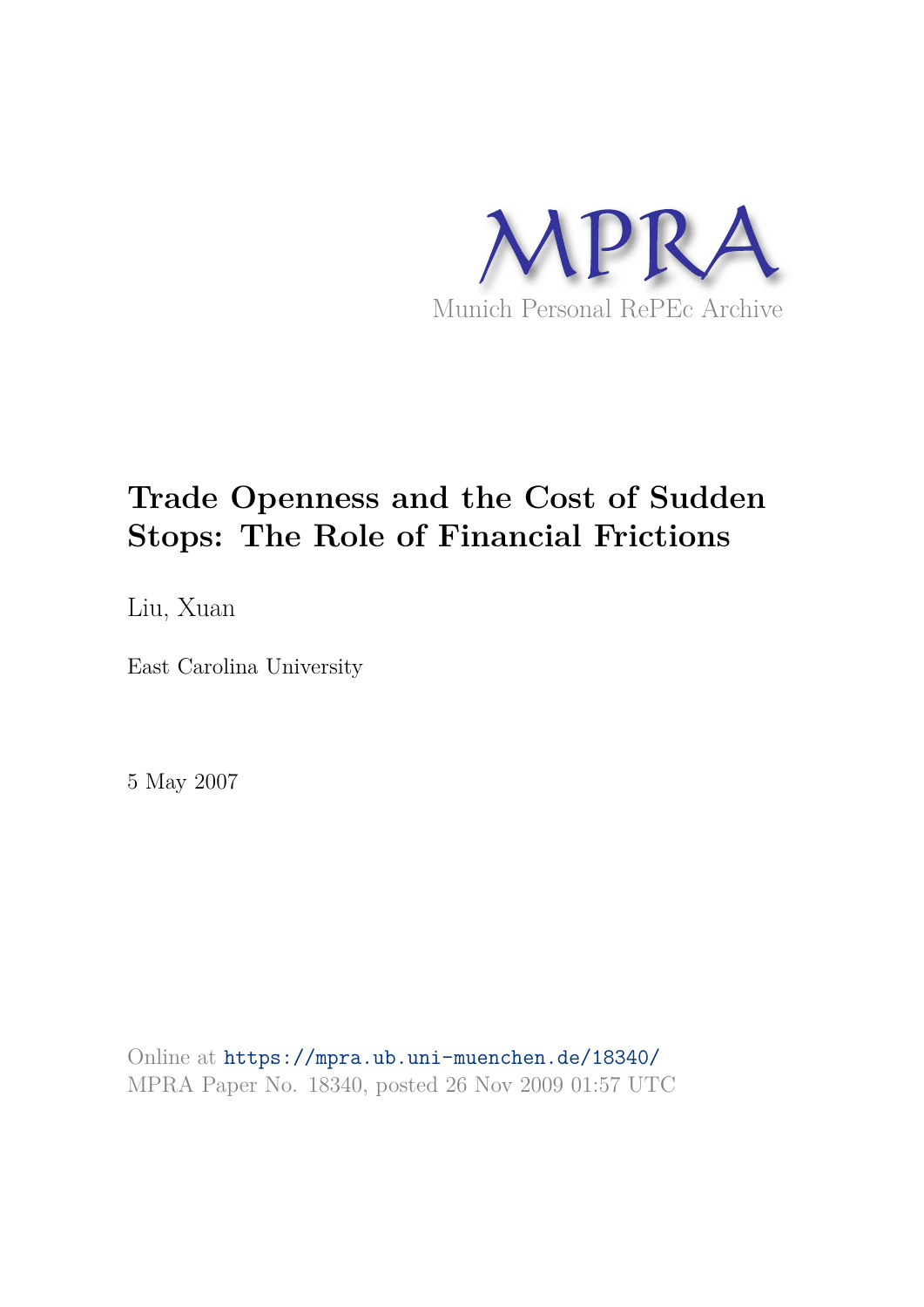# Trade Openness and the Cost of Sudden Stops: The Role of Financial Frictions

Xuan Liu∗†

#### Abstract

This paper analyzes the trade policy when country spread becomes more volatile due to the possibility of sudden stops. Both analytical and numerical results show that sudden stops have weaker output impact when the small open economy is more open to trade; however, this does not imply the optimality of an open trade policy. When the economy does not pay additional expenses to adjust its foreign debt, the cost of sudden stops is decreasing in trade openness, which implies the optimality of an open trade policy. In this case, external shocks may be welfare improving. The economy will gain from counter-cyclical tariff rate policies. On the other hand, when the economy has to pay additional expenses to adjust its foreign debt, a closed trade policy is optimal. In this latter case, the nature of the policy and how the government implements the policy matter. The results hold in economies with and without the working capital constraint, and in both economies with GHH preferences and those with Cobb-Douglas preferences.

Keywords: Trade openness; Welfare cost; Sudden stops; Small open economy; Second order approximation.

JEL classification: E32; E61; F41.

<sup>∗</sup>Department of Economics, East Carolina University, Brewster A-432, Greenville, NC 27858. E-mail: liux@ecu.edu.

<sup>&</sup>lt;sup>†</sup>I thank Martín Uribe for his guidance, and thank Stephanie Schmitt-Grohé, Kent Kimbrough, Craig Burnside, Richard E. Ericson, Michelle Connolly, Stefania Albanesi, Philip A. Rothman, Mohammad R. Jahan-Parvar, Nicholas G. Rupp for helpful comments.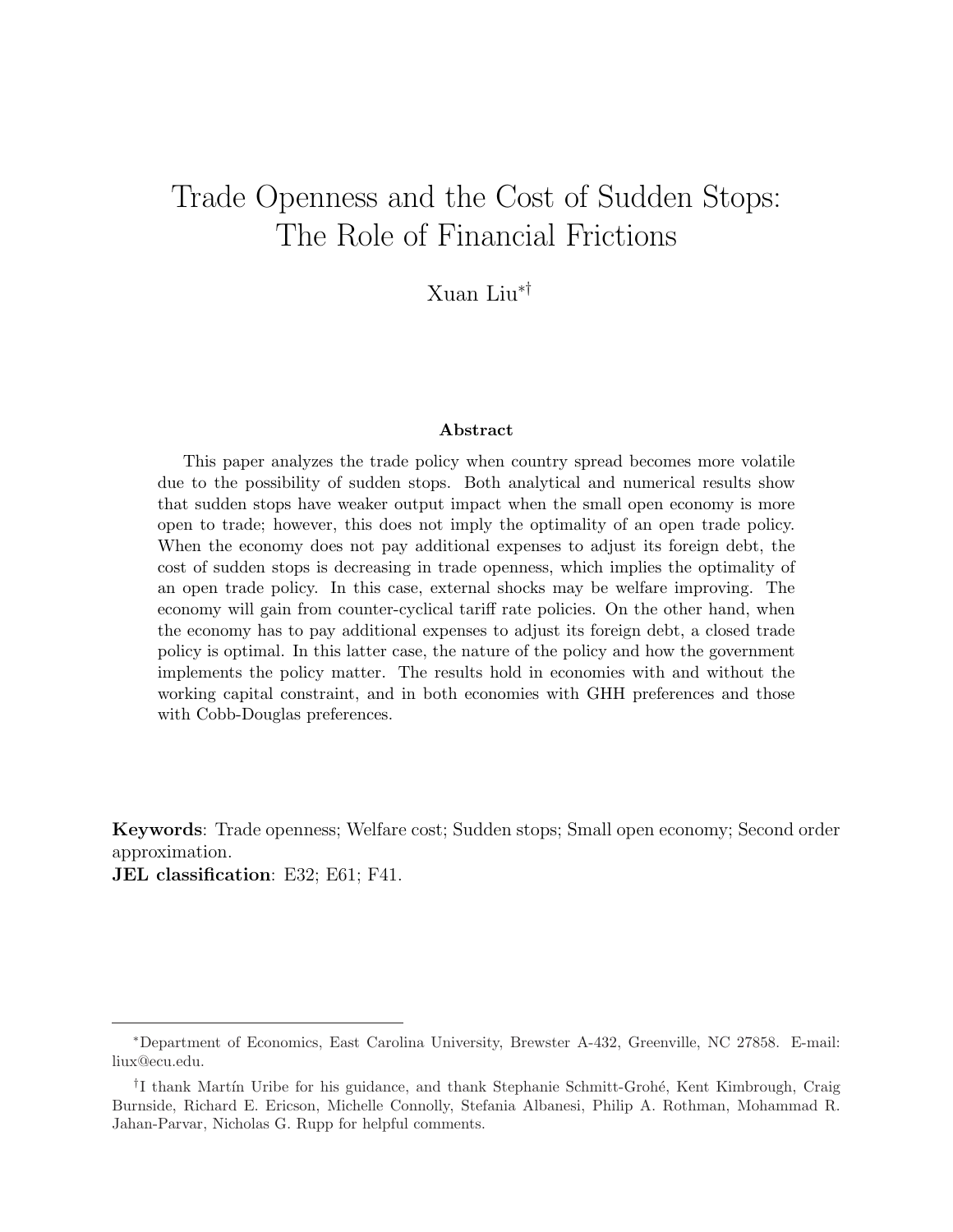# 1 Introduction

We revisit the classical question of whether an open trade policy should be preferred to a closed (protective) trade policy. The main motivation is the fact that external shocks (that a small open economy faces) become more volatile, perhaps due to the possibility of sudden stops [Mendoza (2001), Aguiar and Gopinath (2007) and Loayza et al. (2007)]. On top of that, country spread shocks are an important determinant of macroeconomic volatility of emerging economies [Neumeyer and Perri (2005) and Uribe and Yue (2006]. However, the trade policy implication has not been examined using dynamic stochastic general equilibrium models.

Second, the related empirical studies contain competing evidence about the relationship between the output impact of external shocks and trade openness. For example, on the one hand, Calvo et al. (2004) and Calvo and Talvi (2005) show that economies more open to trade will adjust their output less when they are hit by sudden stops. On the other hand, several studies show that greater trade openness increases output growth volatility [Rodrik (1997), Easterly et al. (2001), and Loayza and Raddatz (2006)]. It is of interest to examine whether they imply opposite recommendations with respect to trade policy.

We answer this question by evaluating the relationship between the welfare cost of sudden stops and trade openness in a small open economy.<sup>1</sup> In particular, we consider models with and without financial frictions. We emphasize financial frictions for the following reasons. The recent financial crisis shows an increasing role played by financial frictions in shaping business cycles and some studies confirm the importance of financial frictions in explaining some key variables such as trade-balance to GDP ratio  $|Garcia$  et al.  $(2009)|$  and equity returns [Jahan-Parvar et al. (2009)] in a small open economy.<sup>2</sup> The conventional view is that a closed trade policy may be preferred if there are market failures, externality, or some political consideration [Bagwell and Staiger (1999) for theoretical analysis and Broda et al. (2008) for empirical evidence]. It is thus of clear interest to examine the difference that financial frictions may make with respect to trade policy.

Our results show that: (1) with the same external shocks, less open economies will have larger induced endogenous responses of output; (2) the relationship between the cost

<sup>&</sup>lt;sup>1</sup>Here costs refer to the welfare cost associated with the extra volatility of country spread arising from the possibility of sudden stops; country spread refers to the premium the small open economy has to pay to borrow in the international capital market, and trade openness is measured by the ratio of trade turnover to GDP.

<sup>2</sup>There are more in the closed economy environment [Christiano et al. (2007), Faia and Monacelli (2007), Gertler et al. (2007), and many others].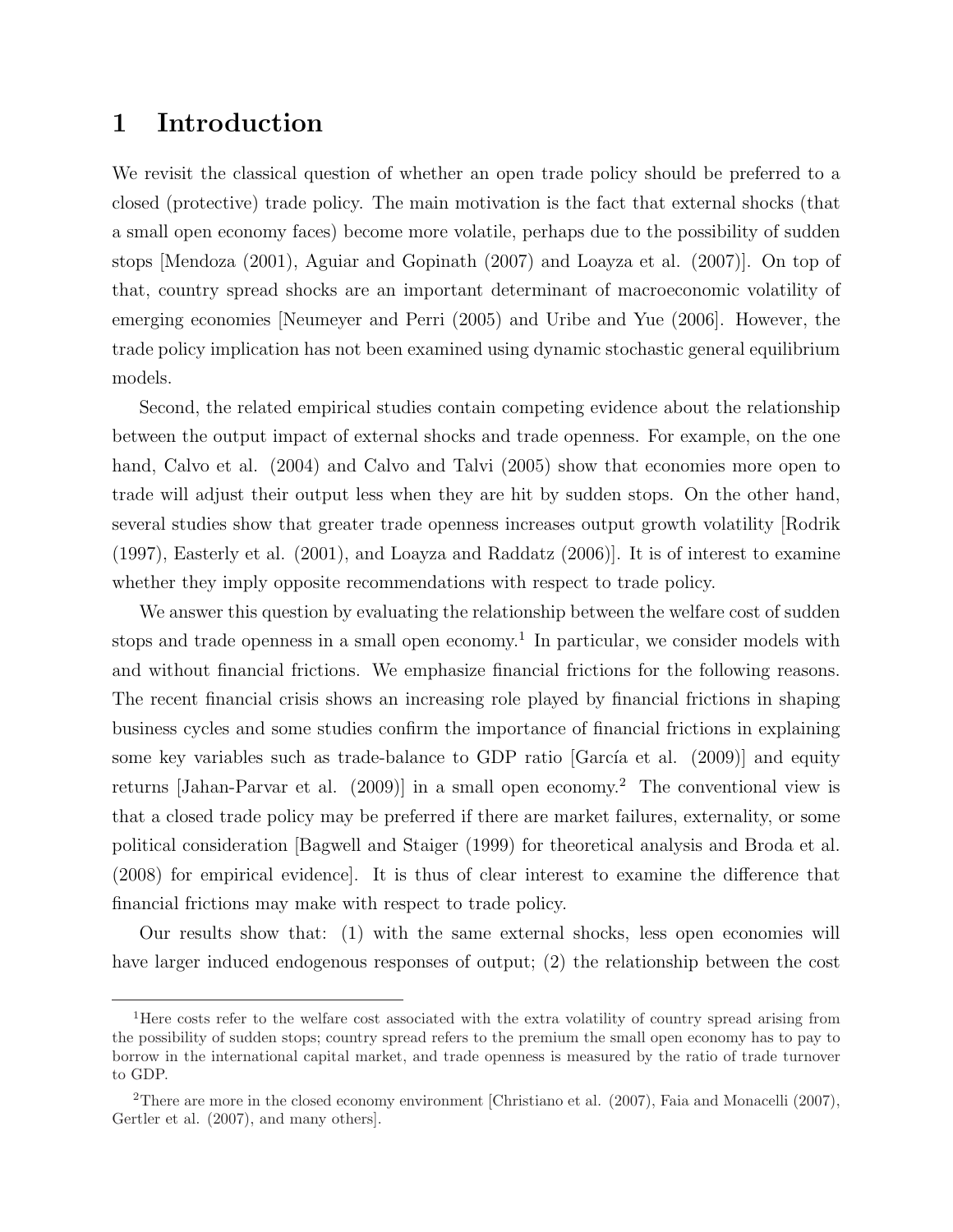and trade openness depends on whether it is costly to adjust foreign debt; (3) exogenous shocks may be welfare improving; and (4) we further undertake the sensitivity analysis which indicates that these results are indeed robust and thus important.

The intuition behind the first result is that less open economies tend to have more volatile capital. The reason is that the marginal cost of production, in terms of the price of the imported intermediate input, is higher due to the higher tariff rate, which makes these economies less open to trade. As a result, the demand for capital in a less open economy is more elastic than that in a more open economy, and capital will adjust more in the less open economy. When the external shocks become more volatile due to the possibility of sudden stops, the induced additional volatility of capital is larger in a less open economy for the same reason, as is that of output. This result provides a theoretical foundation for the empirical finding of Calvo et al. (2004), even though we do not consider "dollarization" while Calvo et al. (2004) do.

It turns out that the larger additional volatility of output does not necessarily lead to a higher welfare cost. When the economy incurs no additional expenses in adjusting its foreign debt, the cost of sudden stops decreases with trade openness. In this case, it is optimal to make the trade door open wider when external shocks become more volatile. By doing so, the marginal cost of production can be lowered (because the tariff rate is lowered), and production becomes more efficient. This policy recommendation emphasizes the connection, through the tariff rate, between trade openness and production efficiency. This policy consideration is in line with Loayza et al. (2007), who argue that the selfprotection method as addressed in Ehrlich and Becker (1972) may later lead to large domestic shocks.

However, if the economy has to pay additional expenses to obtain foreign debt, the larger additional volatility of output usually results in a smaller cost in a less open economy, which implies the optimality of a closed trade policy. The main reason is because the ability of households to smooth consumption is compromised due to the debt adjustment costs. The extent to which the ability to smooth consumption is weakened depends on the level of tariff rate. Consequently, the cost of country spread volatility also depends on the level of tariff rate. In this case, there may be two offsetting forces: one is the gain from the improvement of production efficiency and the other one is the welfare lose when the ability to smooth consumption is weakened due to financial friction. The numerical results show the later force dominates, which leads to the optimality of a more closed trade policy.

The third result is that external shocks may be welfare improving. When the representative household is a net borrower in the international capital market, its consumption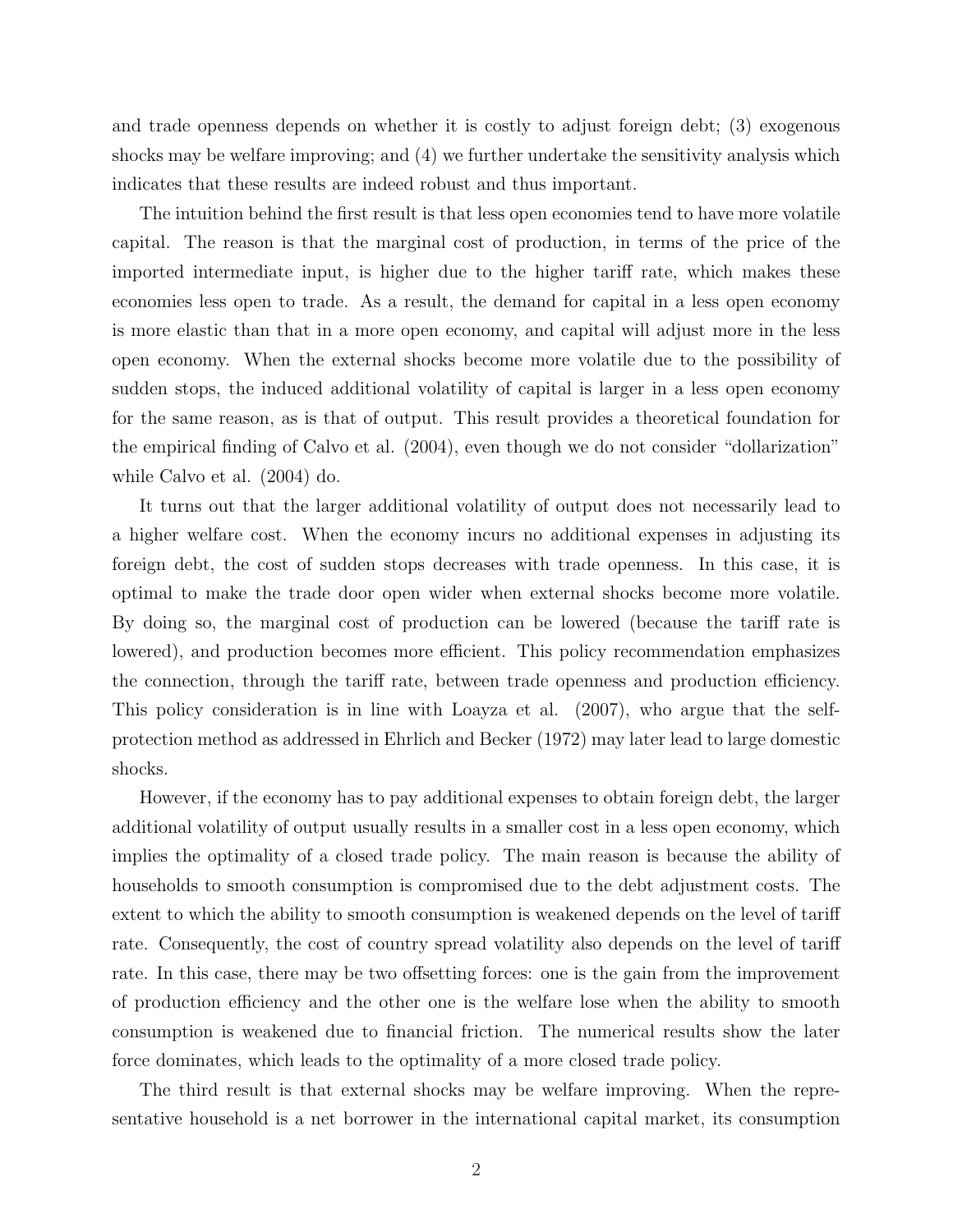increases at an accelerated rate as world interest rates decrease. Thus, the indirect utility function becomes convex in interest rates. As a result, when interest rates are more volatile, the representative household's utility will be higher. This result extends the discussion about the relationship between welfare and economic shocks. A branch of the literature has shown that a risk averse household may prefer a volatile economy [Obstfeld and Rogoff (2000), Bacchetta and Wincoop (2000), and Cho and Cooley (2005).

This paper extends the discussion to evaluate the welfare effect of a time-varying tariff rate policy. When the tariff rates are counter-cyclical and constitute a stationary process around a fixed mean, they may improve welfare if there are no financial frictions. However, if there are financial frictions, the nature of the policy and how the government implements the policy matter.

The rest of the paper is organized as follows: Section 2 presents the model and sets up its competitive equilibrium. Section 3 presents some qualitative results about the welfare effect of country spread volatility. Section 4 carries out the numerical analysis. Section 5 discusses the case of a time-varying tariff rate policy. And Section 6 concludes.

# 2 The benchmark economy

The model used in this paper is based on Mendoza (1991) with three modifications: intermediate imported inputs, a working capital constraint, and debt adjustment costs. There are three types of agents, domestic households, firms, and the government. There are also three real frictions: capital adjustment costs, debt adjustment costs, and a working capital constraint.

The economy is driven by a joint process of the productivity shocks, the world interest rate shocks, and the country spread shocks. The external shocks of interest in this paper are country spread shocks, whose importance has been documented in Neumeyer and Perri (2005) and Uribe and Yue (2006). In this paper, the possibility of sudden stops is represented by an increase in the volatility of country spread. This definition comes from the fact that the possibility of sudden stops not only increases the average country spread that a small open economy has to pay, but also makes the country spread more volatile [Mendoza (2001)]. In addition, Aguiar and Gopinath (2007) argues that business cycles in emerging economies are characterized by sudden stops and more volatile output, which contrast with those in developed small open economies. This definition is different from others in the literature. For example, Chari et al. (2005) define sudden stops as exogenous capital inflow reversal.

We focus on this model for several reasons. First, the model provides a simple framework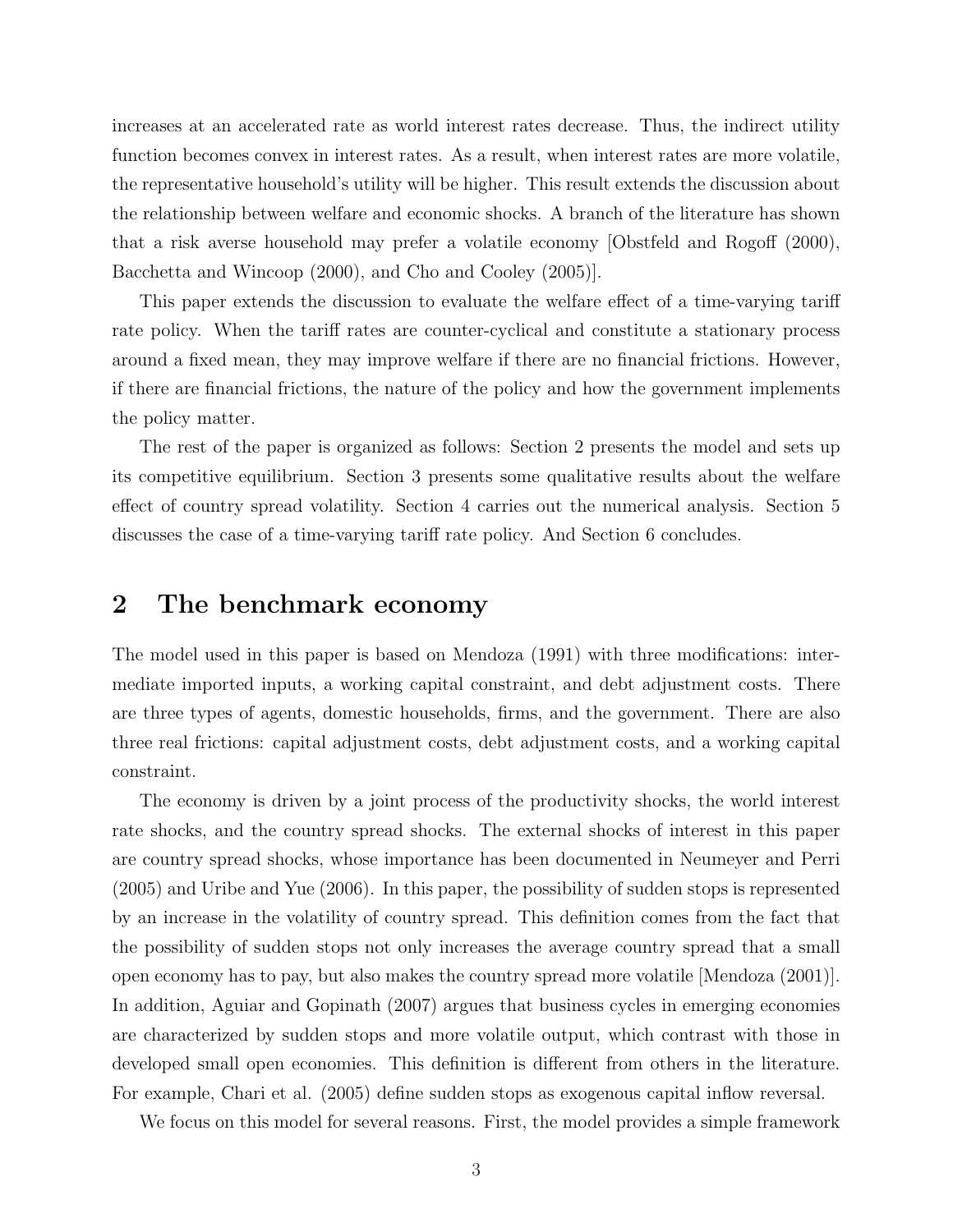that allows a role for trade policy. Second, the Mendoza (1991) model is widely used in the small open economy literature. Third, recent studies emphasize the use of this benchmark economy in explaining countercyclical real interest rates [Neumeyer and Perri (2005)], stationary trade-balance to GDP ratio [García et al. (2009)], and equity returns [Jahan-Parvar et al. (2009)].

#### 2.1 The representative household

The representative household chooses hours and consumption to maximize expected lifetime utility:

$$
\max_{\{c_t, h_t\}_{t=0}^{\infty}} \qquad \mathbb{E}_0 \sum_{t=0}^{\infty} \theta_t U(c_t, h_t),
$$

where  $\mathbb{E}_0$  denotes the mathematical expectation operator conditional on information available at time 0. The variables  $\theta_t$ ,  $c_t$ , and  $h_t$  denote, respectively, the subjective discount factor from period t to period 0, consumption, and hours.

In this paper, we consider two types of preferences: GHH utility in the benchmark economy, and Cobb-Douglas utility as a robustness check.<sup>3</sup> The momentum utility function for GHH utility and the subjective discount factor take the following functional forms

$$
U(c_t, h_t) = [(c_t - h_t^{\omega}/\omega)^{1-\gamma} - 1] / (1 - \gamma), \qquad (2.1)
$$

$$
\theta_{t+1} = \beta(\tilde{c}_t, \tilde{h}_t)\theta_t, t \ge 0, \theta_0 = 1,\tag{2.2}
$$

$$
\beta(c_t, h_t) = (1 + c_t - h_t^{\omega}/\omega)^{-\beta_1}.
$$
\n(2.3)

The function  $\beta$  represents the subjective discount factor between period t and period t + 1. The variables  $\tilde{c}_t$  and  $\tilde{h}_t$  denote the cross-sectional averages of consumption and hours, respectively. They are taken as given by individual households.

The use of the endogenous subjective discount factor is one way to assure stationary behavior of consumption in the small open economy [Mendoza  $(1991)$ , Schmitt-Grohé and Uribe (2003), and Mulraine (2004)]. As long as  $\beta_1 < \gamma$ , this preference guarantees a unique limiting distribution of state variables; that the stationary cardinal utility is suitable for dynamic programming, and that the consumption good in every period is a normal good [Mendoza (1991)].

<sup>3</sup>For clarity, we discuss the Cobb-Douglas utility in a separate section.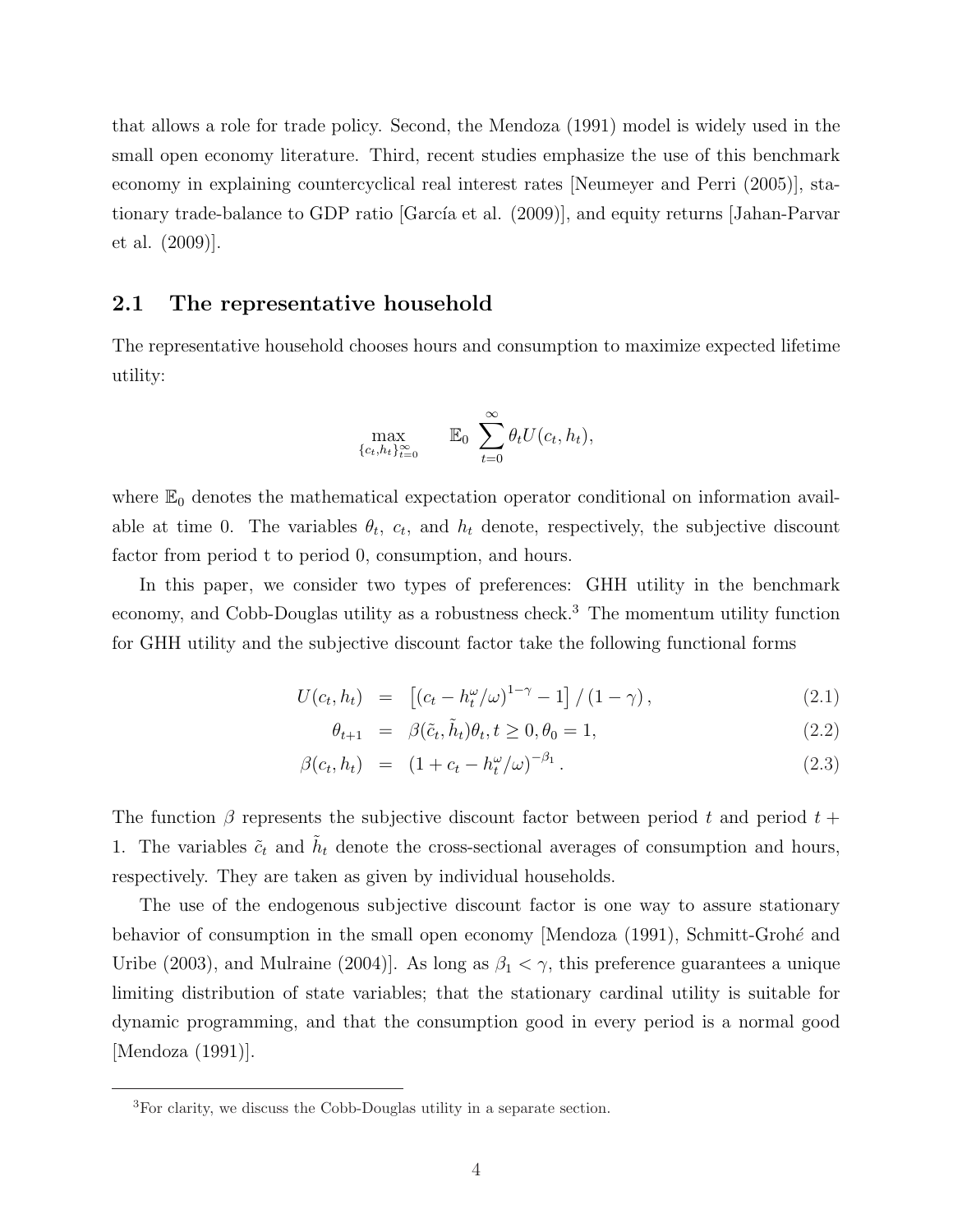The representative household receives the profit, the capital rent, the labor income, and income from intermediate input sale to firms.<sup>4</sup> The household's period budget constraint is given by:

$$
d_t + r_t k_t + w_t h_t + r_t^m m_t + \Gamma_t \geq R_{t-1} d_{t-1} + c_t + i_t + (1+\tau) m_t + \Phi(k_{t+1} - k_t) + \Psi(d_t),
$$
\n(2.4)

where choices  $i_t$ ,  $d_t$ , and  $m_t$  denote investment, foreign debt position, and the imported intermediate input, respectively.<sup>5</sup>  $r_t$ ,  $w_t$ , and  $r_t^{\text{m}}$  denote the rate of return on capital, the wage rate, and the firm-paid price of the imported intermediate input.  $\tau$  denotes the tariff rate levied on the imported intermediate input.  $\Gamma_t$  denotes the government transfer.

The economy has five state variables. Eq.  $(2.4)$  is related to four of them:  $R^{\text{us}}$ ,  $CR$ ,  $d_{t-1}$ , and  $k_t$ , which denote, respectively, world interest rates, country spread, debt position from the last period, and physical capital today. In addition,  $R_{t-1}$  denotes the country risk free rate faced by individual households. The country interest rate,  $R$ , is the product of the world interest rate,  $R^{us}$ , and the country spread,  $CR$ . The law of motion of capital is given by:

$$
k_{t+1} = (1 - \delta)k_t + i_t, \tag{2.5}
$$

which is standard.  $\Phi(k_{t+1} - k_t)$  denotes the capital adjustment cost where  $\Phi(k_{t+1} - k_t)$  =  $\phi(k_{t+1} - k_t)^2/2$  for computational simplicity. The cost is included because of its empirical relevance. Once we introduce the cost, the model can match the behavior of investment. Financial frictions are represented by  $\Psi(d_t)$ , debt adjustment costs. Here  $\Psi(d_t)$  =  $\psi \left[\exp(d_t - d) - 1\right]$  and d denotes the non-stochastic steady state of net foreign debt. The inclusion of debt adjustment costs is another way to assure the stationary behavior of debt [Schmitt-Groh´e and Uribe (2003)]. This allows us to discuss other different preferences when we set the one-period subjective discount factor constant, and this directly follows the exercise in Neumeyer and Perri (2005).

<sup>4</sup>Even though households receive profit from firms, we do not include profit in the budget constraint because it is well known that the profit is zero with the assumed constant return to scale technology.

<sup>&</sup>lt;sup>5</sup>The price of  $m_t$  is normalized to unity. By assuming the relative price of  $m_t$  to be unity, we close the door through which the dynamics of terms of trade can affect the economy here.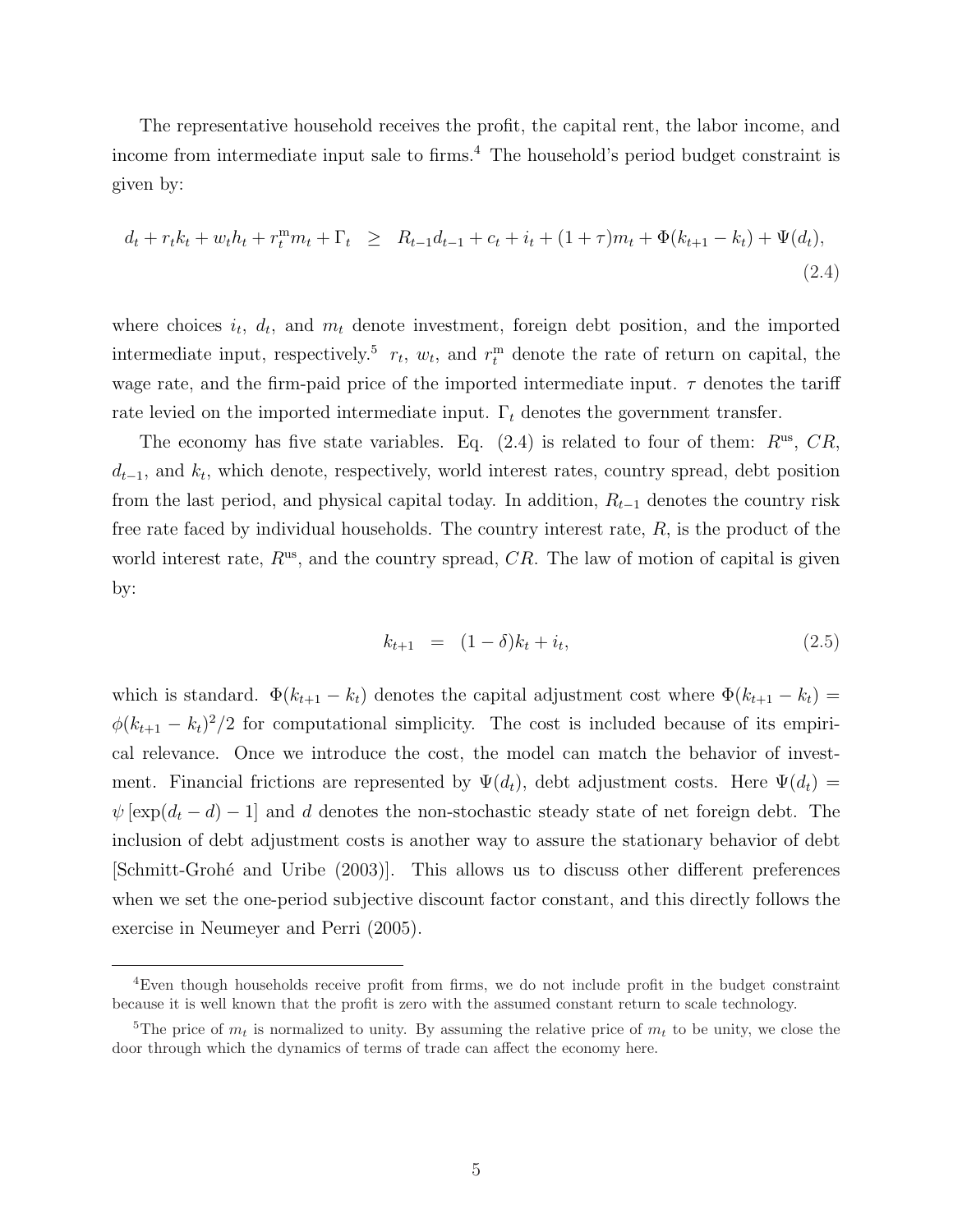The representative household is subject to the non-Ponzi-game condition

$$
\lim_{j \to \infty} \mathbb{E}_t \frac{d_{t+j+1}}{\prod_{s=0}^j R_{t+s}} \geq 0.
$$
\n(2.6)

The condition rules out the possibility that the representative household borrows to finance its consumption without limit.

Let  $\beta^t \mu_t$  and  $\beta^t q_t$  be the Lagrangian multipliers associated with Eqs. (2.4) and (2.5). The optimality conditions include the non-Ponzi game condition (2.6), period budget constraints holding with equality  $(2.4)$ , the law of motion of capital  $(2.5)$ , and the first order conditions as follows:

$$
c_t: \qquad 0 = \mu_t - u_{ct}, \tag{2.7}
$$

$$
h_t: \t 0 = w_t + u_{ht}/u_{ct}, \t (2.8)
$$

$$
d_t: \t 0 = \mu_t [1 - \Psi'(d_t)] - \theta_{t+1} / \theta_t \times R_t \mathbb{E}_t \mu_{t+1}, \t (2.9)
$$

$$
m_t: \t 0 = 1 + \tau - r_t^{\mathfrak{m}}, \t (2.10)
$$

$$
i_t: \t 0 = 1 - q_t,\t(2.11)
$$

$$
k_{t+1}: \quad 0 = \mu_t \left(1 + \phi(k_{t+1} - k_t)\right) - \tag{2.12}
$$

$$
\theta_{t+1}/\theta_t \times \mathbb{E}_t \mu_{t+1} [1 - \delta + \phi(k_{t+2} - k_{t+1}) + r_{t+1}].
$$

All the first order conditions have their usual interpretations.

### 2.2 The firms

There are many identical final-good production firms. They (100% owned by domestic households) produce the final good by hiring labor, renting capital, and buying the imported intermediate input from households. Firms use constant return to scale technology to produce:

$$
y_t = z_t k_t^{\alpha_k} h_t^{\alpha_h} m_t^{\alpha_m},
$$

where  $0 < \alpha_k < 1$ ,  $0 < \alpha_h < 1$ ,  $0 < \alpha_m < 1$ , and  $\alpha_k + \alpha_h + \alpha_m = 1$ . The variables  $y_t$ ,  $z_t$ ,  $k_t$ ,  $h_t$ , and  $m_t$  denote the output of the final good, the total productivity factor, capital, hours and the intermediate input, respectively. In this economy, the total productivity factor is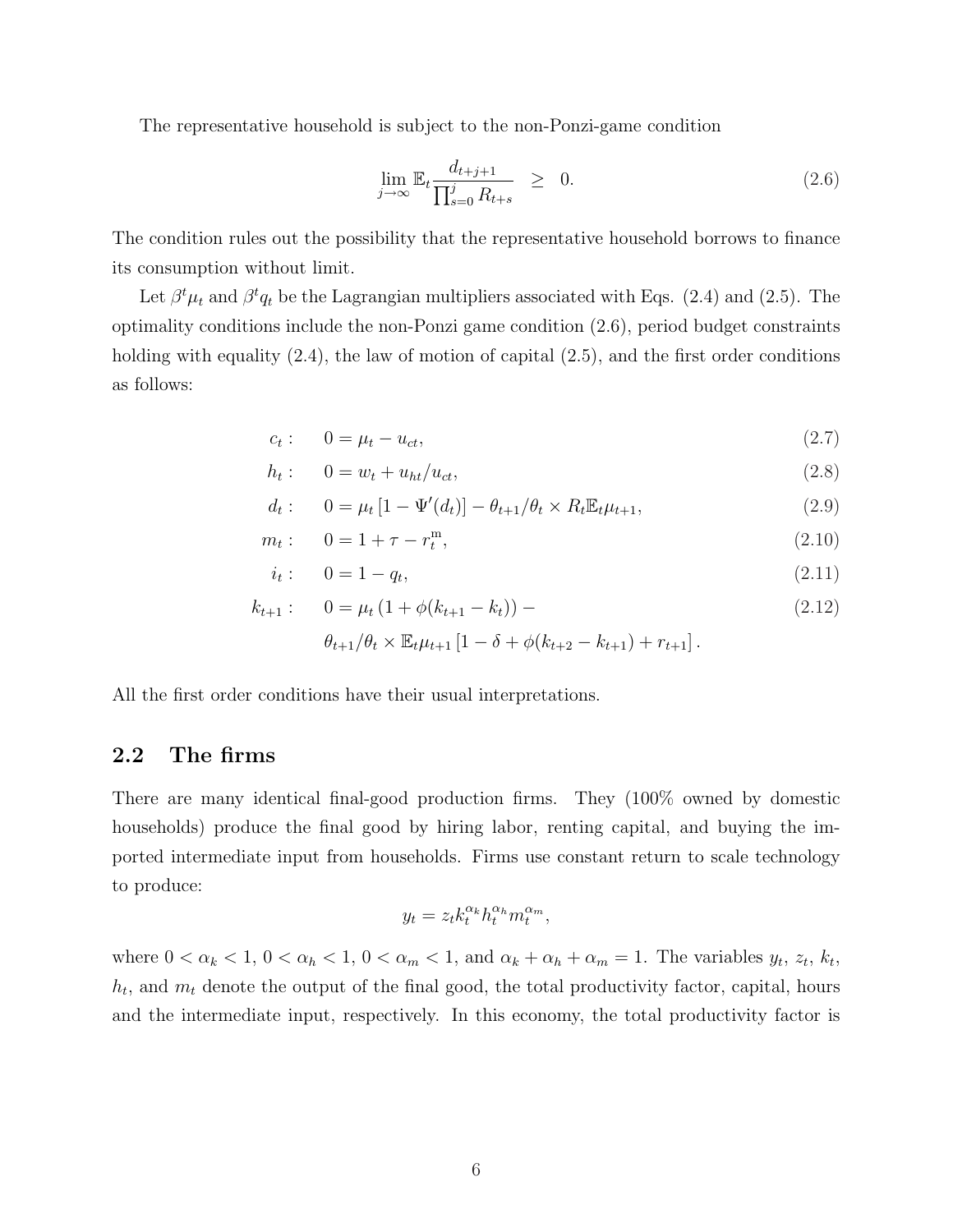assumed to follow the process<sup>6</sup>

$$
\ln(z_{t+1}) = \rho \ln(z_t) + \varepsilon_{t+1}^z, \varepsilon_{t+1}^z \sim \text{IIND}(0, \sigma_z^2), \tag{2.13}
$$

where  $\rho$  denotes the first order serial autocorrelation of z and  $0 < \rho < 1$ ,  $\varepsilon_{t+1}^z$  denotes the technology shocks, IIND denotes identical and independent normal distribution, and  $\sigma_z^2$ denotes the variance of technology shocks.

Firms are subject to a working capital constraint, so that output will drop in the presence of a positive country spread shock [Chari et al (2005)]. In addition, Neumeyer and Perri (2005) show that a working capital constraint helps amplify the effect of fundamental shocks on business cycles. For simplicity, we adapt the same constraint as that in Uribe and Yue (2006). In particular, the working capital constraint takes the following form

$$
WK_t \ge \varphi w_t h_t,\tag{2.14}
$$

where the variable  $WK_t$  denotes the amount of working capital. The parameter  $\varphi \geq 0$ denotes the number of quarter wage bills the representative firm needs to pay. If  $\varphi = 0$ , the working capital constraint is dropped from the economy. The representative firm's debt position evolves as

$$
d_t^f = R_{t-1}d_{t-1}^f - y_t + w_t h_t + r_t k_t + r_t^m m_t + \pi_t - W K_{t-1} + W K_t,
$$

where  $d_t^{\text{f}}$  denotes the debt position of the firms. Defining the net liability of the representative firm as  $a_t = R_t d_t^f - W K_t$ , we can rewrite the budget constraint of the representative firm as

$$
\frac{a_t}{R_t} = a_{t-1} - y_t + w_t h_t + r_t k_t + r_t^m m_t + \pi_t + \left(\frac{R_t - 1}{R_t}\right) W K_t.
$$
\n(2.15)

Since the representative firm is owned by the representative household, the objective function of firms is defined by

$$
\max \qquad \mathbb{E}_0 \sum_{t=0}^{\infty} \theta_t \frac{\mu_t}{\mu_0} \pi_t,
$$

where  $\mu_t$  denotes the marginal wealth utility of the representative household. The objective function is the same as that in Uribe and Yue (2006). The representative firm is also subject

<sup>&</sup>lt;sup>6</sup>The structural parameters,  $\rho$  and  $\sigma_z$ , are calibrated in the Section 4.2.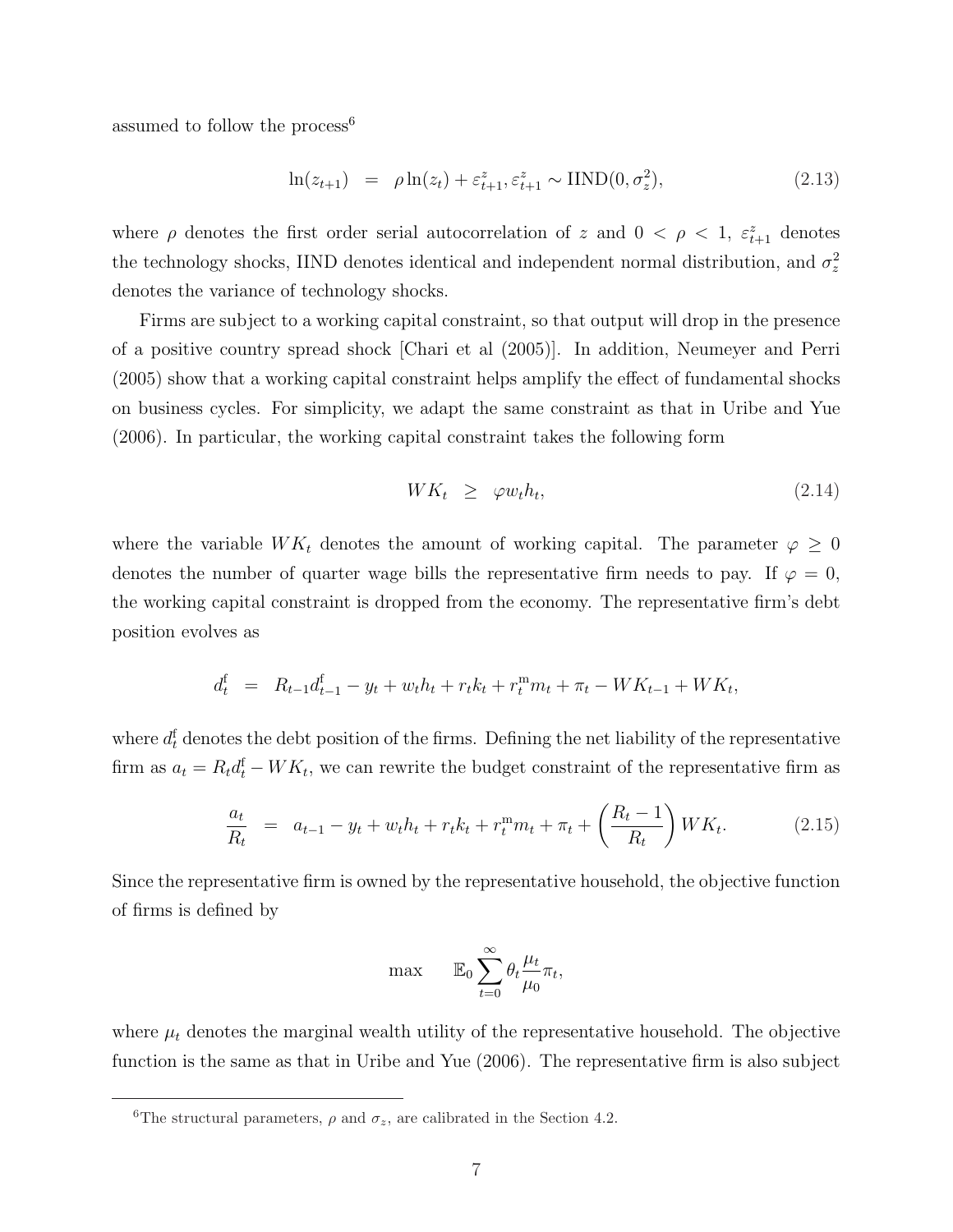to the following non Ponzi-game constraint

$$
\lim_{j \to \infty} \mathbb{E}_t \frac{a_{t+j}}{\pi_{s=0}^j R_{t+s}} \leq 0. \tag{2.16}
$$

Since firms do not make the investment decision, their problem reduces to a static problem to maximize its period profit by choosing  $k_t$ ,  $h_t$ , and  $m_t$ , and taking  $z_t$ ,  $r_t$ ,  $w_t$ , and  $r_t^{\text{m}}$  as given. The first order conditions for firms are standard:

$$
k_t: \t r_t = \alpha_k z_t k_t^{\alpha_k - 1} h_t^{\alpha_h} m_t^{\alpha_m}, \t (2.17)
$$

$$
h_t: \t w_t [1 + \varphi (R_t - 1) / R_t] = \alpha_h z_t k_t^{\alpha_k} h_t^{\alpha_{k-1}} m_t^{\alpha_m}, \t (2.18)
$$

$$
m_t: \t r_t^{\mathbf{m}} = \alpha_m z_t k_t^{\alpha_k} h_t^{\alpha_k} m_t^{\alpha_m - 1}.
$$
\t(2.19)

These optimality conditions have their usual interpretations. In addition, since any process  $a_t$  that satisfies Eqs. (2.15) and (2.16) will be optimal for the representative firm, we follow Uribe and Yue (2006) and set  $a_t$  at 0.

### 2.3 The government

The government collects a stream of tariff tax income, denoted by  $\tau m_t$ . These incomes are rebated back to the domestic households in a lump sum tax,  $\Gamma_t$ . The government's sequential budget constraint is then given by

$$
\tau m_t = \Gamma_t, \ t \ge 0. \tag{2.20}
$$

We do not consider the government expenditure shocks in order to simplify the discussion.

#### 2.4 Competitive equilibrium

In equilibrium, the capital market, the labor market, and the intermediate input market all clear. The aggregates equal to the counterparts of the representative household's because households are assumed to be identical:

$$
\tilde{c}_t = c_t; \tag{2.21}
$$

$$
\tilde{h}_t = h_t. \tag{2.22}
$$

**Proposition 2.1** The competitive equilibrium is defined as a sequence of real allocations  $\{c_t, c_t\}$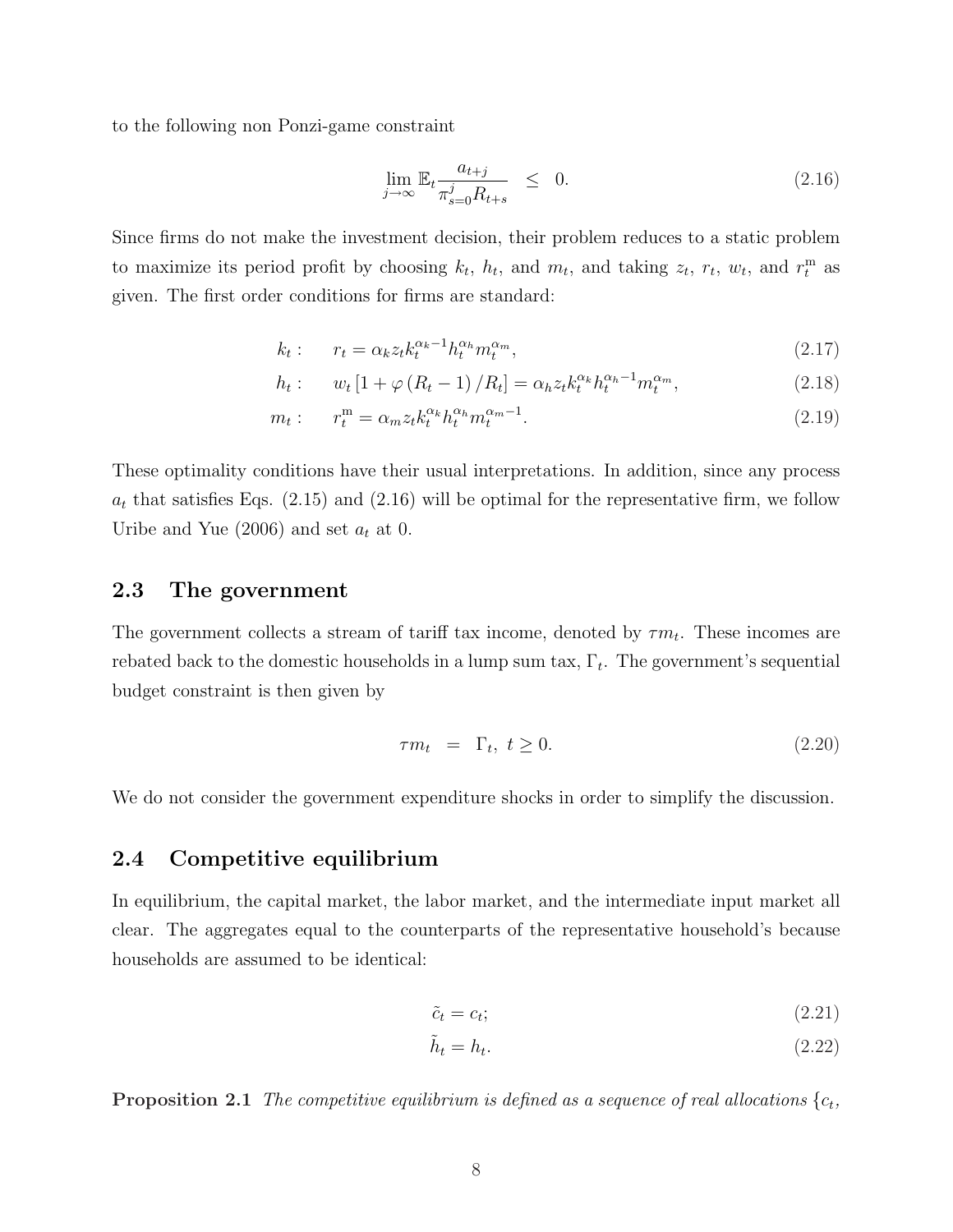$h_t, d_t, m_t, i_t, k_{t+1}, \tilde{c}_t, \tilde{h}_t, \Pi_t, \Gamma_t\}_{t=0}^{\infty}$ , and prices  $\{\mu_t, q_t, r_t, w_t, r_t^m\}_{t=0}^{\infty}$ , given  $d_{-1}, k_0$ , the law of motion of the interest rate  $(4.3)$ , and the law of motion of the total productivity factor  $(2.13)$ , satisfying the conditions  $(2.4)$  with equality,  $(2.5)$ ,  $(2.6)-(2.12)$ , and  $(2.17)-(2.22)$ .

## 3 Qualitative analysis

In general, there is no analytical solution to this dynamic stochastic general equilibrium model, and hence policy analysis must depend on numerical results. The GHH utility function with the endogenous discount factor, however, allows us to analyze some important qualitative results of this economy without resorting to numerical calculation. Hence, we discuss the role of the tariff rate, output impact of country spread shocks, and welfare effect of country spread shocks before we proceed to the numerical analysis.

### 3.1 The role of the tariff rate

In the literature about tariff, a country that has market power on imported goods may gain from protection by setting tariffs on its imports [Bagwell and Staiger (1999) for theoretical analysis and Broda et al. (2008) for empirical evidence]. However, the role of the tariff rate in this paper is different because there is neither any externality nor market failure in our economy. We impose a tariff on the intermediate imported inputs for the following two reasons.

First, the introduction of the tariff rate serves the purpose of controlling the trade openness of the economy. Formally, it is straightforward to show that

$$
TO = \frac{\text{Exports} + \text{Imports}}{y - m} = \frac{TB + 2m}{y - m} = s_{tb} + \frac{2}{(1 + \tau)/\alpha_m - 1},
$$
(3.1)

where  $TO$  denotes trade openness,  $TB$  denotes trade balance, y denotes output, m denotes the intermediate imported inputs,  $s_{tb}$  denotes the trade-balance to GDP ratio,  $\tau$  denotes the tariff rate, and  $\alpha_m$  is a structural parameter. The value added (or GDP) to this small open economy is given  $y - m$ . Equation (3.1) makes it clear that trade openness is decreasing in the tariff rate. The government can adjust the trade openness by changing the value of the tariff rate.

Second, the imposition of a tariff does not cause loss in the long-run welfare of households with GHH utility augmented by the endogenous subjective discount factor. In other words, the non-stochastic steady state of period utility is independent of the tariff rate. Formally,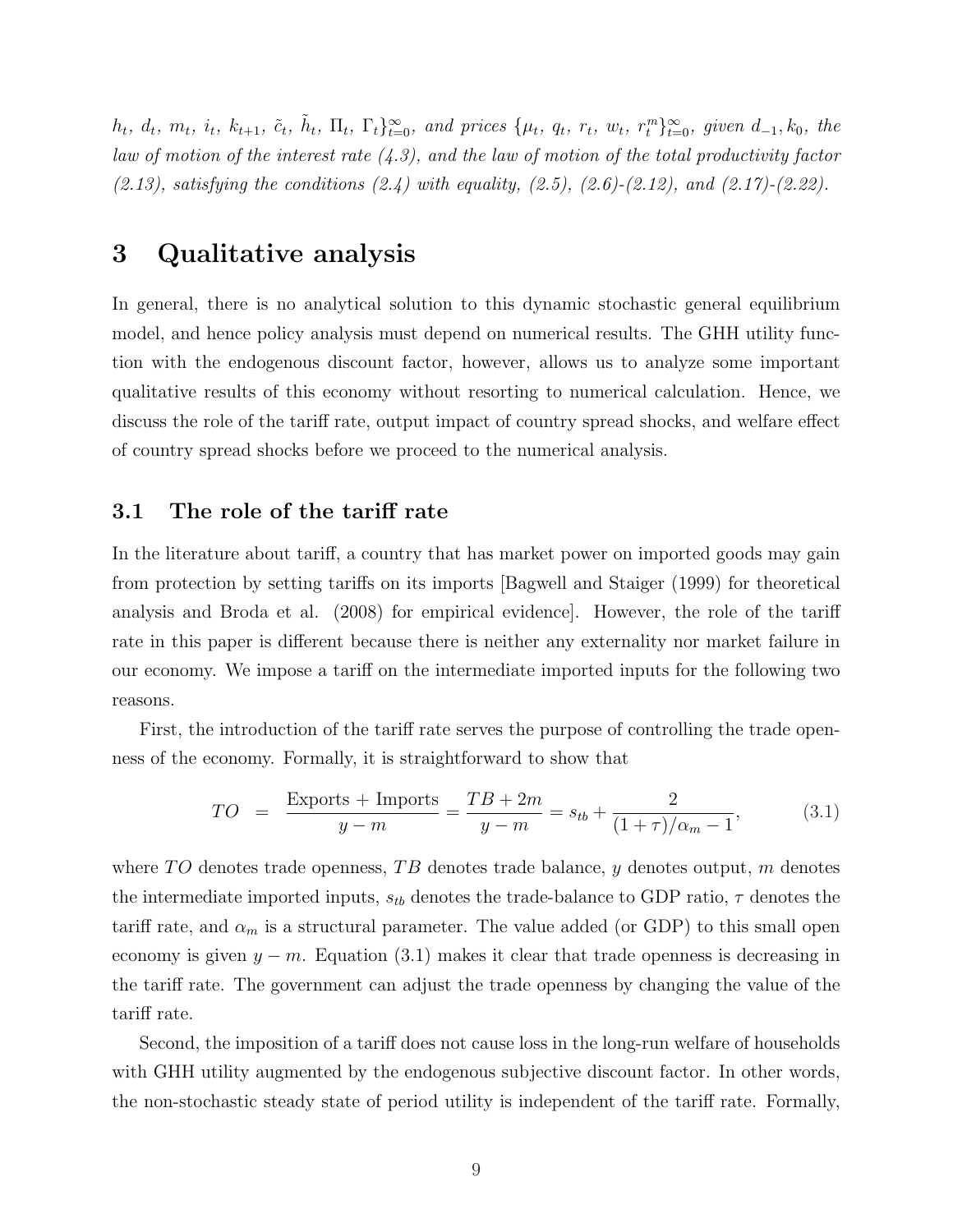we have the following non-stochastic steady state of lifetime utility function

$$
V = \frac{\left[ (c - h^{\omega}/\omega)^{1-\gamma} - 1 \right] / (1 - \gamma)}{1 - \beta(c, h)} = \frac{\left\{ \left[ \log(R)/\beta_1 - 1 \right]^{1-\gamma} - 1 \right\} / (1 - \gamma)}{1 - 1/R}, \quad (3.2)
$$

where  $\beta(c, h)$  denotes the non-stochastic steady state one-period endogenous subjective discount factor.  $\omega$ ,  $\gamma$ , and  $\beta_1$  are structural parameters and R is the non-stochastic steady state of country interest rate. All of them are fixed when we analyze the welfare cost of sudden stops. The last equality comes from the following Euler equation in the non-stochastic steady state:

$$
\beta(c, h)R = (1 + c - h^{\omega}/\omega)^{-\beta_1} R = 1.
$$

It is thus clear from Eq. (3.2) that the non-stochastic steady state lifetime utility is independent of tariff rates (trade openness). In addition, any change of the non-stochastic steady state lifetime utility due to the change in  $R$  is independent of the tariff rate (trade openness).

This property justifies our approach of focusing on the cost associated with the volatility of country spread. In principle, the possibility of sudden stops increases not only the volatility of country spread but also the level of country spread. Thus, the cost associated with the possibility of sudden stops could be decomposed into two parts: the cost associated with the change of volatility of country spread (cost of second order importance), and the cost associated with the change of level of country spread (cost of first order importance). However, in our economy, the change of non-stochastic steady state lifetime utility due to the change in the level of country spread is independent of trade openness. Thus, when we discuss the cost associated with the possibility of sudden stop, we focus on the cost of second order importance because the cost of first order importance is the same across trade openness when we use the augmented GHH preferences.

We plot the non-stochastic steady states of some key variables against the tariff rate in Fig. 1. It is clear that trade openness is decreasing in the tariff rate while the lifetime utility is constant across tariff rates. The results are summarized in the following proposition.

**Proposition 3.1** In a small open economy, if the preferences are given by Eq.  $(2.1)$ , the endogenous subjective discount factor is given by Eqs. (2.2) and (2.3), and the competitive equilibrium is given by Proposition 2.1, then the non-stochastic steady state lifetime utility is independent of the tariff rate and the trade openness is decreasing in the tariff rate.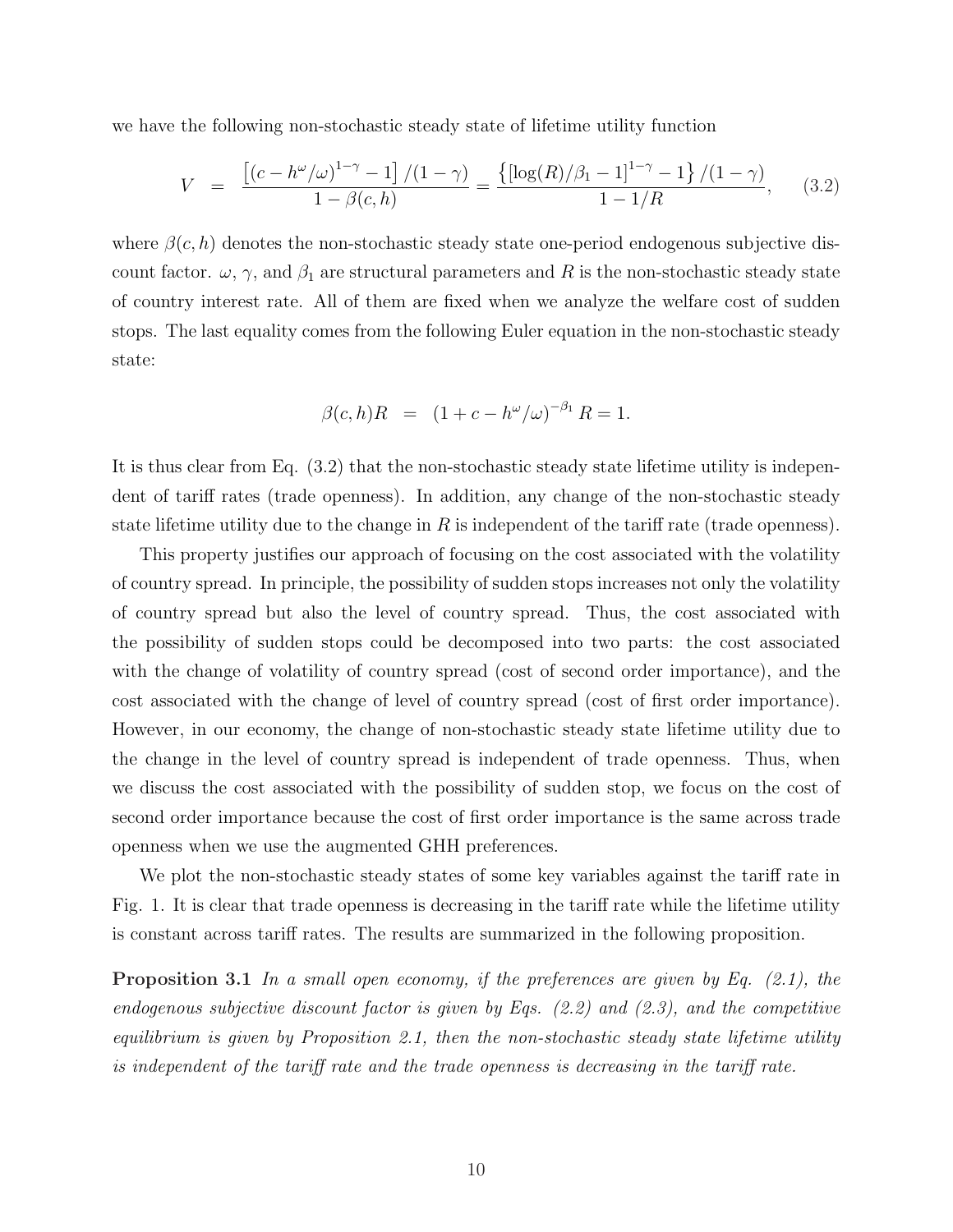### 3.2 Why the response of output is larger in a less open economy?

Without debt adjustment costs, we find (as shown in Section 4.4) that the cost (of extra volatility of country spread) is decreasing in trade openness, which implies that an open trade policy should be preferred. To understand this result, it is crucial to understand why the less open economy becomes more volatile with the given external shocks.

The higher volatility of output in a less open economy is mainly because capital is more volatile. The reason is that the marginal cost of production, in terms of the price of the imported intermediate input, is higher due to the higher tariff rate. Thus, the demand for capital in a less open economy is more elastic than that in a more open economy. This difference in demand for capital brings in the difference in the volatilities of capital. For any realized external shock, capital in the equilibrium will adjust more in a less open economy. This is because the demand curve is flatter in a less open economy while the supply curve of capital is the same. When the external shocks become more volatile due to the possibility of sudden stops, the additional volatility on capital is larger in a less open economy for the same reason. With the typical calibration of a standard small open economy, this larger additional volatility of capital is transformed into a higher cost, when the economy has to pay additional expenses to adjust its foreign debt.

Formally, given the model specification, the rate of return on capital is inversely related to the tariff rate. To see this relationship, we derive the following equation about the rate of return on capital from Eqs. (2.8), (2.10), (2.17), (2.18), and (2.19):

$$
r_t = \alpha_k \left(\frac{\alpha_h}{X_t}\right)^{(1-\alpha_m)\varpi_1(\alpha_h+\omega\alpha_m)-1} \left(\frac{\alpha_m}{1+\tau}\right)^{\alpha_m\varpi_1(\alpha_h+\omega\alpha_m)+1} z_t^{\varpi_1\omega} k_t^{-(\omega-1)\alpha_h\varpi_1}, \quad (3.3)
$$

where  $\varpi_1 = 1/(\omega - \alpha_h - \omega \alpha_m) > 0$ .  $X_t = \left[1 + \varphi (R_t - 1)/R_t\right]$  and  $X_t = 1$  when there is no working capital constraint.

It is clear from Eq. (3.3) that the negative relationship holds: for a given state of capital stock and productivity, the rate of return on capital is inversely related to the tariff rate. Or, the rate is positively related to trade openness.

To see how this relationship leads to more volatile capital in a less open economy, we start with a simple case by assuming no adjustment costs, no working capital constraint, and constant productivity. With those assumptions, we combine  $(2.9)$  and  $(2.12)$  and obtain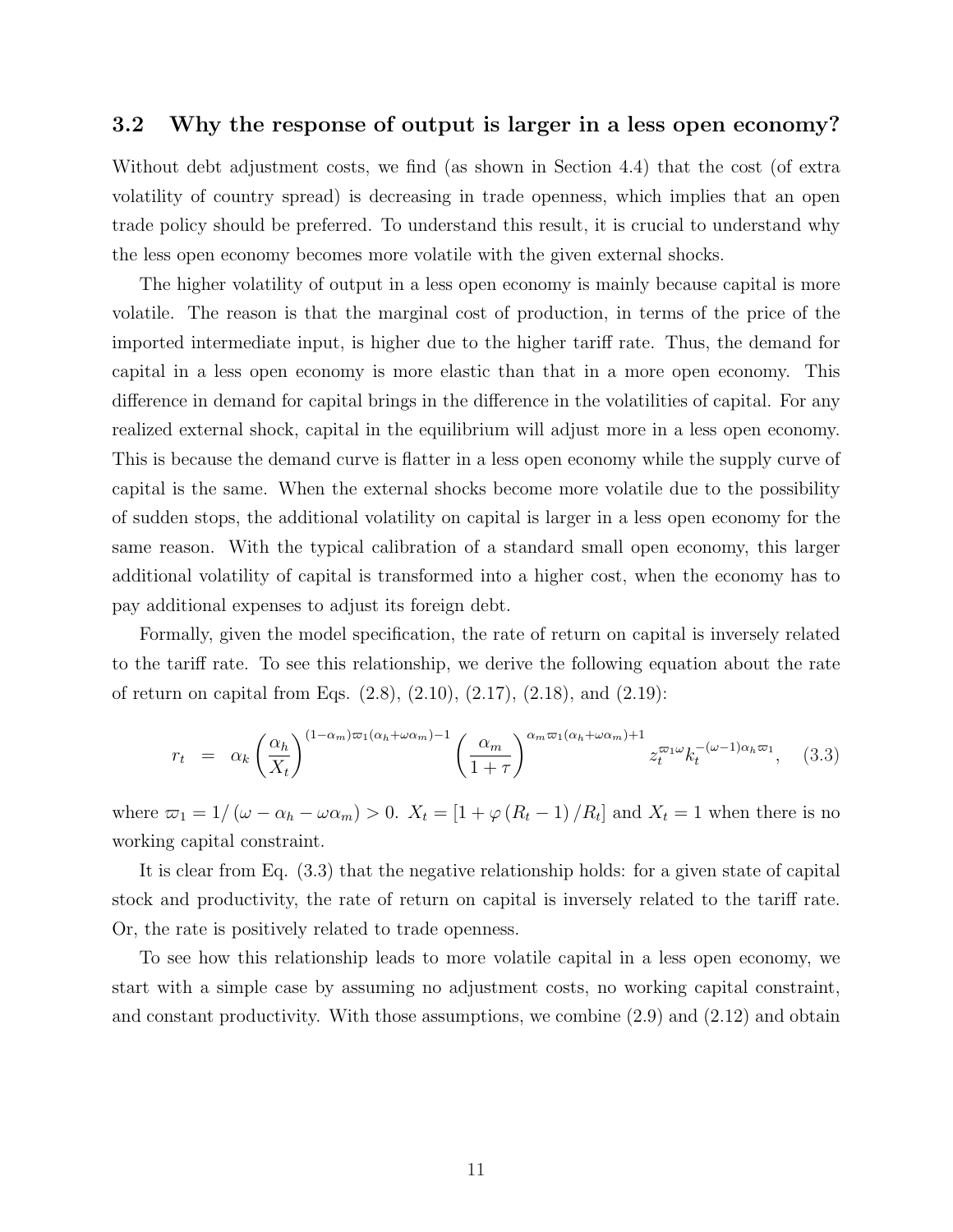the following:

$$
R_{t} = \frac{\mathbb{E}_{t} \mu_{t+1} (1 - \delta + r_{t+1})}{\mathbb{E}_{t} \mu_{t+1}} = 1 - \delta + \alpha_{k} (\alpha_{h})^{(1 - \alpha_{m})\varpi_{1}(\alpha_{h} + \omega\alpha_{m}) - 1} \left( \frac{\alpha_{m}}{1 + \tau} \right)^{\alpha_{m}\varpi_{1}(\alpha_{h} + \omega\alpha_{m}) + 1} k_{t+1}^{-(\omega - 1)\alpha_{h}\varpi_{1}}.
$$

The last equality comes from the fact that  $k_{t+1}$  is known at the time t; and productivity is assumed to be constant, so  $r_{t+1}$  is known at the time t.

When there is a positive country spread shock, *i.e.*,  $R_t$  goes up, the representative household will accumulate less capital for the next period,  $\Delta k_{t+1} < 0$ . However, the representative household in the less open economy will accumulate even less capital:

$$
\Delta k_{t+1}(\text{high tariff}) < \Delta k_{t+1}(\text{low tariff}) < 0.
$$

This result holds because the less open economy has to reduce more capital to equalize the rate of return on bond and that on capital, i.e., the demand for capital in less open economies is more elastic. When there is a negative country spread shock, *i.e.*,  $R_t$  goes down, the representative household will accumulate more capital for the next period,  $\Delta k_{t+1} > 0$ . However, the representative household in the less open economy will accumulate even more capital for the same reason. Since for any country spread shock, the less open economy has a bigger adjustment in capital, hence capital is more volatile.

This negative relationship holds even if we bring back the working capital constraint. To see this, we further assume that  $R_t$  follows a perfect foresight process, therefore  $X_{t+1}$  is known in period  $t$  and we obtain the following

$$
\frac{\left(R_t + \delta - 1\right) \left(X_{t+1}\right)^{(1-\alpha_m)\varpi_1(\alpha_h+\omega\alpha_m)-1}}{\alpha_k \left(\alpha_h\right)^{(1-\alpha_m)\varpi_1(\alpha_h+\omega\alpha_m)-1}} = \left(\frac{\alpha_m}{1+\tau}\right)^{\alpha_m\varpi_1(\alpha_h+\omega\alpha_m)+1} k_{t+1}^{-(\omega-1)\alpha_h\varpi_1}.
$$

It is clear that for any change happens to the left-hand side of the above equation, capital adjusts to a greater extent in a less open economy (as in the previous case). The difference is that capital may increase, instead of decrease, when  $R_t$  increases. This is because when  $R_t$ goes up, it is usually true that  $R_{t+1}$  will go up and this will increase  $X_{t+1}$  as well. However, if  $\alpha_m$  is sufficiently large, the term  $(X_{t+1})^{(1-\alpha_m)\varpi_1(\alpha_h+\omega_{\alpha_m})}$  may go down and bring down the left-hand side of the equation. As a result,  $k_{t+1}$  may increase and move in the same direction as  $R_t$ . One thing worth mentioning is that this possible comove of capital and interest rate is not in line with empirical facts. Moreover, it has not occurred in all the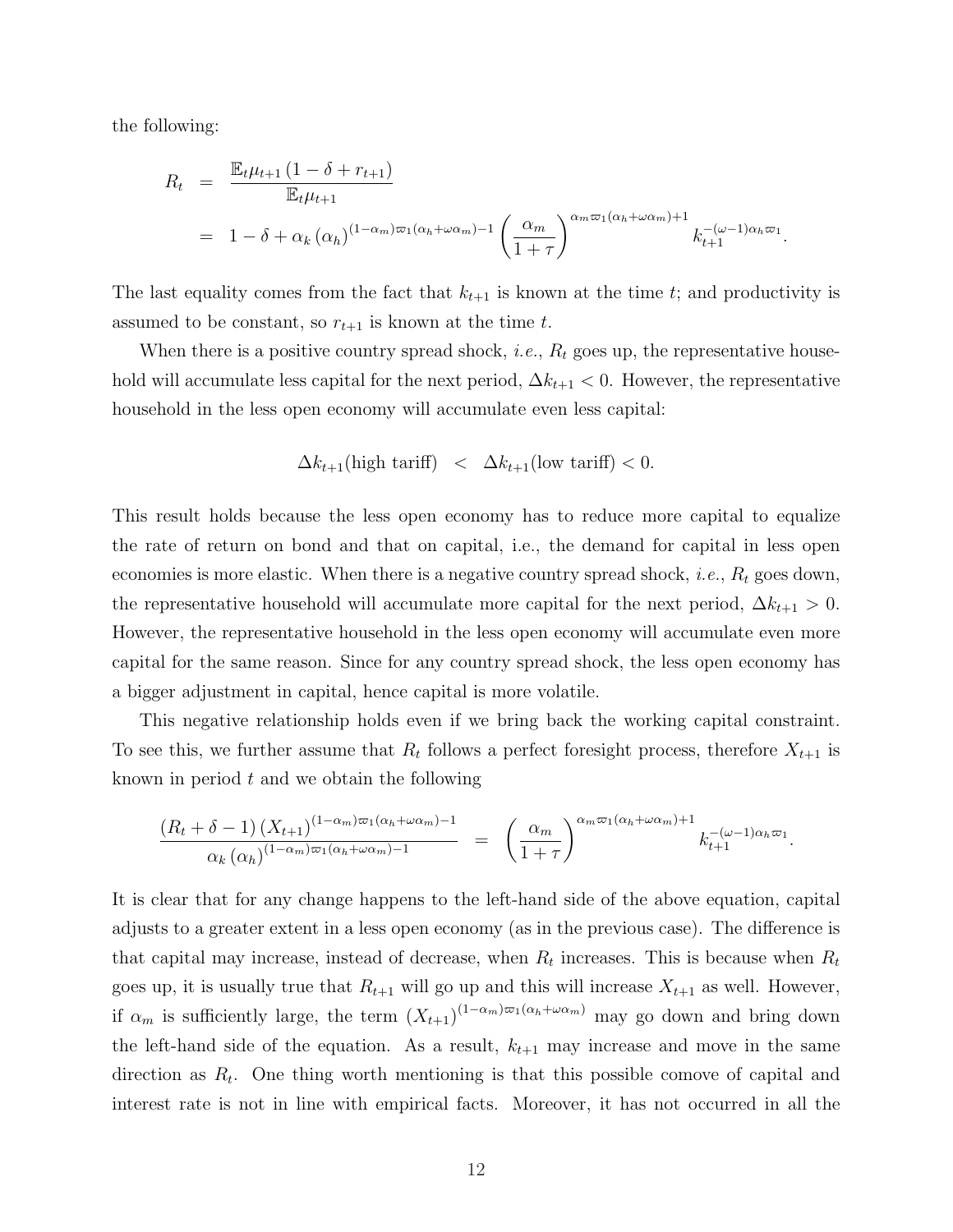simulations conducted in the numerical experiments.

Proposition 3.2 In a small open economy solely driven by country spread shocks, if there are no capital and debt adjustment costs, productivity is constant, and the competitive equilibrium is given by Proposition 2.1, then capital is more volatile in a less open economy.

There is no close-form answer to whether capital is more volatile in a less open economy when we include productivity shocks, country spread shocks, and related adjustment costs. We answer that question and the policy implication with numerical results in Section 4.3. We find that, more volatile capital in a less open economy, shows up after we introduce those adjustment costs, productivity shocks, and even with different preferences. The implication for trade policy in economies without debt adjustment costs, however, is different from that in economies with debt adjustment costs; see Section 4.4).

### 3.3 Why country spread shocks may be welfare improving?

One result of this paper is that country spread shocks may enhance utility. This result seems counter-intuitive. To understand why the risk averse household may like economic uncertainty associated with country spread, we use the following simple two-period model to illustrate the welfare effect of country spread shocks. Suppose the representative household in a small open economy lives for two periods: period 1 and period 2. It has the following endowment flows:  $y_1 = 0$  in period 1, and  $y_2$  in the period 2. This endowment distribution makes sure that the household will be a borrower in period 1. In period 1, the household solves a perfect foresight problem. Formally, the household chooses consumption and the borrowing and lending position to maximize his utility function:

$$
V = \log(c_1) + \log(c_2).
$$

The subjective discount factor is assumed to be 1 in order to simplify the discussion. His period budget constraints are  $c_1 + b_1 = 0$  and  $c_2 = Rb_1 + y_2$ . It can be shown that the solutions are  $c_1 = y_2/(2R)$  and  $c_2 = y_2/2$ . The variables  $c_1, c_2, b_1$ , and R denote consumption in period 1, consumption in period 2, the borrowing and lending position, and the interest rate, respectively.

Ex ante, the value of  $R$  is unknown. Thus, the expected indirect utility is given by

$$
\mathbb{E}V = 2\log\left(\frac{y_2}{2}\right) - \mathbb{E}\log(R). \tag{3.4}
$$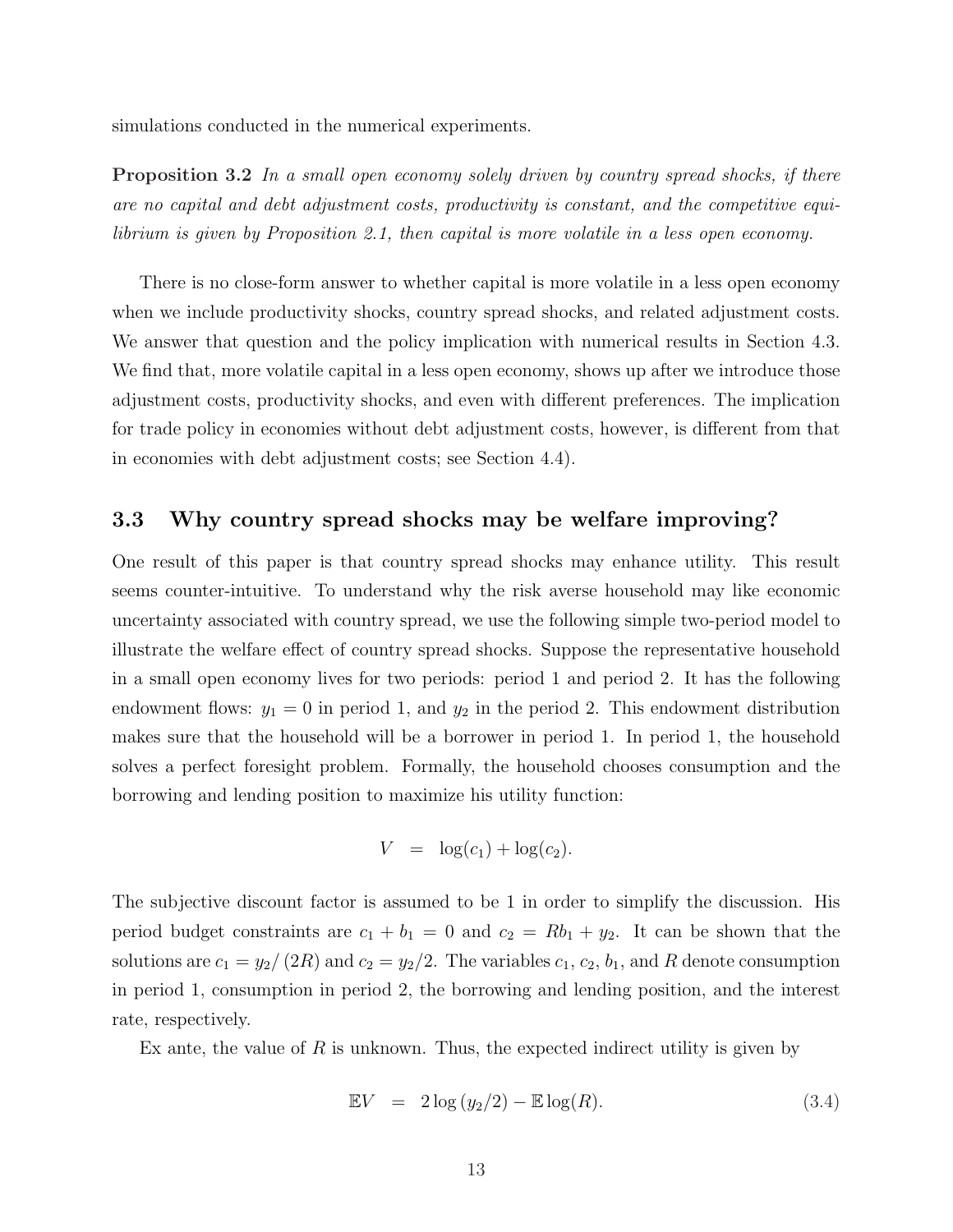Equation (3.4) clearly shows that the expected utility is convex in R. This implies that when R becomes more volatile, the EV will be higher. The intuition is: When the representative household is a net borrower in the international capital market, its consumption will increase at an accelerated rate as country spread decreases. As a result, when the country spread is more volatile, the ex ante expected indirect utility is higher.

A relevant case is where the next period output is a decreasing function of today's interest rate. Suppose  $Y_{t+1} = R_t^{-1/\Lambda}$  $t_t^{-1/\Lambda}$ , where  $\Lambda > 0$ , then the choices of consumption are  $c_1 =$  $R_1^{-1-1/\Lambda}$  $t_1^{-1-1/\Lambda}/2$  and  $c_2 = R_1^{-1/\Lambda}$  $1/2$ . The ex ante expected indirect utility of the household is given by:

$$
\mathbb{E}V = -(1+2/\Lambda)\mathbb{E}\log R_1 - 2\log 2. \tag{3.5}
$$

Compared to (3.4), it is clear that endogenizing output will re-enforce the positive welfare effect of interest rate volatility.

An example in which country spread shocks are detrimental to welfare can be the case in which the small open economy is a net lender in the international capital market. To see this, assume  $y_1 > 0$  and  $y_2 = 0$  instead of  $y_1 = 0$  and  $y_2 > 0$  as in the above example. In this case, the representative household is a net lender in the international capital market. It is straightforward to show that, ex ante, we have

$$
\mathbb{E}V = 2\log(y_1/2) + \mathbb{E}\log(R).
$$

The expected indirect utility is concave in  $R$  and it decreases when the volatility of country spread increases.<sup>7</sup>

Combining the two examples together, we have the following proposition.

Proposition 3.3 In a two-period small open economy, country spread shocks are welfare improving if the representative household does not have endowment income today. Country spread shocks have adverse welfare effects if the representative household does not have endowment income tomorrow.

Since the unconditional welfare may increase in the country spread volatility, it is not a surprise to find out that country spread shocks may actually be welfare improving. In Section 4.4, we show with the numerical analysis that whether the cost in the benchmark economy is positive or negative largely depends on the net borrowing and lending position

<sup>7</sup>Ericson and Liu (2009) discuss the welfare effect of interest rate shocks in more detail.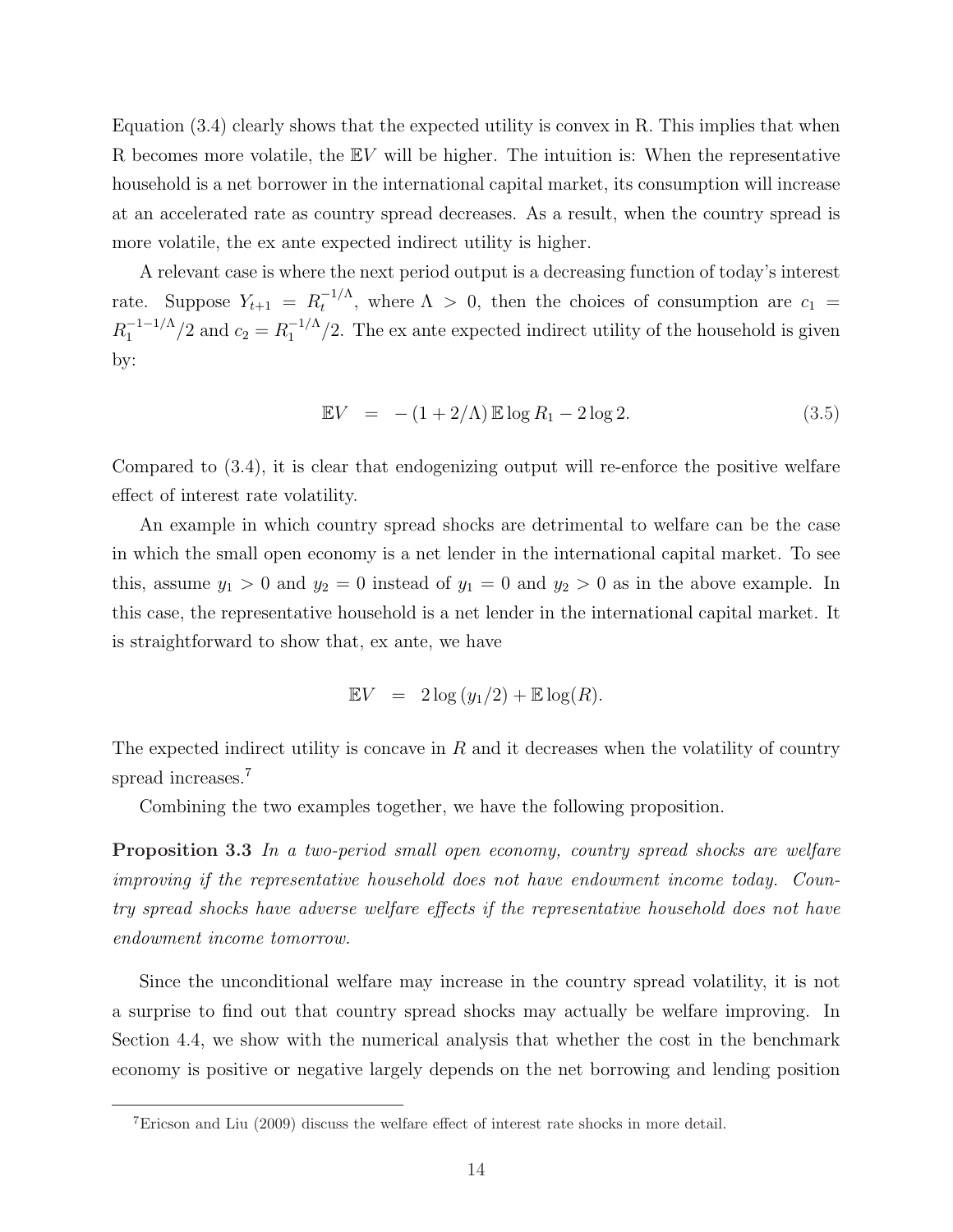of this small open economy and debt adjustment costs. If, on the other hand, the small open economy is a net borrower in the international capital market or there are costs in adjusting foreign debt, then the increase of volatility of country spread may decrease the welfare of the representative household.

### 4 Quantitative analysis

We apply the second order perturbation method discussed in Schmitt-Grohé and Uribe (2004) to obtain the numerical solution to the competitive equilibrium defined in Proposition 2.1. The perturbation method has been widely used in the literature.<sup>8</sup> We use the second order approximation algorithm because the first order approximation method could not differentiate welfare in two different economies with the same non-stochastic steady state but different volatilities. Formally, the first order approximation of utility is given by:

$$
\mathbb{E}U_t = U + U_x(\mathbb{E}x_t - x) + U_\sigma\sigma,
$$

where E denotes the mathematical unconditional expectation operator. A variable without time-subscript denotes its non-stochastic steady state. The vector  $x$  denotes the logarithm of state variables. The parameter  $\sigma$  controls the volatility of the cycles. The row vector  $U_x$  denotes the first order derivative of utility with respect to x. The variable  $U_{\sigma}$  denotes the first order derivative with respect to  $\sigma$ . The first order condition requires that  $U_{\sigma} = 0$  $[\text{Schmitt-Grohé}$  and Uribe (2004). By assumption, the unconditional expectation of x is zero, i.e.,  $\mathbb{E}x_t = 0$ . For example,  $\mathbb{E} \log(z_t) = 0$  if we assume the standard AR(1) process as in the literature. It is also true that  $x = 0$ . It then follow that  $\mathbb{E}U_t = U$ . As a result, there is no way to differentiate policies or economies with the same  $U$  using the first order approximation method.

The second order approximation of utility is given by:

$$
\mathbb{E}U_t = U + 1/2\mathbb{E}(x_t - x)'U_{xx}(x_t - x) + 1/2U_{\sigma\sigma}\sigma^2.
$$

The square matrix  $U_{xx}$  denotes the Hessian matrix with respect to x. The variable  $U_{\sigma\sigma}$ denotes the second order derivatives of utility with respect to  $\sigma$ . With second order approximation, it is clear that both  $\mathbb{E}(x_t - x)'U_{xx}(x_t - x)$  and  $U_{\sigma\sigma}$  are not necessarily zero. As

<sup>&</sup>lt;sup>8</sup>We briefly show how to solve the dynamic stochastic general equilibrium in the appendix which is available upon request.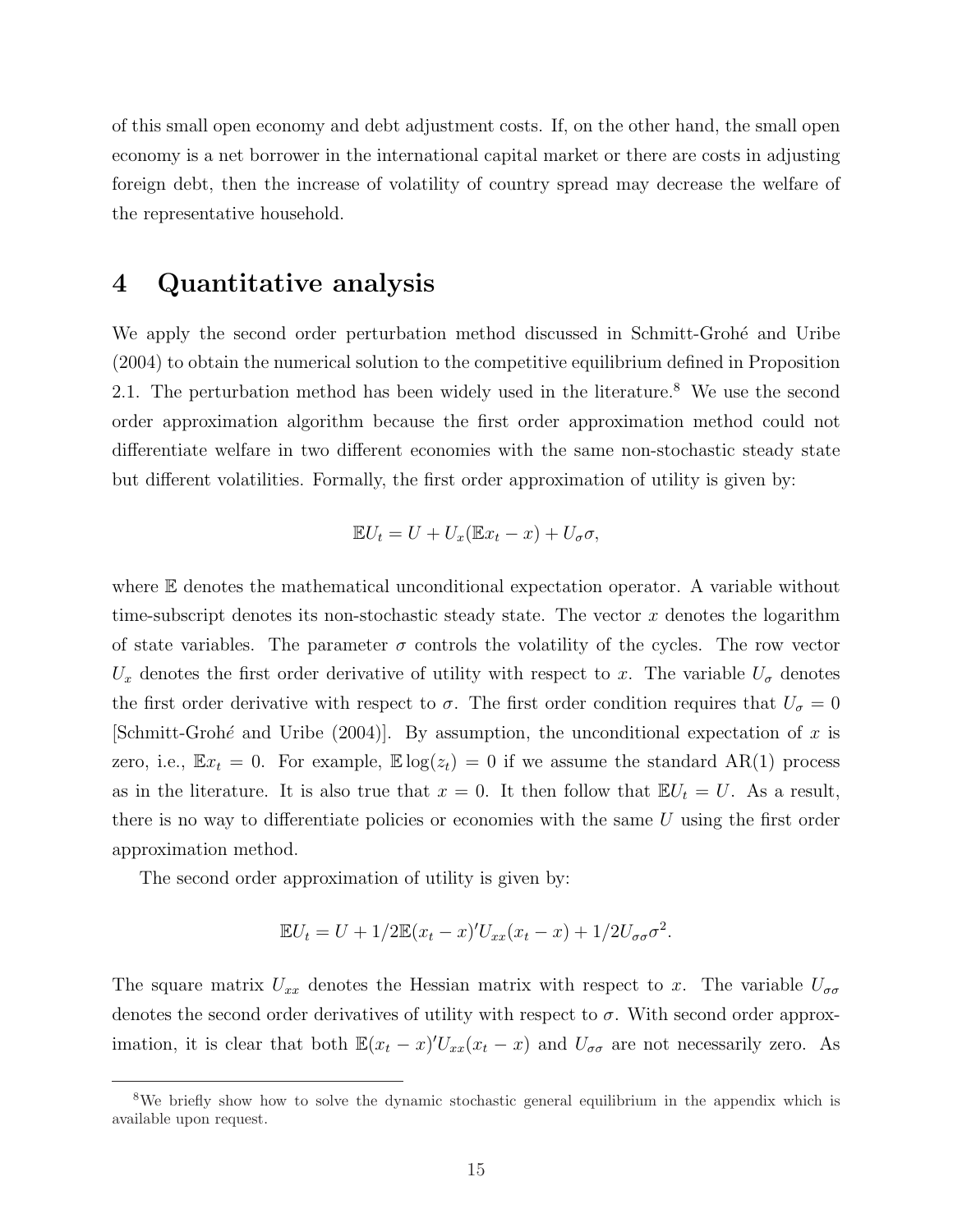a result, the second order approximation allows to evaluate different policies or economies with the same non-stochastic steady state, in other words, it allows us to obtain the non-zero welfare cost of the additional volatility of country spread.

#### 4.1 Welfare cost

We focus on the unconditional cost instead of a conditional cost because the ranking of the conditional cost will depend upon the assumed initial state of the economy Schmitt-Grohé and Uribe (2006a,b)]. Volatilities of country spread may be different because some economies face the possibility of sudden stops while others do not [Aguiar and Gopinath (2007)].

In our numerical exercise, an economy with highly volatile country spread can be regarded as emerging economies. We set the standard deviation of country spread at 0.0196 [Neumayer and Perri (2001)], for this type of economy. An economy with less volatile country spread can be regarded as developed small open economies. The standard deviation of country spread is set at 0.0096, an artificial number. We assume this smaller number to serve the purpose to differentiate emerging economies and developed small open economies. Making this artificial number smaller or larger (as long as it is smaller than 0.0196) does not change the qualitative results. This is in line with the literature: Mendoza (2001) shows that emerging economies face a positive probability of sudden stops and have a more volatile country spread.

Given the tariff rate and the joint stochastic process of total factor productivity, world interest rates, and country spread, the unconditional lifetime welfare,  $\mathbb{E}V$ , can be written as

$$
\mathbb{E}V(\tau,\sigma),
$$

where  $\sigma$  denotes the uncertainty of the economy. The above definition means that the unconditional lifetime utility is a function of economic uncertainty and the tariff rate.

The cost of volatility is defined as a lump sum consumption,  $\lambda(\tau, \sigma)$ , by which the representative household is willing to give up to be as well off to avoid uncertainty. This definition can be regarded as equivalent variation in the sense that the change in consumption is equivalent to economic uncertainty in terms of its welfare impact [Mas-Colell et al. (1995, page 82)]. Mathematically, the welfare cost of volatility is indirectly defined by

$$
\mathbb{E}V(\tau,\sigma) = \frac{\left\{ \left[ c(\tau) - \lambda(\tau,\sigma) - h(\tau)^{\omega}/\omega \right]^{1-\gamma} - 1 \right\} / (1-\gamma)}{1 - \left[ 1 + c(\tau) - \lambda(\tau,\sigma) - h(\tau)^{\omega}/\omega \right]^{-\beta_1}}.
$$
(4.1)

The non-stochastic steady consumption and hours are functions of  $\tau$  and  $\mathbb{E}V$  is a function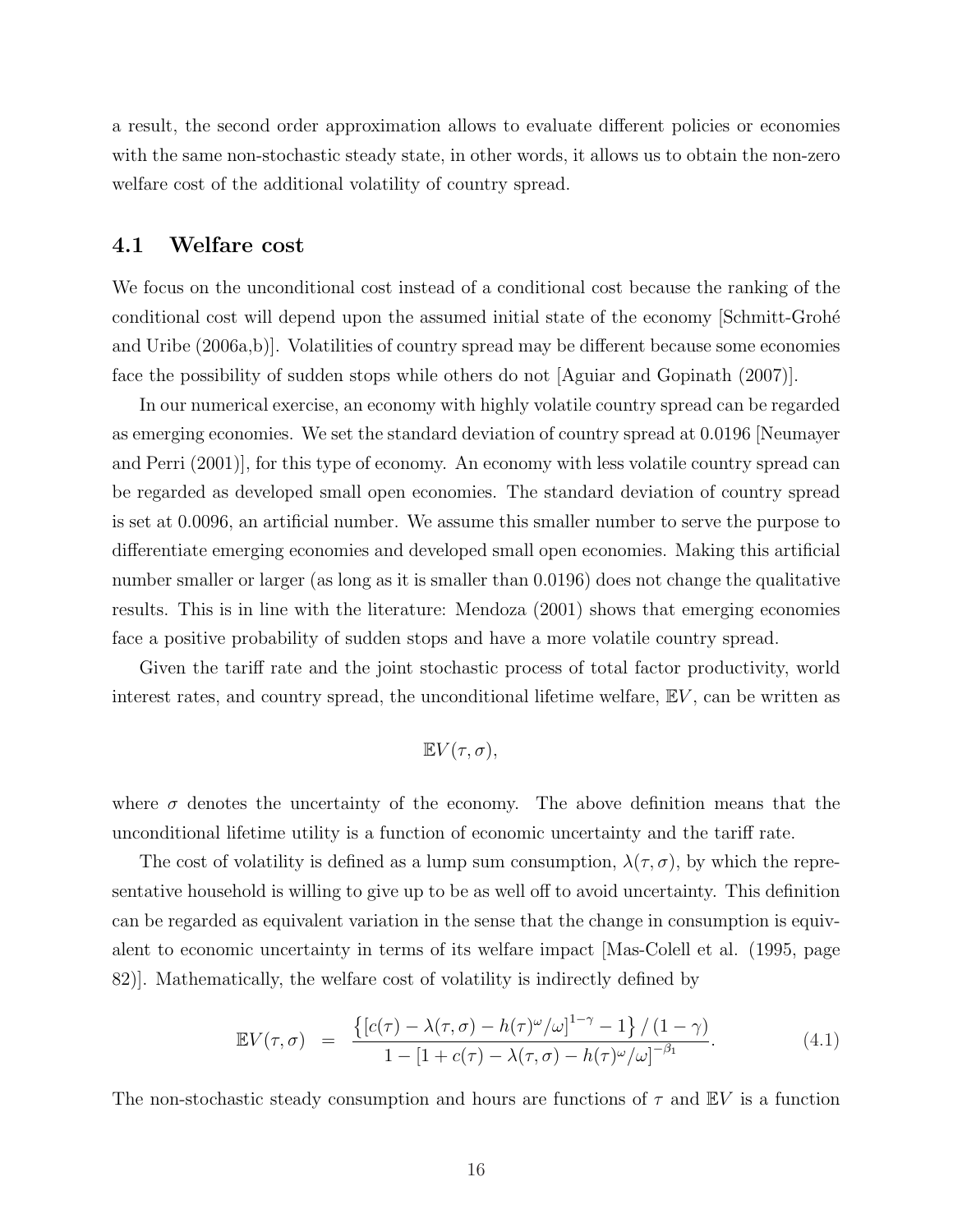of  $\tau$  and  $\sigma$ . As a result, the cost is a function of both  $\tau$  and  $\sigma$  as well. If we remove  $\lambda$ , then the righthand side of Eq. (4.1) denotes the non-stochastic steady state lifetime welfare of the representative household at the tariff rate. One thing to note is that we can write down the cost in Eq. (4.1) without changing hours because with GHH momentum utility function, there is no wealth effect on the labor supply.

Once we solve the model, we obtain the numerical value for  $\mathbb{E}V(\tau,\sigma)$ ,  $c(\tau)$ , and  $h(\tau)$ . There is only one unknown in Eqs. (4.1),  $\lambda(\tau,\sigma)$ . The equation is solved using MATLAB command, fsolve.m.<sup>9</sup> After  $\lambda(\tau,\sigma)$  is obtained, the cost of sudden stops is given by

$$
\lambda(\tau, \text{sudden stops}) = \lambda(\tau, \sigma^{\text{CR}} = 1.96\%) - \lambda(\tau, \sigma^{\text{CR}} = 0.96\%). \tag{4.2}
$$

The difference is used to denote the cost of sudden stops because we focus on the cost associated with the additional volatility of country spread due to the possibility of sudden stops.

### 4.2 Data and calibration

For the benchmark economy, we select the Argentina economy as a representative because it is well known that Argentina has suffered a lot from sudden stops. We use three different data sources. The first one is the International Financial Statistics of International Monetary Fund, from which we obtain data about GDP, investment (fixed capital formation), total consumption, exports of goods and services, and imports of goods and services.<sup>10</sup> All data are deseasonalized using the X-12 ARIMA procedure provided by the Bureau of Census and deflated by the GDP deflator. We apply the HP filter to obtain the cyclical components of each time series and consequently obtain the standard deviations of output, investment, trade openness and consumption, and the first order serial autocorrelation of output. They are listed in Table 3. With the same data source, we set the non-stochastic steady state trade openness, TO, at 0.31, which is the average of trade openness of Argentina from the first quarter of 1993 to the first quarter of 2009. The non-stochastic steady state trade balance

<sup>&</sup>lt;sup>9</sup>Similarly, we use the same command to solve  $(4.4)$  to obtain welfare cost in the Cobb-Douglas utility case.

<sup>&</sup>lt;sup>10</sup>Here total consumption is defined in the same way as in Neumayer and Perri (2005): the sum of private consumption, government spending, change in the inventories, and statistical errors and discrepancy.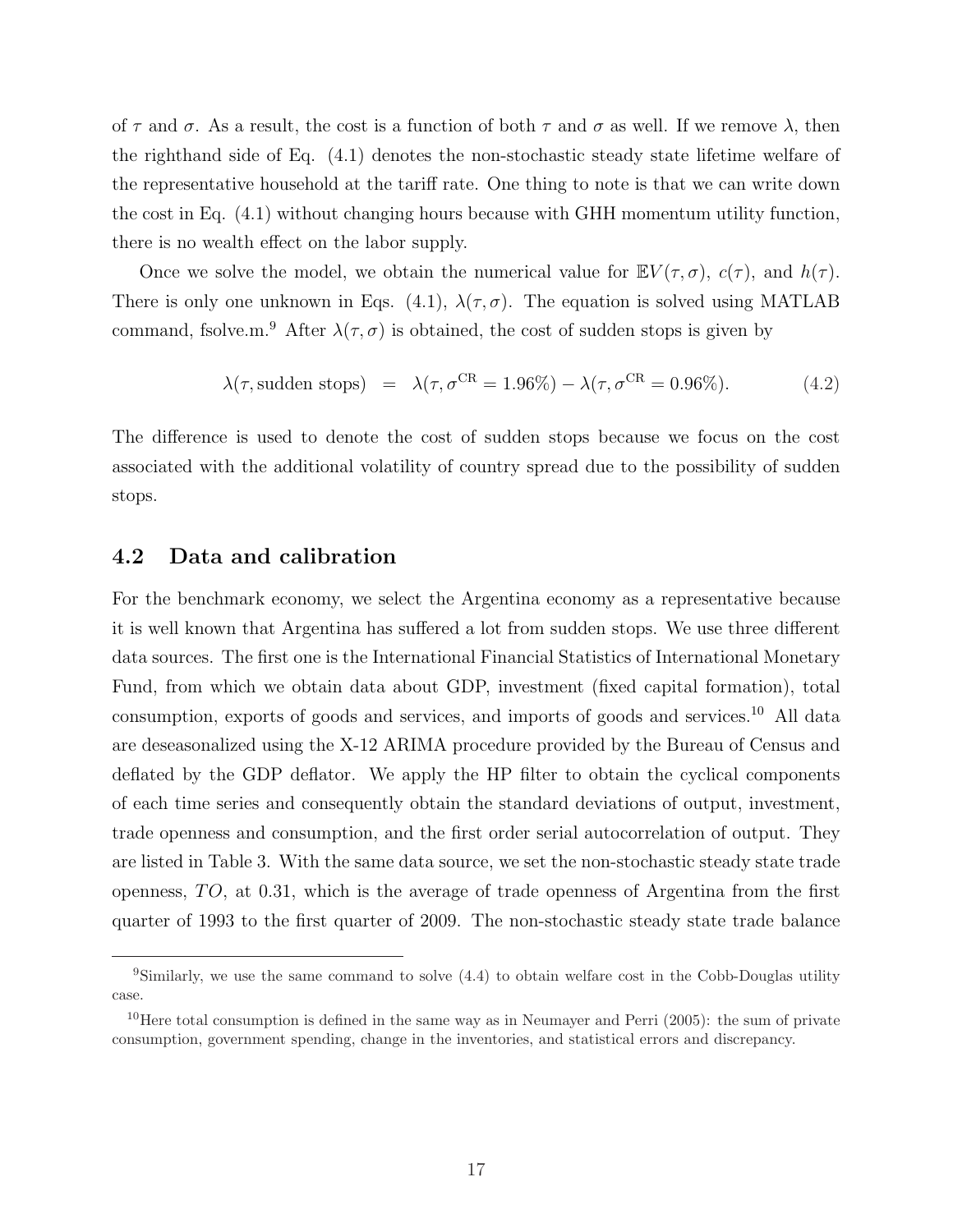to GDP ratio,  $s_{tb}$ , is set at 0.025.<sup>11</sup>

The second data source is the World Trade Organization from which we obtain the data on tariff rates that governments actually charge on imports and the value of imports for products.<sup>12</sup> Products are identified by 6-digit codes under the World Customs Organizations internationally agreed "Harmonized System" for defining product categories. The average of value-weighted ad valorem tariff rates of Argentina for years 1999-2001 is 14%. Thus, we set the non-stochastic steady state tariff rate at 14%.

We also rely on the literature to help determine the values of some parameters. For example, the non-stochastic steady state interest rate, R, is set at 1.0275 [Uribe and Yue (2006)]. It is consistent with the average 11% annual real interest rate faced by a small open economy in the international capital market. The non-stochastic steady state world interest rate  $R^{us}$  is set at 1.01625 [Mendoza and Uribe (2000)]. The non-stochastic steady state of net foreign debt is given by  $d = TB/(R - 1)$ , where TB denotes the non-stochastic steady state trade balance. In addition, the law of motion of interest rate is assumed to follow the estimated process in Neumeyer and Perri (2001):

$$
\begin{pmatrix}\n\hat{R}_t^{\text{us}} \\
\hat{C}R_t\n\end{pmatrix} = \begin{pmatrix}\n0.73 & 0.04 \\
0.70 & 0.58\n\end{pmatrix}\n\begin{pmatrix}\n\hat{R}_{t-1}^{\text{us}} \\
\hat{C}R_{t-1}\n\end{pmatrix} + \begin{pmatrix}\n\varepsilon_{t,R^{\text{us}}}\n\end{pmatrix},
$$
\n(4.3)

where the variables with hat denote the percentage deviations from the trend. The variance and covariance of innovations are given by  $\sigma_{\varepsilon_{R^{us}}} = 0.42\%$ ,  $\sigma_{\varepsilon_{CR}} = 1.96\%$ , and  $\rho_{\varepsilon_{R},\varepsilon_{CR}} = 0.30$ .

We calibrate the economy to match the quarterly data of Argentina. The risk aversion coefficient,  $\gamma$ , is set at 2, a common value used in the business cycle literature. The capital depreciation rate,  $\delta$ , is set at 0.025, which has also been widely used in the literature. The exponent of labor supply in utility,  $\omega$ , is set at 1.455 [Mendoza (1991)].<sup>13</sup> The share of labor income in value added,  $s_h$ , and the share of capital income in value added,  $s_k$ , are set at 0.62 and 0.38, respectively, [Neumayer and Perri (2005)]. The parameter  $\varphi$  in Eq. (2.14) is set at 1.2 [Uribe and Yue (2006)]. The value means that the representative firm needs to save money to be able to pay at least 1.2 quarter wage bills.

<sup>&</sup>lt;sup>11</sup>Note that several papers set  $s_{th} = 0.5\%$  for Argentina. The difference is that we use the national accounts measured in the domestic currency while those papers use data measured in the U.S. dollars. For the same IMF data source, if we use the data measured in the U.S. dollars, the average of  $s_{tb}$  is around 0.55%. In the sensitivity analysis, we show that policy analysis is robust with respect to the values of non-stochastic steady state trade balance.

<sup>&</sup>lt;sup>12</sup>The data are available at www.wto.org/english/thewto\_e/whatis\_e/tif\_e/org6\_e.htm.

<sup>&</sup>lt;sup>13</sup>As argued in Neumayer and Perri (2005), there is no independent estimate of  $\omega$ . They set it at 1.6.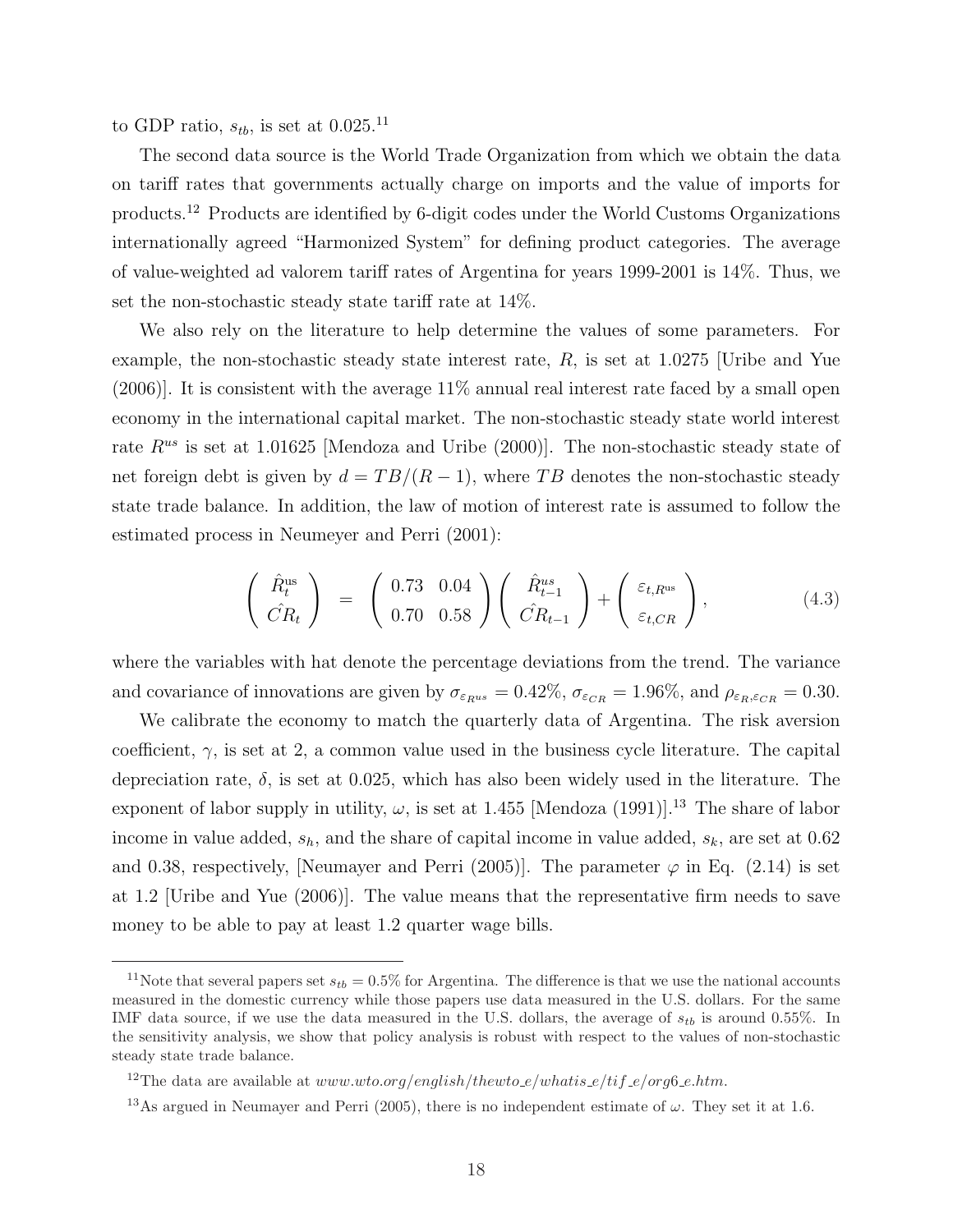The parameter  $\alpha_m$  is chosen to make sure that in the non-stochastic steady state, trade openness is 31%. The parameters,  $\alpha_k$  and  $\alpha_h$ , are determined by two conditions: first, in the value added, capital income share is  $s_k = 0.38$  and labor income share is  $s_h = 0.62$ ; second, the production is homogeneous of degree one, so  $\alpha_k + \alpha_h = 1 - \alpha_m$ . The share of investment in value added,  $s_i$ , is calculated by the following equation:

$$
s_i = \frac{i}{y-m} = \frac{\delta rk}{r(y-m)} = \frac{\delta s_k}{r}.
$$

The non-stochastic steady state rate of return on capital,  $r$ , is calculated from the nonstochastic steady state optimal condition  $r = R - 1 + \delta$ . The share of consumption is derived by using the accounting identity in the non-stochastic steady state,  $s_c = 1 - s_i - s_{tb}$ . From the calibration so far, the determination of the non-stochastic steady state of  $c$  and  $h$  is independent of  $\beta_1$ . Thus, the parameter  $\beta_1$  can be calibrated by the following non-stochastic steady state optimal condition:

$$
1 = (1 + c - h^{\omega}/\omega)^{-\beta_1} R.
$$

The implied value for  $\beta_1$  is 0.0659, which is less than  $\gamma = 2$ . This guarantees the GHH utility function is suitable for dynamic programming when we close the debt adjustment cost channel Schmitt-Grohé and Uribe (2003).

Once the above structural parameters are calibrated, their values will be kept constant. One thing worth mentioning is that the non-stochastic steady state trade balance to GDP share will be changed to accommodate the change of the tariff rate in order to have a balanced non-stochastic steady state. The values for the structural parameters and some long-run moments are summarized in Table 1.

The last four parameters are the serial correlation of productivity shock,  $\rho$ , the standard deviation of the innovation to productivity shocks,  $\sigma_z$ , the capital adjustment cost parameter,  $\phi$ , and debt adjustment cost parameter,  $\psi$ . To calibrate these parameters, we choose values for them, simulate the model, and repeat this process until the simulated volatilities of output, investment, and trade openness, and the first order autocorrelation coefficient of output match the data as close as possible.

In the numerical analysis, Five different models are considered with GHH preferences. Model (a) is the benchmark economy. When we drop the working constraint from the benchmark economy, we get model (b). If the one-period subjective discount factor in the benchmark economy is fixed, that is model (c). Model (d) is the benchmark economy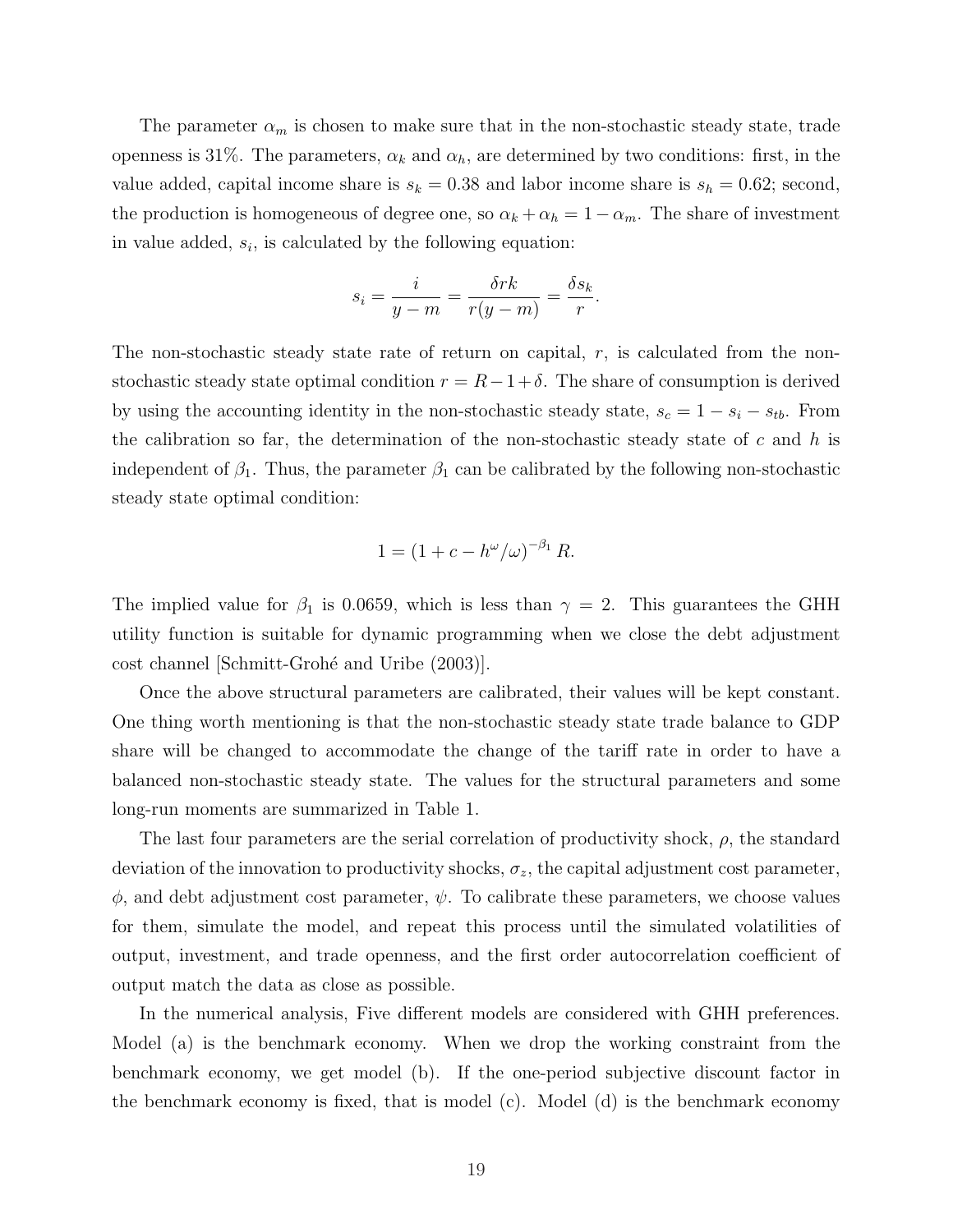dropping out debt adjustment costs and model (e) is the benchmark model dropping both debt adjustment costs and the working capital constraint. In Cobb-Douglas preferences case, we consider two different models: one with a working capital constraint, model (f), and the other without, model (g). For each model, we re-search for the values of these four parameters. The calibration is displayed in Table 2.

#### 4.3 Numerical results: Business cycles

The benchmark model - model (a) can explain the business cycles of small open economy well, as shown by the impulse responses and the second moments. Figure 2 shows the impulse responses of some key variables to a positive country spread shock. The solid line represents the economy with a low tariff rate. The dotted line represents the economy with a high tariff rate. When there is a positive country spread shock, the representative household borrows less because the cost of borrowing rises, and a sudden stop of the type addressed in Chari et al. (2005) emerges. With the working capital constraint, the labor demand decreases even though the labor supply does not move because of the GHH preferences. As a result, the positive country spread shock decreases both hours and output in equilibrium. Consumption drops because of the negative welfare effect. Investment drops dramatically because the opportunity cost of investing is high. Trade balance and current account are thus improved.

Panel (B) and (C) in Table 3 display some second moments with different models associated with GHH preferences. The benchmark economy, a model with a 14% tariff rate and high country spread volatility, replicates the selected business cycle moments of Argentina economy. In particular, the generated standard deviation of output is 4.17%, only 0.01 percentage points lower than the observed counterpart. The generated relative standard deviation of investment to that of output is 3.00, only 0.08 percentage points higher than the observed one. The generated standard deviation of trade openness is 2.45, very close to that observed in the data. Finally, the generated first order serial autocorrelation coefficient of output is smaller than the data only by 4 percentage points.

Table 3 also lists the generated second moments of consumption and hours. The generated ratio of  $\sigma_h/\sigma_y$ , 0.75, seems reasonable compared to 0.57 reported in Neumayer and Perri (2005), where  $\sigma_h$  and  $\sigma_y$  denote the standard deviation of hours and that of output, respectively. However, the benchmark model produces a very low ratio of  $\sigma_c/\sigma_y$ , where  $\sigma_c$ denotes the standard deviation of consumption. In the data, the ratio is 1.36, while the generated ratio is only 0.80, about 41% lower. This is true with all the models we consider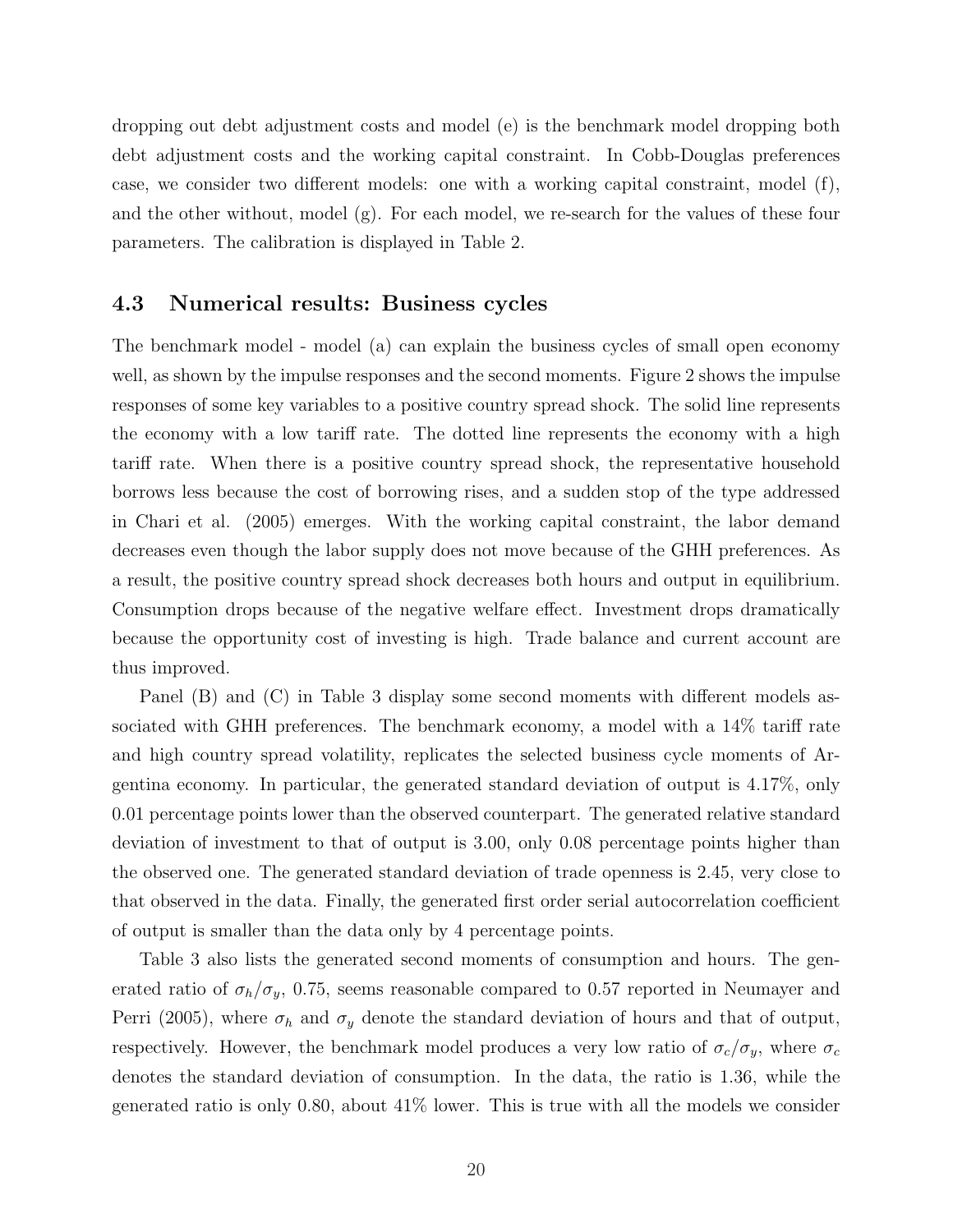in this paper. The reason is the inclusion of the intermediate imported inputs,  $m$ , which allows households smooth consumption. Jahan-Parvar et al. (2009) consider similar models without  $m$  in which consumption is more volatile than output. To reconcile this discrepancy, we suspect that by fixing the supply of  $m$  one-period ahead, as Boldrin et al. (2001) do with respect to the quantity supplied of hours, the modified model will generate more volatile consumption. However, given our goal is not to match the moment, we defer that to the future research.

When  $\tau = 14\%$ , other models are also able to replicate the standard deviations of output and investment, and the first serial autocorrelation of output. These models, however, fail to generate the standard deviation of trade openness. The benchmark model turns out to be the best model in replicating business cycles moments of Argentina economy.

The most noticeable feature of Table 3 is that, for the same calibration and the same process of driving force, economies less open to trade (when  $\tau = 14\%$ ) have more volatile output than economies which are more open to trade (when  $\tau = 0$ ). To see this, simply compare models in panel (B) to the corresponding models in panel (C) in the GHH preferences case in Table 3. While our results support the empirical findings in Calvo et al. (2004), Calvo and Talvi (2005), and Edwards (2004a, 2004b); however, we do not assume liability-dollarization. This directly follows the intuition we have shown in Section 3.2, even after we introduce those adjustment costs and productivity shocks. The same pattern can also be seen from the impulse responses of capital to country spread shocks as shown in Fig. 2.

#### 4.4 Numerical results: Welfare cost

To facilitate the discussion, we start with model (d) and model (e) first, both of which do not have debt adjustment costs. The difference is that model (d) has a working capital constraint while model (e) does not. With model (d), the welfare cost of the additional volatility of country spread is -2.0419e-3 unit of consumption good in the benchmark economy when the tariff rate is set at 14%, which is about 0.204% of its non-stochastic steady state consumption. This low value of cost is as expected. With the standard real business cycles models, the welfare cost measured in percentage of consumption is typically small.

The negative welfare cost implies that risk averse households are willing to pay extra to be able to live in the more volatile economy. In other words, when country spread becomes more volatile, households will achieve higher welfare. Since Argentina is a net borrower in the international capital market, this result is not a surprise given the discussion in Section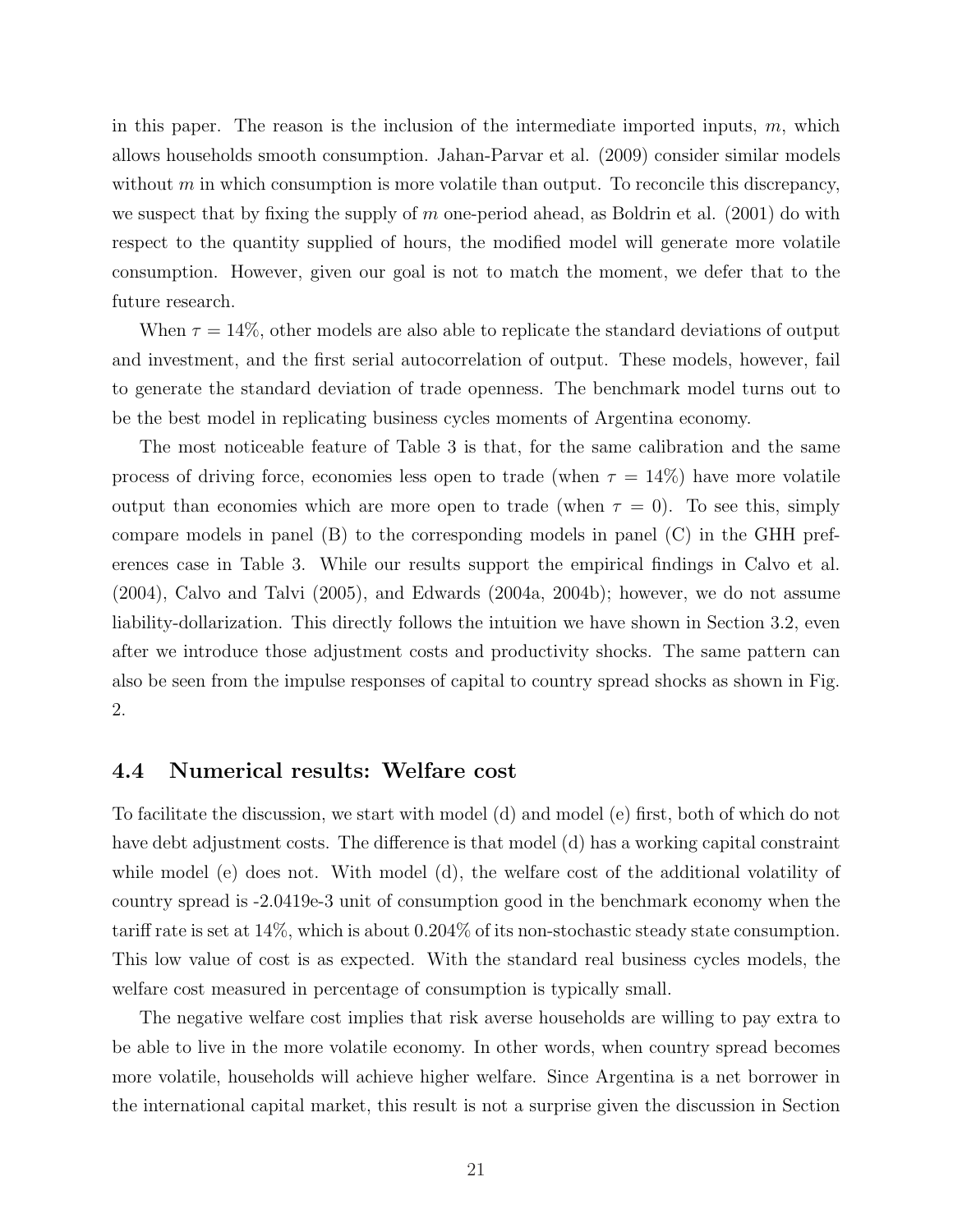3.3. In models with GHH preferences, there are at least two ways to obtain a positive welfare cost: if the small open economy is a lender in the international capital market, or if the ability to borrow and lend is compromised. The first condition is confirmed by extra numerical exercises whose results are not reported here. The second condition is evident by the cost associated with model (b) and model (c).

When the tariff rate is set at 0 in model (d), the welfare cost turns out to be -2.8634e-3 unit of consumption good, which becomes smaller than that in the  $\tau = 14\%$  case. Thus, the cost is lower when the economy is more open, which implies that an open trade policy is preferred. The same trade policy recommendation is implied in model (e): when  $\tau = 14\%$ , the welfare cost of the extra volatility of country spread is -2.4921e-3 unit of consumption good (0.2349% of its non-stochastic state consumption). This is higher than the welfare cost when  $\tau = 0$ , which is -3.3563e-3 unit of consumption good.

In the economies considered, an increase in trade openness always means an improvement in production efficiency as we have shown in Section 3.2. When there are no debt adjustment costs, there will have no forces against the desire to increase trade openness in order to improve production efficiency. As a result, an open trade policy is always preferred without financial frictions. Since both model (d) and model (e) recommend an open trade policy, it is clear that a working capital constraint is an irrelevant factor with respect to optimal trade policy here.

Now we turn to models (a) - (c), all of which have debt adjustment costs. With model (a), the welfare cost is -2.2679e-4 unit of consumption good in the benchmark economy when  $\tau = 14\%$ . It is smaller than the cost of -1.808e-5 units of consumption good when  $\tau = 0$ . To check whether the result is due to the assumed endogenous subjective discount factor or a working capital constraint, model (b) and model (c) are also considered. The same pattern shows up in model (b) and (c): the cost is increasing in trade openness. Thus, it is optimal to have a closed trade policy when there are debt adjustment costs. Since the result is obtained in all three models,  $(a)$ ,  $(b)$ , and  $(c)$ , it is independent of the endogenous subjective discount factor and the working capital constraint.

The numerical results show when there are debt adjustment costs, it is not optimal to have free trade. The underlying reason is that households' ability to smooth consumption by borrowing and lending is compromised. In our numerical examples, the ability is only mildly weakened in the  $\tau = 14\%$  case while it is severely weakened in the free trade case. The different impact of debt adjustment costs on that ability outweighs the desire to open the trade to improve the production efficiency. The net effect leads to the optimality of a closed trade policy.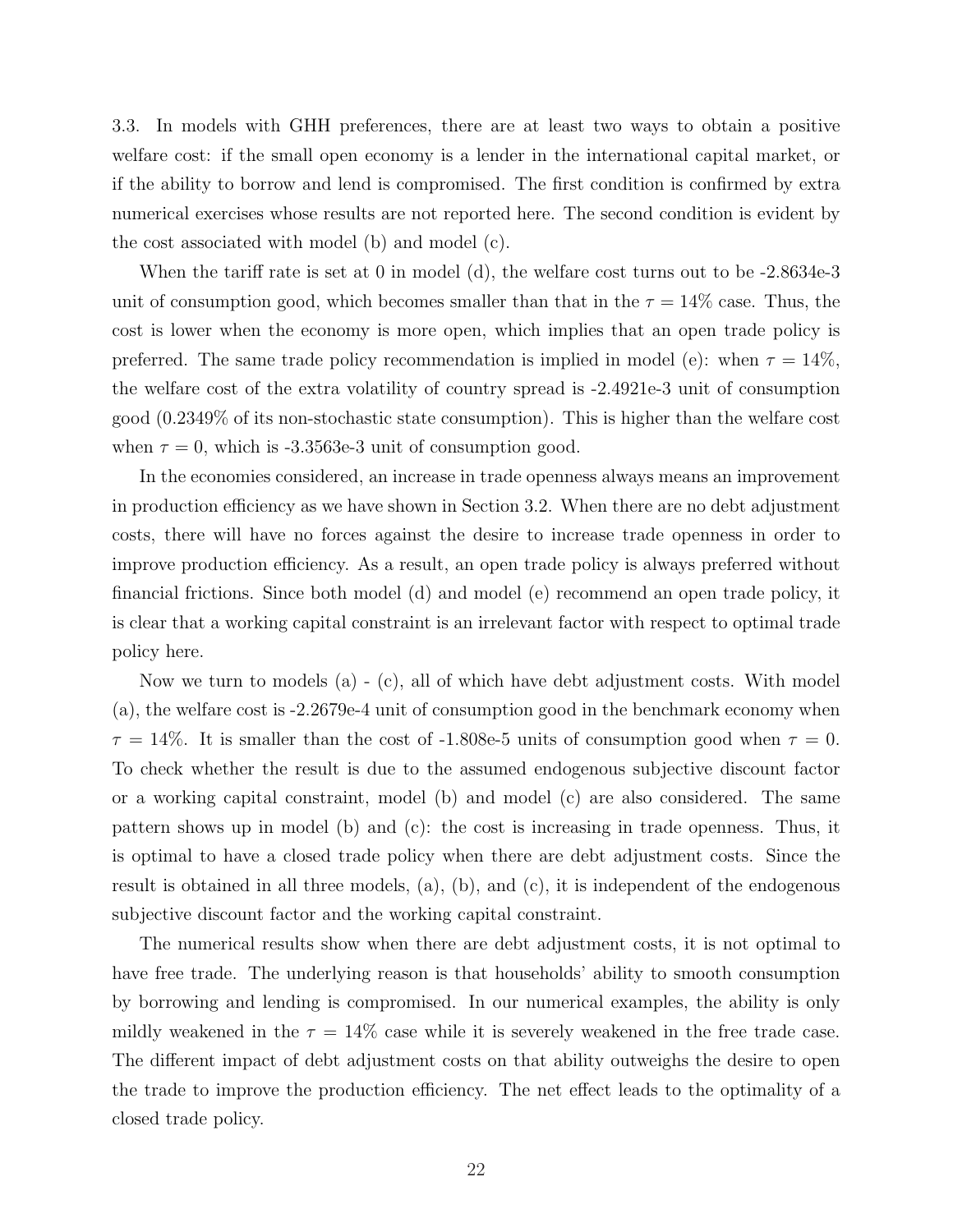We further consider different values of key parameters. In particular, we consider the case when households become more risk averse, i.e., increasing the value of  $\gamma$  from 2 to 5. We also consider the case when labor supply becomes less sensitive to wage rates, i.e., increasing the value of  $\omega$  from 1.455 to 1.6.<sup>14</sup> Note that Neumayer and Perri (2005) set  $\gamma$  at 5 and  $\omega$  at 1.6. The numerical results are displayed in Table 4. Once again, we obtain the same results: no debt adjustment costs, an open trade policy is preferred; otherwise a closed trade policy is preferred.<sup>15</sup>

Given the above numerical results, we conclude that the policy implications are robust. When there are no debt adjustment costs, the desire to improve production efficient leads to the optimality of an open trade policy. This is independent of the working capital constraint, the borrowing and lending position, and the key parameter values. When there are debt adjustment costs, the ability to smooth consumption is severely weakened in the  $\tau = 0$  case and the induced loss outweighs the improvement from production efficiency, which leads to the optimality of the closed trade policy. This result is independent of the working capital constraint and the endogenous subjective discount factor; and it robust to the values of key parameters.

Next, we check whether the policy recommendations are robust with a more general class of preferences: Cobb-Douglas utility.

### 4.5 Numerical Results: Cobb-Douglas preferences

We consider the following Cobb-Douglas utility function:

$$
U(c_t, h_t) = \left\{ \left[ c^{\chi} (1-h)^{1-\chi} \right]^{1-\gamma} - 1 \right\} / (1-\gamma).
$$

In this case, we set  $\beta(c_t, h_t) \equiv \beta^*$  and thus  $\theta_{t+1}/\theta_t = \beta^*$ . With Cobb-Douglas utility, the inclusion of debt adjustment costs assures stationary behavior of state variables [Schmitt-Grohé and Uribe (2003). With Cobb-Douglas utility, there is wealth effect on labor supply.

<sup>&</sup>lt;sup>14</sup>In this case of  $\omega = 1.6$ , we set  $\beta_1 = 0.589$  to have well-defined non-stochastic steady state.

<sup>&</sup>lt;sup>15</sup>In the extra numerical exercises, we find that the borrowing and lending position does not affect the negative relationship between the cost and trade openness in model (d) and model (e). We extend model (e) to two sector economies with homogenous capital and heterogenous capital, and obtain the same policy implication. The results are not reported here but available upon request. In addition, we change the value of  $\varphi$  in models (a), (c), and (d), and consider the case in which  $\phi$  is set at a very small value as in Neumayer and Perri (2005) in models (a), (b), (c), our results on policy implication remain.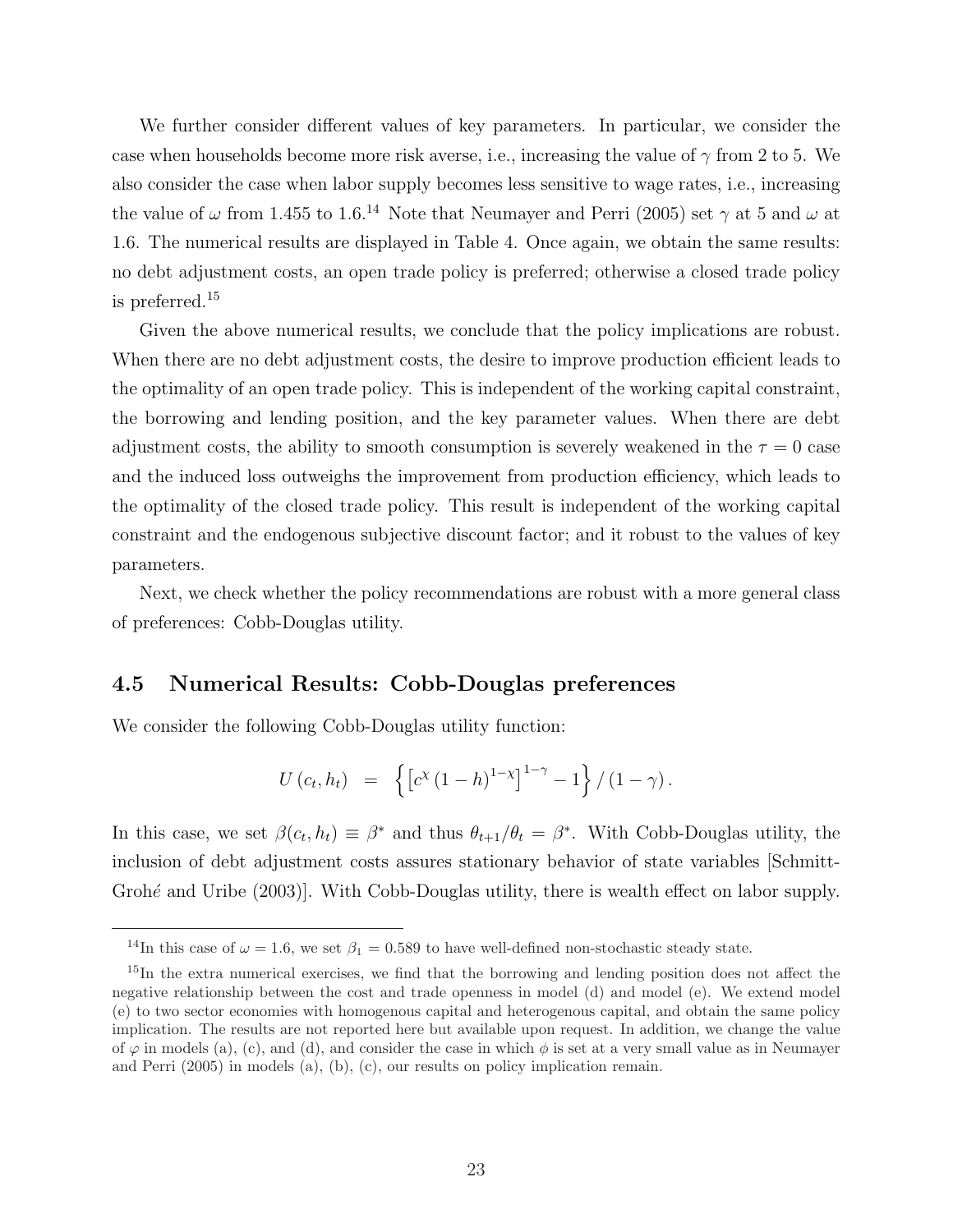Thus, the welfare cost of volatility is defined as

$$
\mathbb{E}V(\tau,\sigma) = \frac{\left\{ [c(\tau) - \lambda(\tau,\sigma)]^{\chi} \left[ 1 - h(\tau) - \frac{1-\chi}{\chi} \frac{\lambda(\tau,\sigma)}{w(\tau)} \right]^{1-\chi} \right\}^{1-\gamma} - 1}{1 - \beta^*}, \quad (4.4)
$$

where  $w(\tau)$  denotes the non-stochastic steady state wage rate. The reason for  $\lambda(\tau)$  showing up twice is because in the non-stochastic steady state, we have

$$
\frac{(1 - \chi)c}{\chi(1 - h)} = w.
$$

As a result, when c decreases, h will increase due to the wealth effect. The cost of sudden stops is also defined by Eq. (4.2).

We calibrate two new parameters,  $\chi$ , which denotes the consumption share in the utility, and  $\beta^*$ . For simplicity, we set  $\beta^* = 1/R$  and follow Neumayer and Perri (2005) by setting  $\chi$  at 0.24. The rest model-invariant parameters are set at the same values as in the GHH preferences case. The model-specific parameters,  $\rho_z$ ,  $\sigma_z$ ,  $\phi$ , and  $\psi$  are re-estimated for the two models we consider, model (f) and model (g). The results are shown in panel (D) and (E) in Table 3. Once again, the following findings with GHH preferences remain true with Cobb-Douglas preferences: (1) output is more volatile when the economy is more open, and (2) the welfare cost of extra volatility of country spread is higher in the  $\tau = 14\%$  case than the  $\tau = 0$  case (when it is costly to adjust foreign debt). These are independent of the working capital constraint.<sup>16</sup>

Thus, we show the robustness of the policy recommendation when we focus on the cost of the extra volatility of country spread. It is worth noting that the analysis in the Cobb-Douglas preferences case is not complete. This is because the tariff rate has a long-run effect on the non-stochastic steady state lifetime utility with Cobb-Douglas preferences. In particular, households' non-stochastic steady state lifetime utility is maximized when  $\tau$  is set at a value less than zero, as shown in Fig. 3. Thus, if we start at  $\tau = 14\%$ , it is automatically true that free trade policy is preferred when there is no uncertainty. However, to conduct a complete policy analysis with Cobb-Douglas preferences, it is necessary to introduce other mechanisms to justify a tariff in the first place. Given that our focus is the welfare cost of additional volatility, we defer the analysis on the justification of a tariff in a more complicated economic environment to future research.

<sup>&</sup>lt;sup>16</sup>Note that here we cannot drop debt adjustment costs because they are required to assure the stationary behavior of the economy after we drop the endogenous subjective discount factor assumption.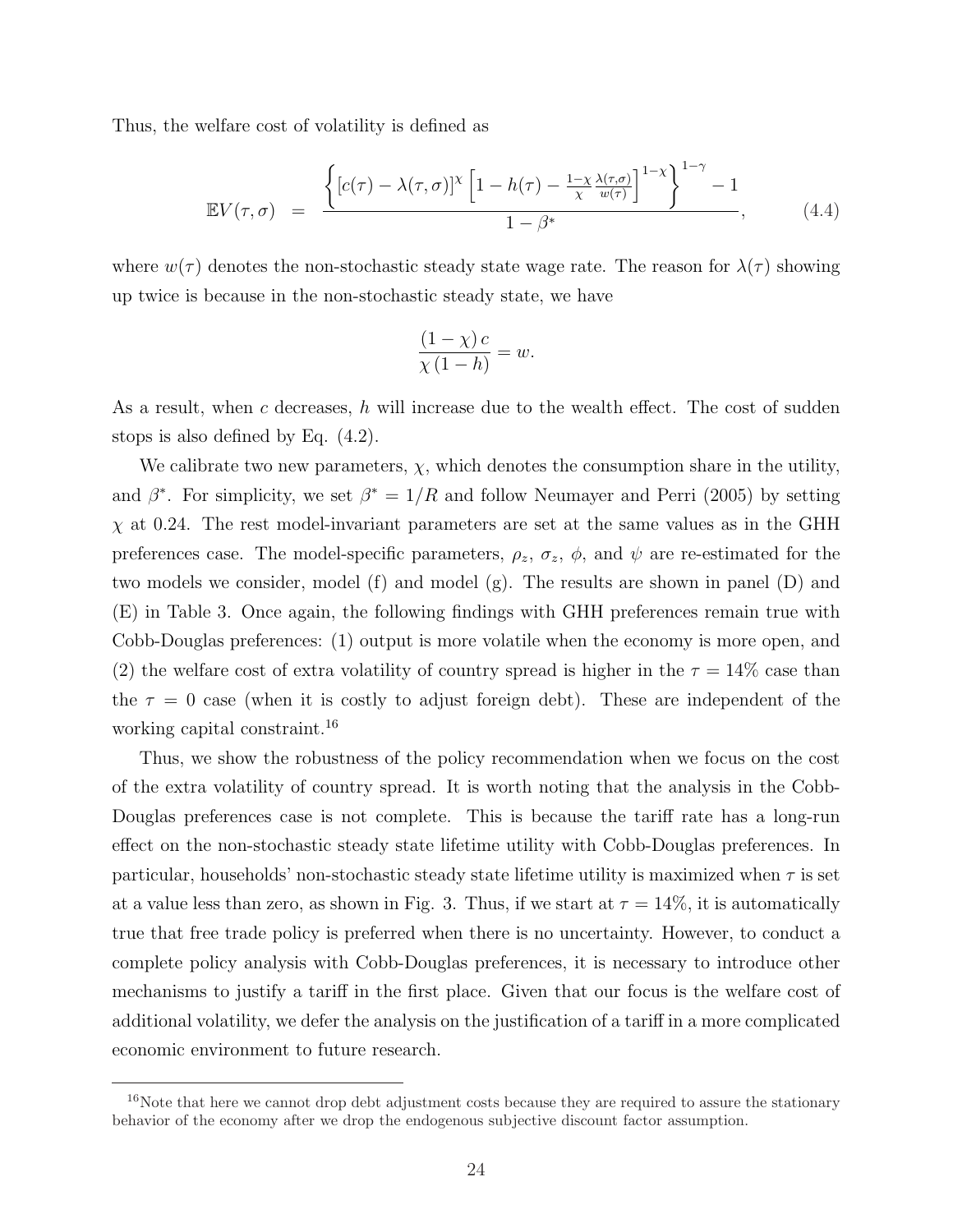### 5 Time-varying tariff rate policy

So far, we have obtained robust results about optimal trade policy: either stay at  $\tau = 14\%$ when there are debt adjustment costs; or pursue free trade policy when there are no debt adjustment costs. One relevant question to ask is can the government do better? In other words, can the economy gain from some kind of time-varying tariff rate policy over the constant tariff rate policy of 14%?

To answer this question, we extend models (a), (b), (d), and (e) with  $\tau = 14\%$  and high volatility of country spread by introducing a time-varying tariff rate policy.<sup>17</sup> In particular, we consider the following time-varying policies:

$$
\hat{\tau}_t = \vartheta * \hat{y}_t,\tag{5.1}
$$

$$
\hat{\tau}_t = -\vartheta * \hat{CR}_t, \tag{5.2}
$$

where a variable with hat denotes the percentage deviation from its non-stochastic steady state. The welfare cost of time-varying tariff rate policy is given by

$$
\lambda(\tau_t, \tau) = \lambda(\tau_t, \sigma) - \lambda(\tau, \sigma),
$$

where  $\lambda(\tau_t, \sigma)$  and  $\lambda(\tau, \sigma)$  are obtained by solving the corresponding Eq. (4.1). When the cost is positive, it implies that countercyclical policy is detrimental to welfare compared to the fixed tariff rate policy. When the cost is negative, it implies that countercyclical policy is welfare-improving.

We consider both countercyclical policy and procyclical policy. In the numerical exercise,  $θ$  varies from −2 to 2. The tariff rate is countercyclical when  $θ > 0$  and procyclical when  $\theta$  < 0.<sup>18</sup> Countercyclical policy is considered because it is natural for the government to implement certain countercyclical policy to stabilize the economy. Procyclical policy is considered because there is bountiful empirical evidence. The most famous example is the Smoot-Hawley Tariff Act passed in June of 1930, which increased the tariff rate to 50%. In the early 1980s, the tariff rate in Chile rose in the face of the debt crisis. After the December 1994 Peso crisis, the general tariff rate in Mexico rose from 8.7% in 1994 to a peak

<sup>&</sup>lt;sup>17</sup>We do not include model (c) with the intention to simplify the computational task.

<sup>&</sup>lt;sup>18</sup>Note that the term, procyclical (countercyclical), in this paper means that the tariff rate is high when output is low (high). Our definition is based on whether the policy tends to stabilize output or not. If yes, then we say the policy is countercyclical, otherwise procyclical. Sometimes this relationship is labeled as countercyclical (procyclical) in some literature discussion, for example, Bagwell and Staiger (1995).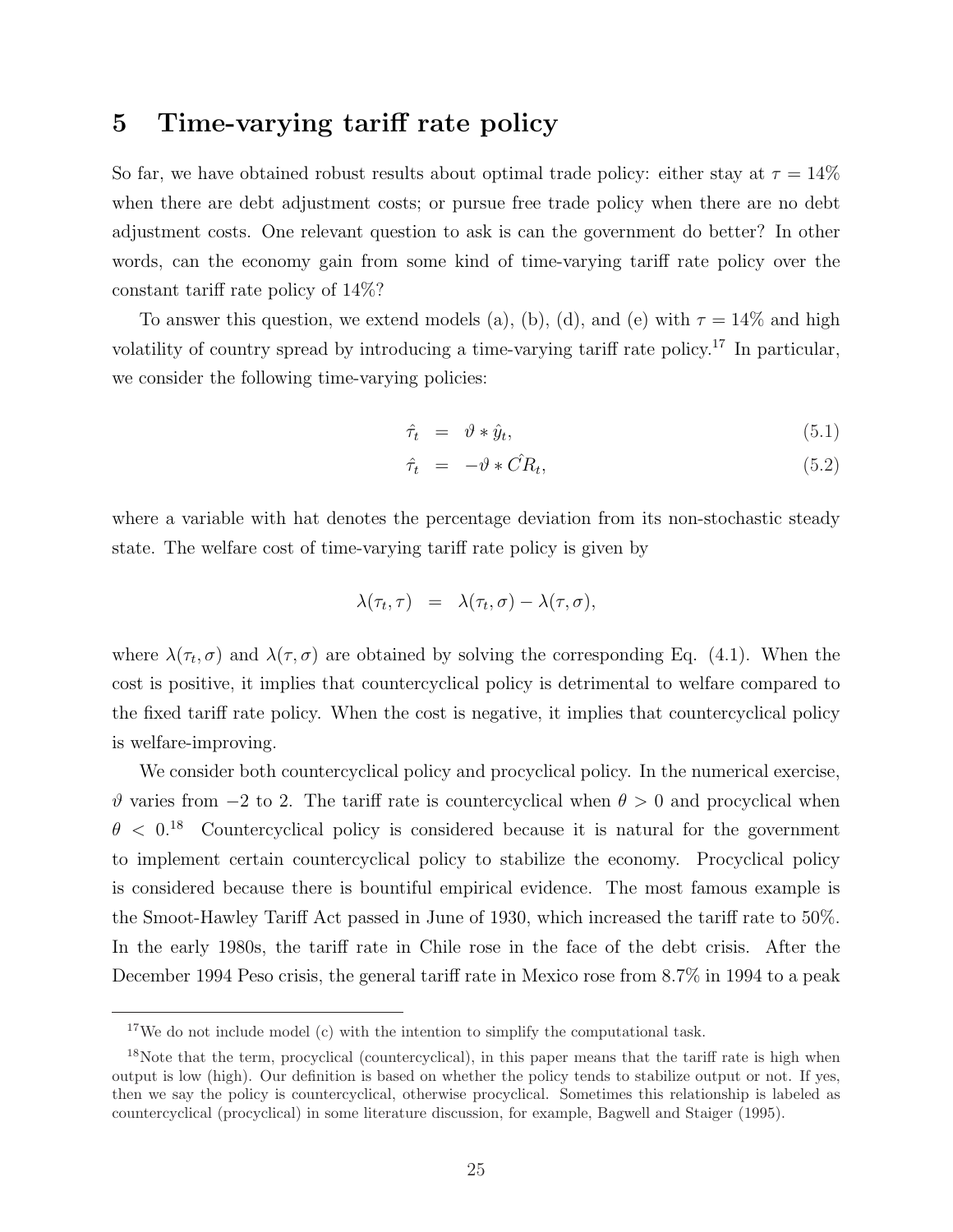of 12.5% in 1995 [Haltiwanger et al. (2004)]. The theoretical explanation provided is that political factors affect decision makers in such a way that the procyclical trade policy is the equilibrium outcome [Bagwell and Staiger (1995)].

We plot the welfare cost of countercyclical policy against  $\vartheta$  in Fig. 4. The first column shows the welfare costs associated with the policy (5.1). The second column shows the welfare costs associated with the policy (5.2). Two results immediately show up by examining Fig. 4. First, when there are no debt adjustment costs (the working capital constraint does not matter), both policies improve the welfare of the economy; see the results associated with model (d) and model (e). Second, when there are debt adjustment costs, how the government implements policy matters. In general, the government should set the tariff rate not as a function of country spread gap, but as a function of output gap. This is a surprising result. Because both policies (5.1) and (5.2) are countercyclical, therefore we expect both should increase welfare. Additional numerical exercises show that both results are robust to different parameter values.

The welfare cost of procyclical policy is plotted against  $\vartheta$  in Fig. 5. The first and the second columns show the welfare costs associated with policies (5.1) and (5.2), respectively. When there are no debt adjustment costs (does not matter whether there is a working capital constraint), both policies reduce the welfare of the economy; see the results associated with model (d) and model (e). On the contrary, when there are debt adjustment costs, if the government sets tariff rates as a function of country spread gap, the economy will gain over the constant tariff rate policy. This may provide an economic justification why we observe procyclical tariff rate policy in the real life: because it is not free to adjust foreign debt.

# 6 Conclusions

We analyze the optimal trade policy when external shocks become more volatile. There are two opposing forces in the economy. One force is the desire to improve production efficiency. This leads to the optimality of an open trade policy. The second force is the debt adjustment costs, which compromises the households' ability to smooth consumption through the international capital market. In the models considered, this force dominates and leads to the optimality of a closed trade policy. In addition, countercyclical policy will be preferred if there is no financial friction. However, once the economy faces costs in adjusting its foreign debt, the nature of the policy, countercyclical or procyclical, and the way how the government implements the policy make a substantial difference. In general, it is optimal to have tariff rates either to positively respond to output gap, or to negatively respond to the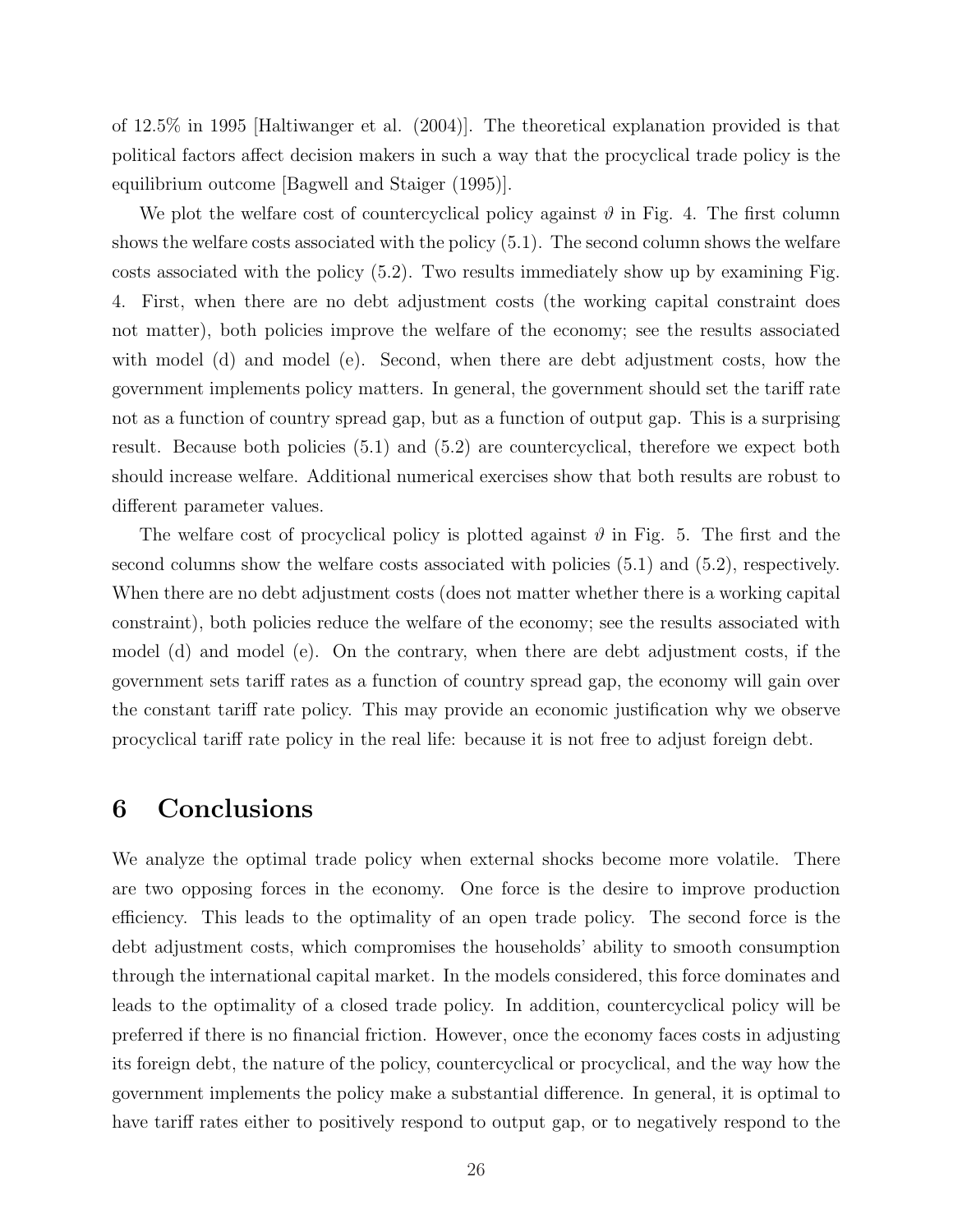country spread gap.

These findings are new theoretical results to the literature. They not only provide robust policy recommendations, but also provide economic explanations, without considering political factors, for two widely observed phenomena: why tariff rates are on average positive and why procyclical policy is implemented in real life. One simple reason is that it is not free to adjust foreign debt. The results show that it is important for the government to consider the costs they face in the international capital market before it considers changes to its trade policy.

Given the fact that those economies with a positive possibility of sudden stops usually face debt adjustment costs, it is thus recommended, according to our theoretical results, that they adopt a closed trade policy, even though this case may lead to greater economic volatility. Thus, even with the findings in Calvo et al. (2004) and Calvo and Talvi (2005), it is still optimal to close the door. Further, our results show that the government needs to pay attention to the anchor to which tariff rates should respond when it adopts a time-varying tariff rate policy.

Barro (2009) claims if a model does not satisfy the "Atkeson-Phelan principle", the welfare analysis based on the model is less meaningful. To satisfy the "Atkeson-Phelan principle," it is necessary for the model to have a good explanation power of the equity prices in emerging economies. Jahan-Parvar et al. (2009) show that debt adjustment costs do make a difference in explaining the equity returns in emerging economies. This paper illustrates and confirms the claim in Barro (2009) by showing the difference in optimal trade policy due to debt adjustment costs.

There is, however, scope for improvement in our analysis. For example, in the Cobb-Douglas preferences case, we impose a tariff without an economic reason. To justify the use of the tariff rate, it is sufficient to consider some market failures or externalities. We defer this to future research.

We also assume a reduced form representation of sudden stops simply due to the computational technique concern. The perturbation method we use requires no kinks in policy functions. However, to endogenize sudden stops, it is necessary to introduce kinks to policy functions. Some new algorithm with the penalty function analyzed in den Haan and de Wind (2008) may help solve models with endogenized sudden stops. However, we suspect that our long-run results would be reversed because sudden stops are rare events.

In addition, some business cycle moments generated by our three-input models are quite different from those corresponding moments generated by two-input models. For example, consumption is volatile than output in Neumayer and Perri (2005). However, it is more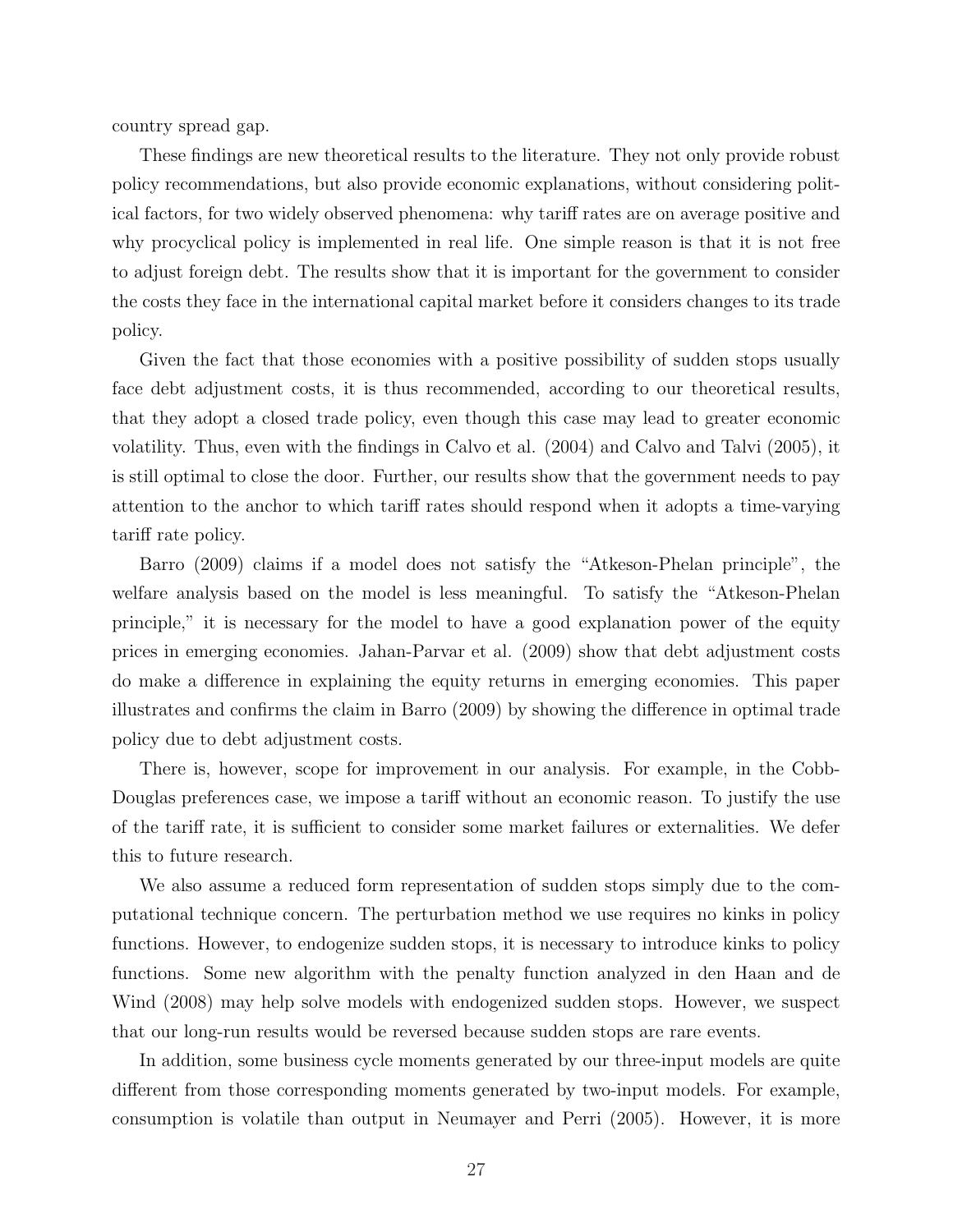smoother than output in our model (c), which is a three-input counterpart of the twoinput model in Neumayer and Perri (2005). Some factor inflexibility may help reconcile the difference.

At last, we only consider three types of shocks. Recently, the literature has argued that investment-specific shocks are an important driving force of business cycles. Generalizing the model to allow for investment-specific shocks (and other shocks, such as government expenditure shocks) is an additional extension we plan to consider in later work.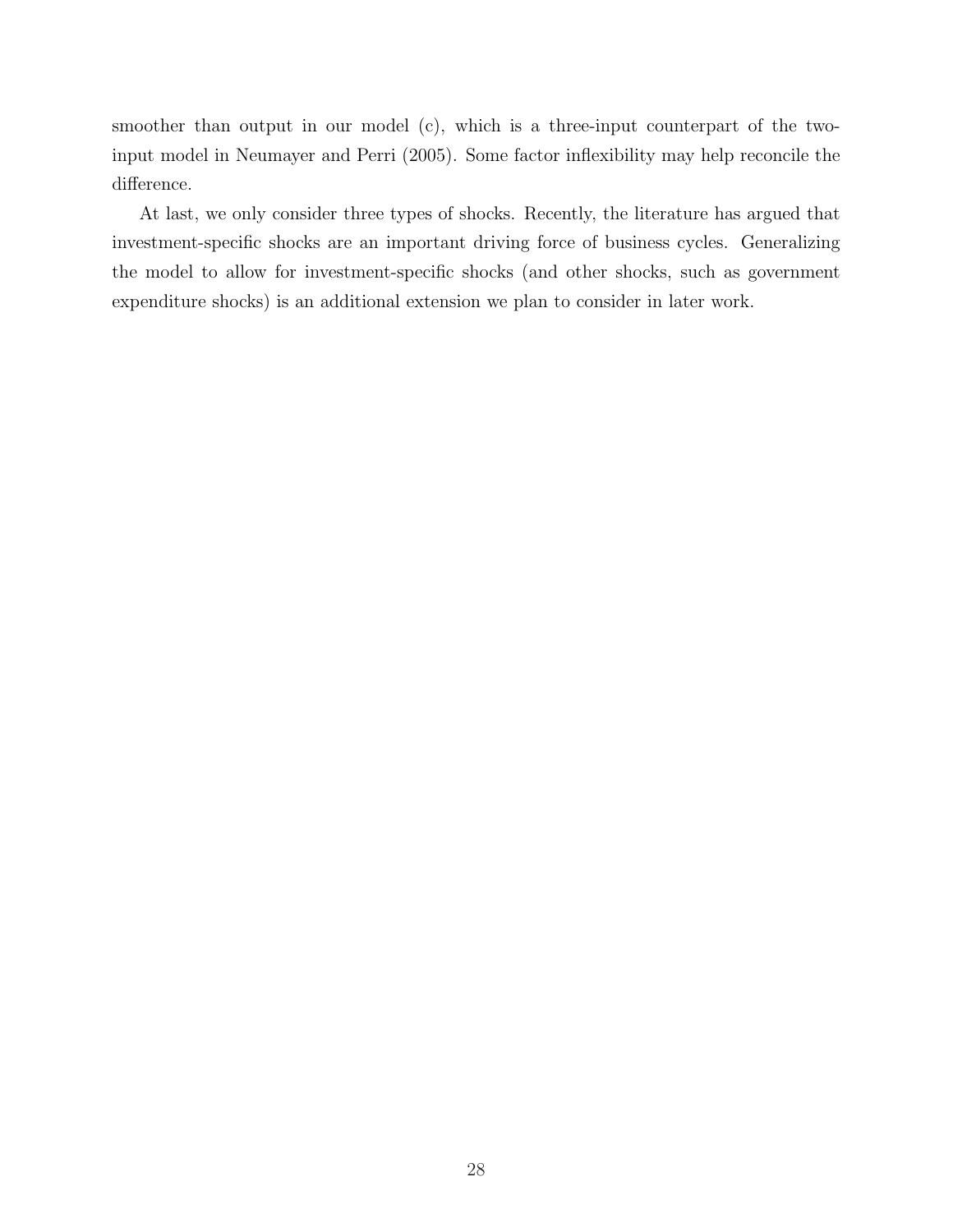# References

Aguiar, M. and G. Gopinath, 2007. Emerging market business cycles: The cycle is the trend, Journal of Political Economy, 115: 69–102.

Bacchetta, P. and E. Wincoop, 2000. Does exchange-rate stability increase trade and welfare? American Economic Review, 90(5): 1093–1109.

Backus, D. K., P. J. Kehoe, and F. E. Kydland, 1992. International real business cycles, Journal of Political Economy, 100(4): 745–775.

Bagwell, K. and R. W. Staiger, 1995. Protection and the business cycle, *Advances in Eco*nomic Analysis & Policy, Berkeley Electronic Press.

Bagwell, K. and R. W. Staiger, 1999. An economic theory of GATT." American Economic Review, 89(1): 215–248.

Barro, R. J., 2009. Rare disasters, asset prices, and welfare costs. American Economic Review 99 (1): 243–264.

Bernanke, B. S., M. Gertler, and S. Gilchrist, 1999. The Financial Accelerator in a Quantitative Business Cycle Framework, in J.B. Taylor and M. Woodford, eds., Handbook of Macroeconomics, vol. 1C, Amsterdam: North-Holland.

Broda, C., N. Limão, and D. E. Weinstein, 2008. "Optimal tariffs and market power: The evidence." American Economic Review, 98(5): 2032–2065

Calvo, G., 1998. Capital flows and capital-market crises: The simple economics of sudden stops, Journal of Applied Economics, 1(1): 35–54.

Calvo, G. A., A. Izquierdo, and L. F. Mejia, 2004. On the empirics of sudden stops: the relevance of balance-sheet effects, NBER Working Paper No. 10520.

Calvo, G. A. and E. Talvi, 2005. Sudden stop, financial factors and economic collapse in Latin America: Learning from Argentina and Chile, NBER Working Paper No. 11153.

Chari, V.V., P. Kehoe, and E. R. McGrattan, 2005. Sudden stops and output drops, American Economic Review, 95(2): 381–387.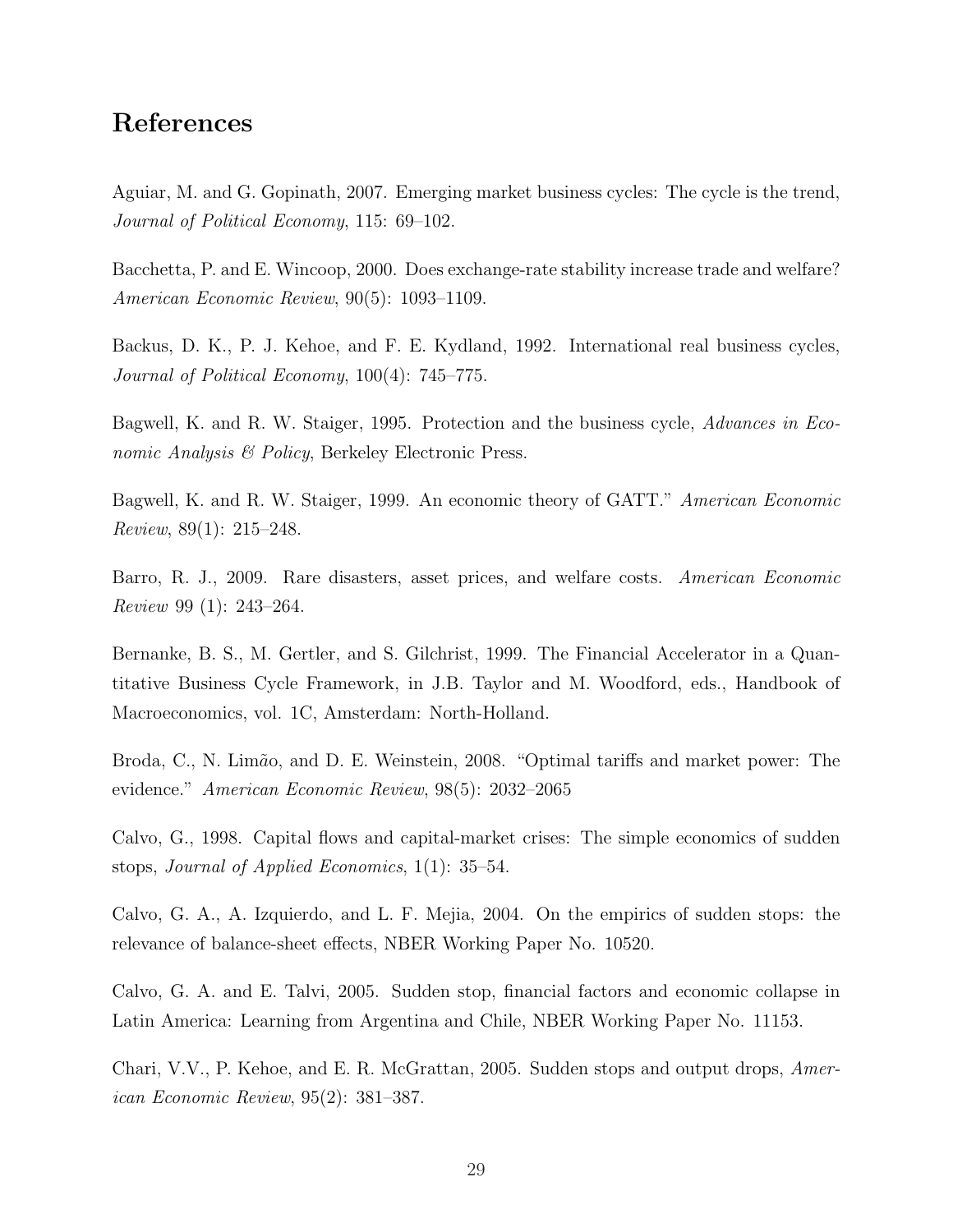Cho, J. O. and T. F. Cooley, 2005. Business cycle uncertainty and economic welfare. New York University working paper.

Christiano, L. J., R. Motto, and M. Rostagno, 2007, Financial factors in business cycles, unpublished, Northwestern University.

Deaton, A., and R. Miller, 1996. International commodity prices, macroeconomic performance and politics in Sub-Saharan Africa, Journal of African Economies, 5(3): 99–191.

Demir, F., 2007. Volatility of short term capital flows and sociopolitical instability in developing countries: A review, MPRA Working Paper.

den Hann, W., and J. de Wind, 2008. Punishment functions. Mimeo, University of Amsterdam.

Dolmas, J., 1998. Risk preferences and the welfare cost of business cycles. Review of Economic Dynamics, 1: 646–676.

Easterly, W., R. Islam, and J. E. Stiglitz, 2001. Shaken and stirred: Explaining growth volatility, in B. Pleskovic and N. Stern, eds., Annual World Bank Conference on Development Economics.

Edwards, S., 2004a. Financial openness, sudden stops and current account reversals, American Economic Review, 94: 59–64.

Edwards, S., 2004b. Thirty years of current account imbalances, current account reversals and sudden stops, NBER Working Paper No. 10276.

Ehrlich I., and G. S. Becker, 1972. Market insurance, self-insurance, and self-protection, Journal of Political Economy, 80(4), pp. 623–648.

Ericson, R. and X. Liu, 2009. Welfare effect of interest rate volatility. East Carolina University, working paper.

Faia, E., and T. Monacelli, 2007. Optimal interest-rate rules, asset prices, and credit frictions, Journal of Economic Dynamics and Control, 31: 3228-3254.

Fatás, A. and I. Mihov, 2005. Policy volatility, institutions and economic growth, CEPR Discussion Paper No. 5388.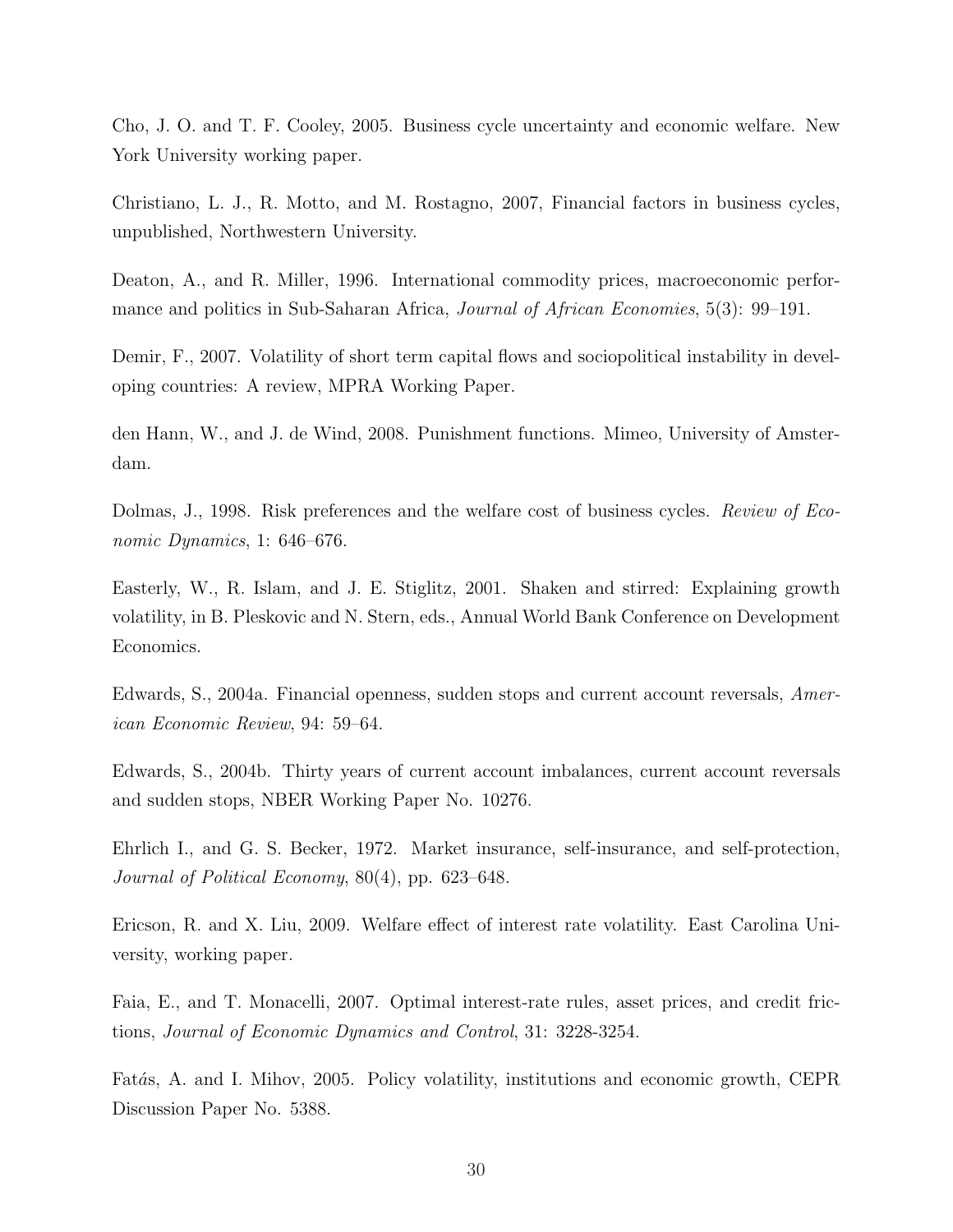Federer, J., 1993. The impact of uncertainty on aggregate investment spending, *Journal of* Money, Credit and Banking, 25(1): 30–48.

Frankel, J. A. and E. A. Cavallo, 2004. Does openness to trade make countries more vulnerable to sudden stops, or less? Using gravity to establish causality, NBER Working Paper No. 10957.

García, J., R. Pancrazi, and M. Uribe, 2009. Real business cycles in emerging economies? American Economic Review, forthcoming.

Giovanni, J. and A. A. Levchenko, 2006. Openness, volatility, and risk content of exports, Society for Economic Dynamics 2006 Meeting Papers no. 86.

Greenwood, J., Z. Hercowitz, and G. Huffman, 1988. Investment, capital utilization, and the real business cycles, American Economic Review, 96: 921–947.

Haltiwanger, J., A. Kugler, M. Kugler, A. Micco and C. Pag, 2004. Effects of tariffs and real exchange rates on job reallocation: Evidence from Latin America, Journal of Policy Reform, 7(4): 191–208.

Hau, H., 2002. Real exchange rate volatility and economic openness: Theory and evidence, Journal of Money, Credit and Banking, 34(3): 611–630.

Hnatkovska, V., and N. Loayza, 2005. Volatility and Growth, in Managing Volatility, edited by Joshua Aizenmann and Brian Pinto, Cambridge University Press, pp. 65–100.

Hoffmaister, A., J. Roldos, and P. Wickham, 1998. Macroeconomic fluctuations in Sub-Saharan Africa, International Monetary Fund Staff Paper 45(1).

Jahan-Parvar, M. R., X. Liu, and P. Rothman, 2009. Equity returns and business cycles in small open economies. East Carolina University, Working paper.

Kollmann, R., 2002. Monetary policy rules in the open economy: Effects on welfare and business cycles, Journal of Monetary Economics, 49: 989–1015.

Kim, J., and S. H. Kim, 2003. Spurious Welfare Reversals in International Business Cycle Models, Journal of International Economics, Vol. 60(2): 471-500.

Kim, J., S. H. Kim, and A. Levin, 2003. Patience, persistence, and welfare cost of incomplete markets in open economies, Journal of International Economics, 61: 385–396.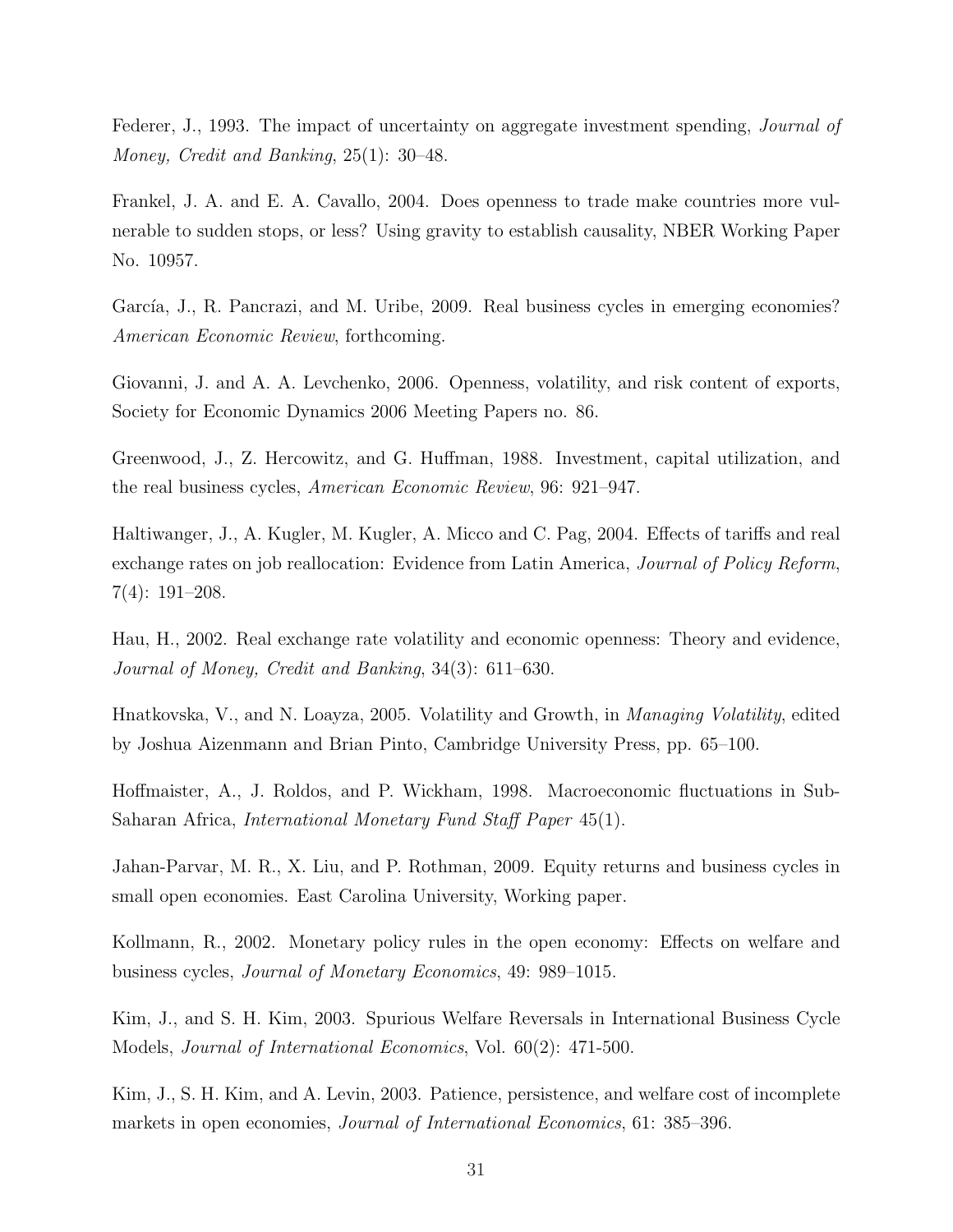Loayza, N. and C. Raddatz, 2006. The structural determinants of external vulnerability, World Bank Policy Research Working Paper, No. 4089.

Loayza, N., R. Rancière, L. Servén, and J. Ventura, 2007. Macroeconomic volatility and welfare in developing countries: An introduction, The World Bank Economic Review, 21(3): 343–357.

Lucas, R. E., 1987. Models of Business Cycles. New York: Basil Blackwell.

Mas-Colell, A., M. D. Whinston, and J. R. Green, 1995. Microceconomic Theory. Oxford University Press.

Mendoza, E. G., 1991. Real business cycles in a small open economy, American Economic Review, 81(4): 797–818.

Mendoza, E. G., 2001. Credit, prices and crashes: Business cycles with a sudden stop, NBER Working Paper No. 8338.

Mendoza, E. G. and M. Uribe, 2000. Devaluation risk and the business-cycle implications of exchange-rate management, Carnegie-Rochester Conference Series on Public Policy, 53: 239-296.

Mulraine, M. L. B., 2004. Investment specific technology shocks to a small open economy, MPRA Paper.

Neumeyer, P. A. and F. Perri, 2001. Business cycles in emerging economies: The role of interest rates. Working Papers 01-12, New York University, Leonard N. Stern School of Business, Department of Economics.

Neumeyer, P. A. and F. Perri, 2005. Business cycles in emerging economies: The role of interest rates, Journal of Monetary Economics, 52(2): 345–380.

Obstfeld, M. and K. Rogoff, 2000. New directions for stochastic open economy models, Journal of International Economics, 50(1): 117–153.

Ostry, J. D. and C. M. Reinhart, 1992. Private saving and terms of trade shocks: Evidence from developing countries, IMF Staff Papers No. 91/100.

Otrok, C., 2001. On measuring the welfare cost of business cycles, Journal of Monetary Economics, 47: 61–92.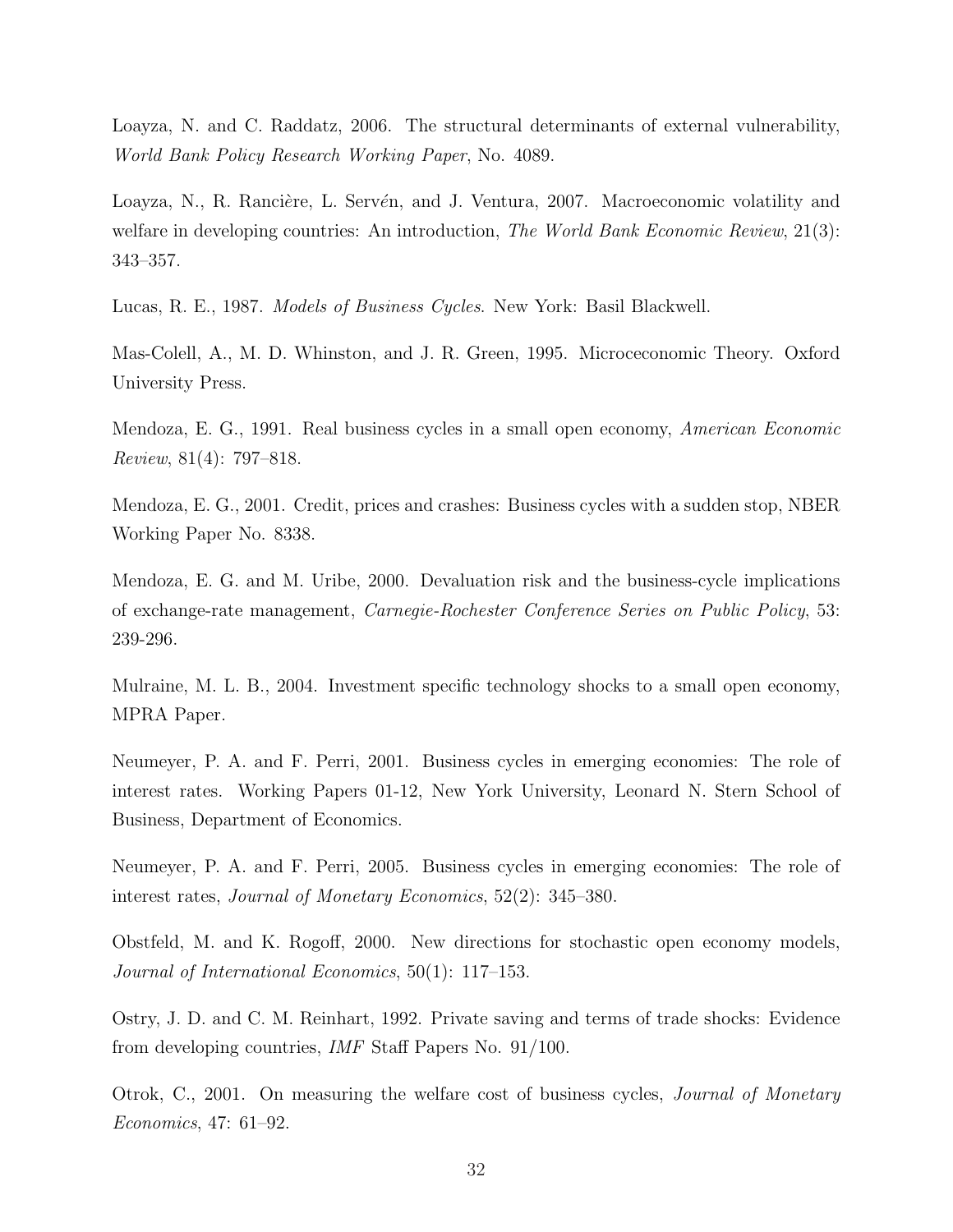Pallage, S. and M. A. Robe, 2003. On the welfare cost of economic fluctuations in developing countries, International Economic Review, 44(2): 677–698.

Raddatz, C., 2006. Liquidity needs and vulnerability to financial underdevelopment, Journal of Financial Economics. 80(3): 677–722.

Ramey, G., and Ramey, V. A., 1995. Cross country evidence on the link between volatility and growth, American Economic Review, 85(5): 1138–1151.

Rebelo, S. and C. A. Vegh, 1995. Real effects of exchange rate based stabilization: An analysis of competing theories, NBER Working Papers No. 5197.

Reinhart, C. M. and C. A. Vegh, 1994. Inflation stabilization in chronic inflation countries: The empirical evidence. Mimeo, Research Department, International Monetary Fund.

Rodrik, D., 1997. Has globalization gone too far? Washington, D.C.: Institute for International Economics.

Rodrik, D., 1998. Why do more open economies have bigger governments? Journal of Political Economy, 106 (5): 997–1032.

Schmitt-Grohé, S. and M. Uribe, 2003. Closing small open economy, *Journal of International* Economics, 61: 163–185.

Schmitt-Grohé, S. and M. Uribe, 2004. Solving dynamic general equilibrium models using a second-order approximation to the policy function. Journal of Economic Dynamics and Control, 28: 755-775.

Schmitt-Grohé, S. and M. Uribe, 2006a. Optimal simple and implementable monetary and fiscal rules: Expanded version, NBER Working Paper No. 12402.

Schmitt-Grohé, S. and M. Uribe, 2006b. Optimal Fiscal and Monetary Policy in a Medium-Scale Macroeconomic Model, in Gertler, Mark and Kenneth Rogoff, eds., NBER Macroeconomics Annual 2005, MIT Press: Cambridge MA, 2006, 383-425

Uribe, M. and V. Z. Yue, 2006. Country spreads and emerging countries: Who drives whom? Journal of International Economics, 69(1): 6–36.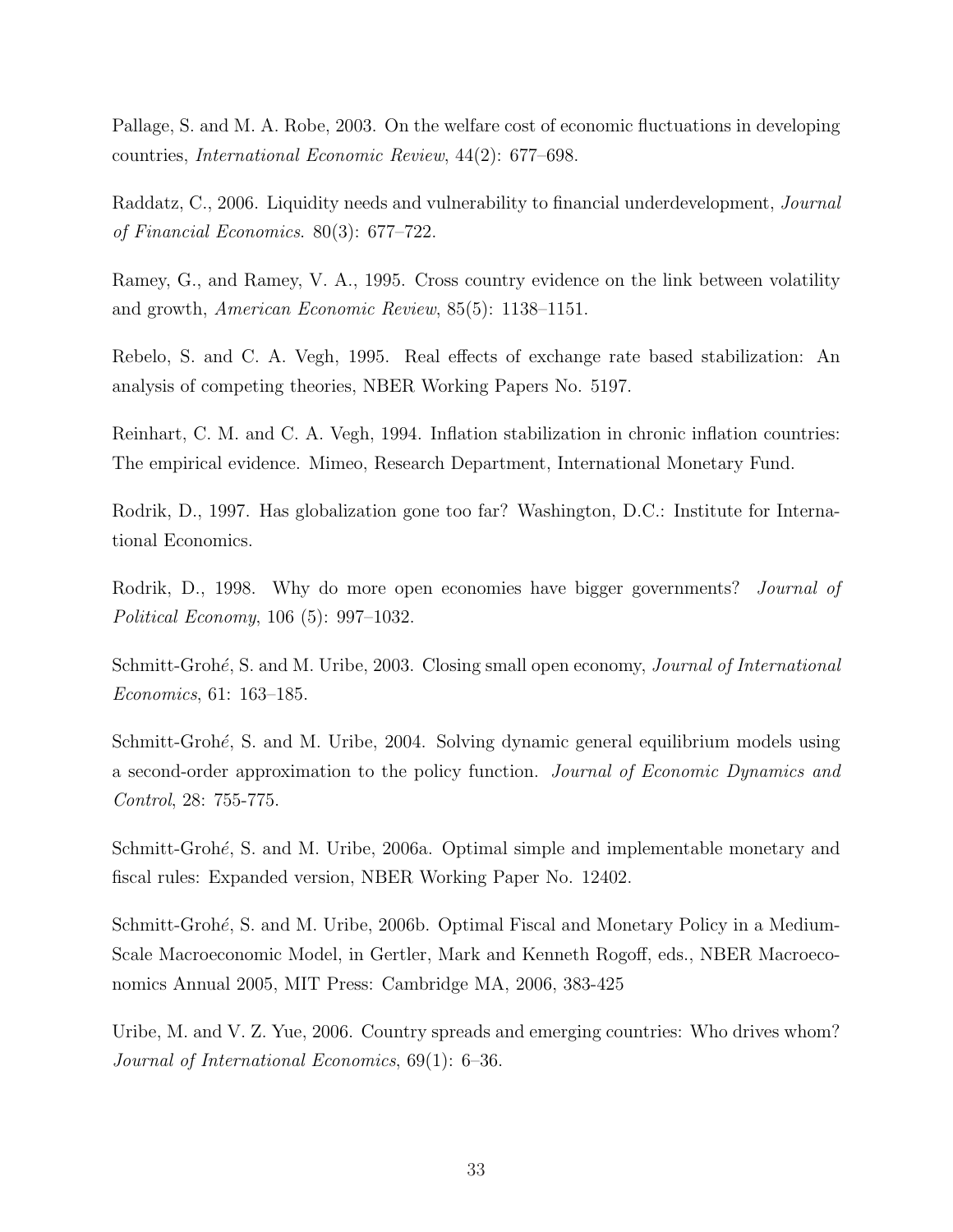# 7 Tables and figures

| Symbol             | Definition                             | Value          |
|--------------------|----------------------------------------|----------------|
| $\gamma$           | Risk aversion coefficient              | $\overline{2}$ |
| $\delta$           | Capital depreciation rate              | 0.025          |
| $\omega$           | Exponent of labor supply in utility    | 1.5            |
| $\varphi$          | Working capital constraint parameter   | 1.2            |
| $\alpha_m$         | Imported input elasticity              | 0.1422         |
| $\alpha_h$         | Labor elasticity                       | 0.5318         |
| $\alpha_k$         | Capital elasticity                     | 0.3260         |
| $\beta_1$          | Subjective discount factor parameter   | 0.0659         |
| $s_i$              | Investment share in value added        | 0.1773         |
| $\boldsymbol{s}_c$ | Consumption share in value added       | 0.7977         |
| $s_h$              | Share of labor income in value added   | 0.62           |
| $s_k$              | Share of capital income in value added | 0.38           |
| $s_{tb}$           | Share of trade balance in value added  | 0.025          |
| $R^{US}$           | Steady state of world interest rate    | 1.01625        |
| $\mathbb{R}$       | Steady state of interest rate          | 1.0275         |
| TO                 | Steady state of trade openness         | 0.31           |
| $\boldsymbol{r}$   | Marginal return to capital             | 0.0525         |
| $\tau$             | Average tariff rate                    | 0.14           |

Table 1: Calibration

Notes: Table 1 contains the calibration of structural parameters that are invariant to models for the Argentina economy.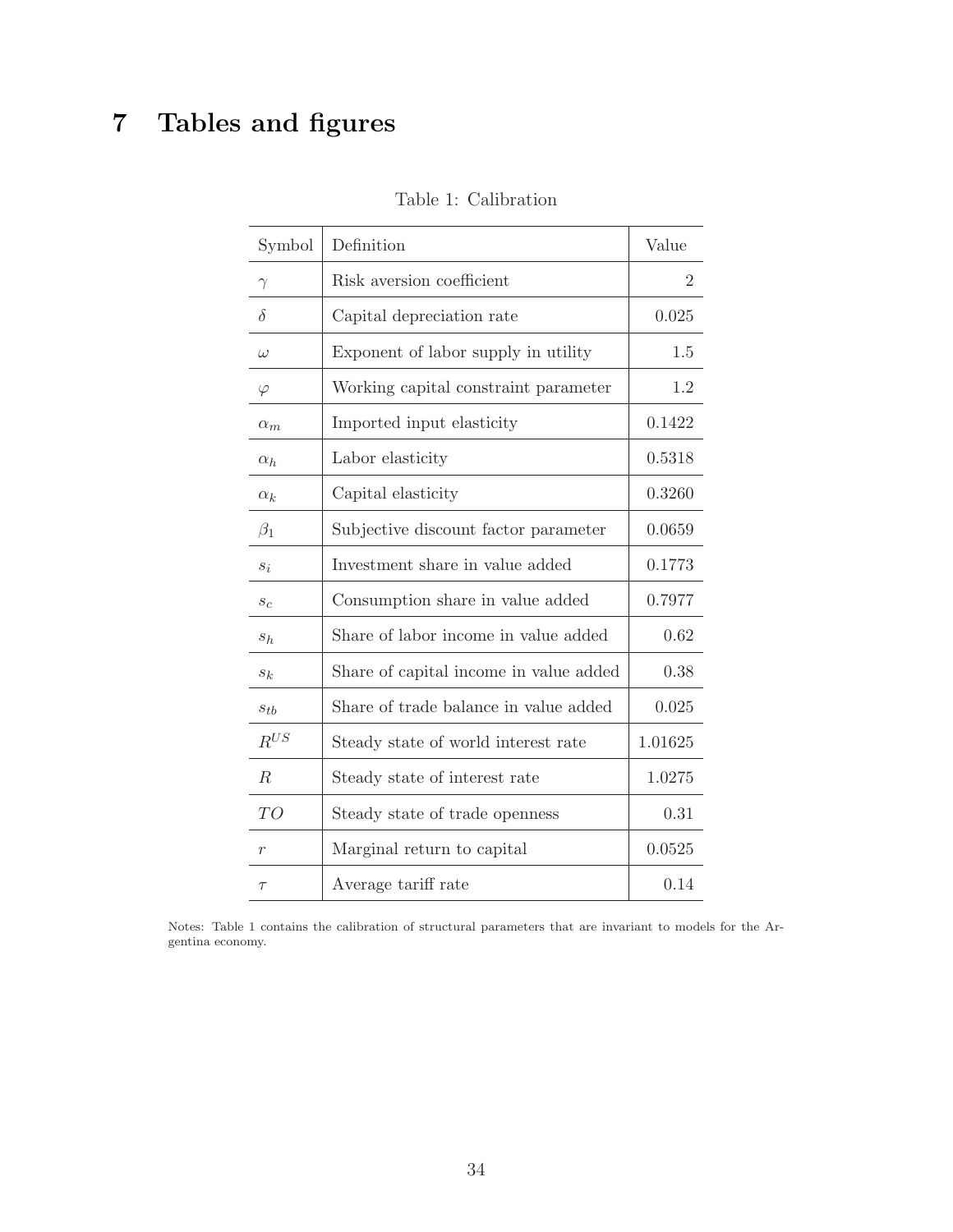| Models                      | $\rho_z$ | $\sigma_z$           | $\phi$ | $\psi$   | $\varphi$        |
|-----------------------------|----------|----------------------|--------|----------|------------------|
| $(A)$ GHH                   |          |                      |        |          |                  |
| (a) Benchmark               | 0.66     | $1.25e-2$ 0.70       |        | 0.005    | 1.2              |
| (b) Without WK              | 0.68     | $1.25e-e$ 0.45       |        | 0.005    | $\overline{0}$   |
| (c) With constant $\beta$   | 0.70     | $1.20e-2 \quad 0.60$ |        | 0.10     | 1.2              |
| (d) Without $B/L$           | 0.64     | $1.20e-2$ $1.20$     |        | $\Omega$ | 1.2              |
| (e) Without (WK and $B/L$ ) | 0.67     | $1.20e-2$ $1.20$     |        | $\Omega$ | $\Omega$         |
| (B) Cobb-Douglas            |          |                      |        |          |                  |
| $(f)$ Benchmark             | 0.72     | $1.50e-2$            | 5.5    | 0.05     | 1.2              |
| $(g)$ Without WK            | 0.67     | $1.60e-2$            | 5.0    | 0.05     | $\left( \right)$ |

Table 2: Calibration of Model Specific Structural Parameters

Notes: Table 2 contains the calibration of structural parameters that are model specific for the Argentina economy. Reported values are calibrated model specific parameters in this study.  $\rho_z$  and  $\sigma_z$  are, respectively, the first order autoregressive parameter and the standard deviation of the productivity process.  $\phi$  and  $\psi$  are, respectively, the cost parameters for capital adjustment costs and borrowing and lending costs. When  $\phi = 0$ , the capital adjustment costs are dropped in the model. When  $\psi = 0$ , the borrowing and lending costs are dropped in the model.  $\varphi$  is the working capital constraint parameter. When  $\varphi > 0$ , a working capital constraint is introduced into the model. When  $\varphi = 0$ , the working capital constraint is dropped. "WK" refers to the model with the imposition of the working-capital constraint. "B/L" denotes debt adjustment costs.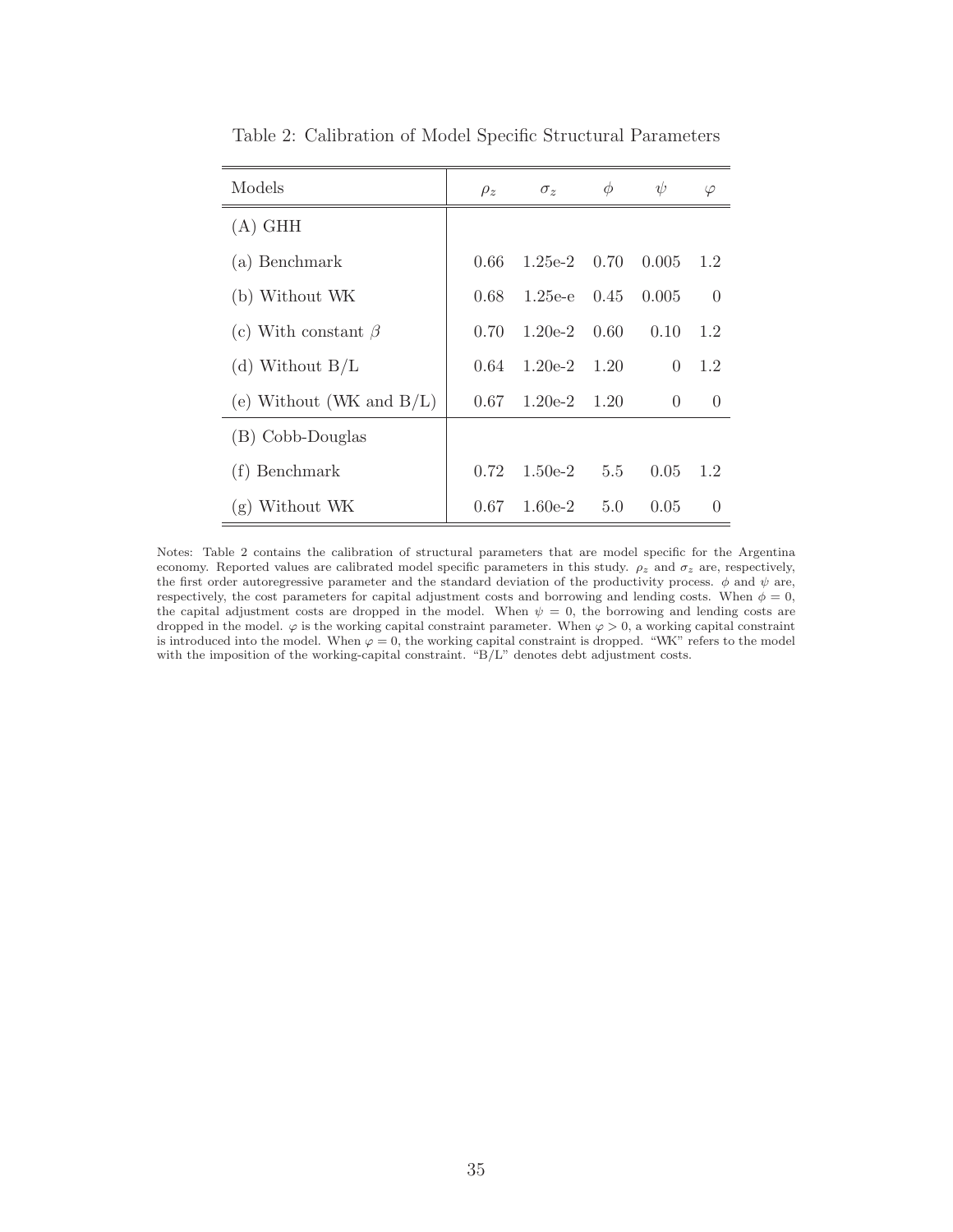

Figure 1: Steady state with GHH utility

Notes: The vertical axis variables represent the aggregate variables of interest. The horizontal variable denotes the tariff rate. The model is the benchmark economy.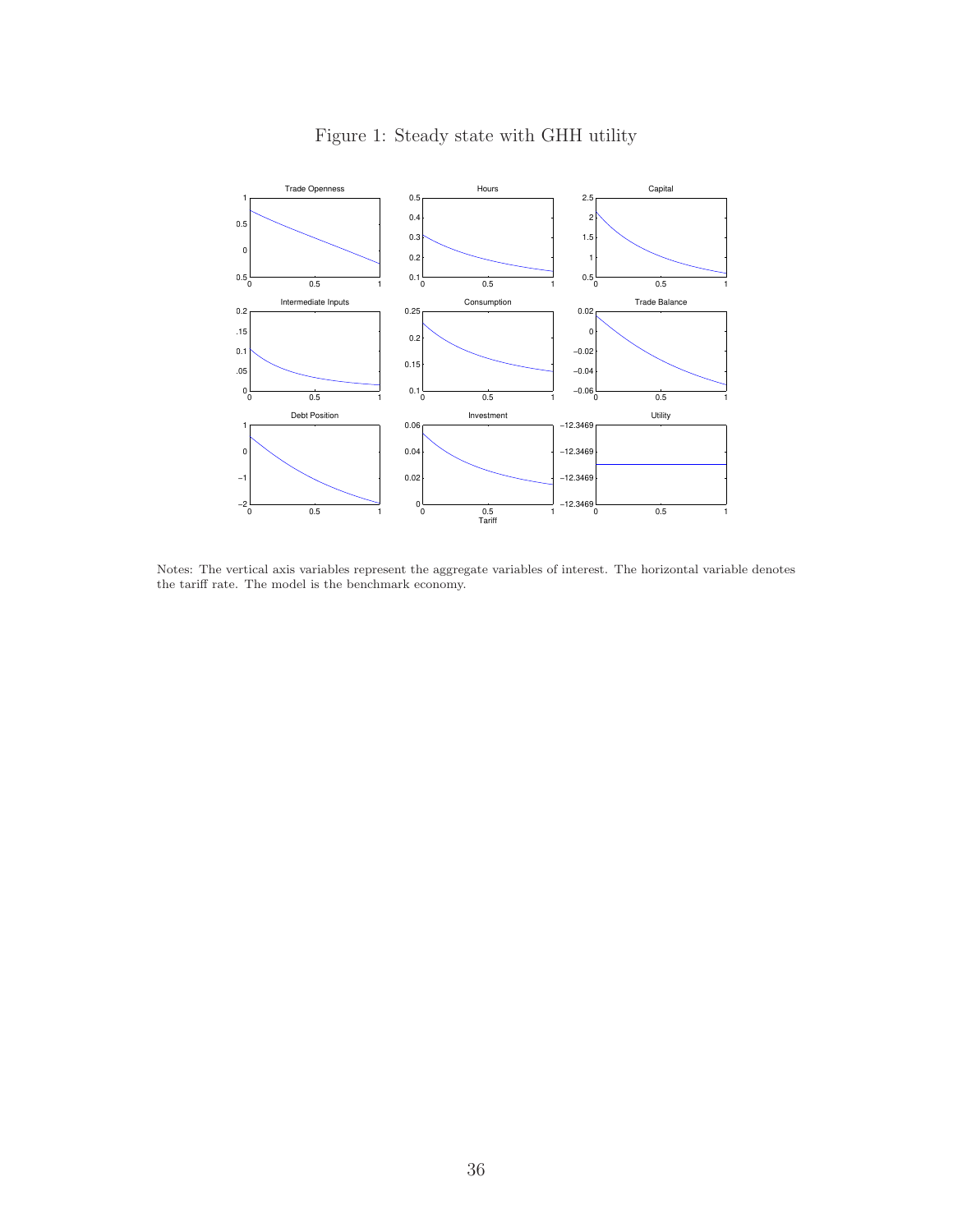|                                     | <b>Business Cycle Moments</b> |                             |               |          |                            | Welfare                                   |           |
|-------------------------------------|-------------------------------|-----------------------------|---------------|----------|----------------------------|-------------------------------------------|-----------|
| Data & Models                       | Of interest                   |                             |               | Implied  |                            | Cost                                      |           |
|                                     | $\sigma_y$                    | $\frac{\sigma_i}{\sigma_y}$ | $\sigma_{TO}$ | $\rho_y$ | $\sigma_c$<br>$\sigma_{y}$ | $\frac{\sigma_h}{\sigma}$<br>$\sigma_{y}$ | $(10e-4)$ |
| $(A)$ Data                          | 4.18                          | 2.92                        | 2.44          | 0.82     | 1.36                       |                                           |           |
| (B) GHH with $\tau = 14\%$          |                               |                             |               |          |                            |                                           |           |
| (a) Benchmark                       |                               | 3.00                        | 2.45          | 0.78     | 0.80                       | 0.75                                      | $-2.2679$ |
| (b) Without WK                      |                               | 2.88                        | 1.83          | 0.79     | 0.80                       | 0.69                                      | $-1.0426$ |
| (c) With constant $\beta$           | 4.16                          | 2.92                        | 1.82          | 0.81     | 0.63                       | 0.68                                      | 0.010     |
| (d) Without $B/L$                   | 4.25                          | 2.84                        | 3.43          | 0.81     | 0.73                       | 0.75                                      | $-20.419$ |
| (e) Without (WK and $B/L$ )         | 4.18                          | 2.92                        | 3.37          | 0.79     | 0.72                       | 0.69                                      | $-24.921$ |
| (C) GHH with $\tau = 0\%$           |                               |                             |               |          |                            |                                           |           |
| (a) Benchmark                       |                               | 2.35                        | 1.20          | 0.78     | 0.82                       | 0.73                                      | $-0.1808$ |
| (b) Without WK                      |                               | 1.41                        | 1.24          | 0.79     | 0.58                       | 0.69                                      | 0.0054    |
| (c) With constant $\beta$           |                               | 2.71                        | 1.73          | 0.80     | 0.63                       | 0.68                                      | 0.052     |
| (d) Without $B/L$                   |                               | 2.66                        | 3.15          | 0.80     | 0.84                       | 0.75                                      | $-28.634$ |
| (e) Without (WK and $B/L$ )         | 4.08                          | 2.72                        | 3.13          | 0.78     | 0.82                       | 0.69                                      | $-33.563$ |
| (D) Cobb-Douglas with $\tau = 14\%$ |                               |                             |               |          |                            |                                           |           |
| (f) Benchmark                       | 4.22                          | 2.93                        | $3.05\,$      | 0.76     | 0.69                       | 0.43                                      | 0.066     |
| $(g)$ Without WK                    |                               | 2.92                        | 3.16          | 0.67     | 0.66                       | 0.45                                      | 0.049     |
| (E) Cobb-Douglas with $\tau = 0\%$  |                               |                             |               |          |                            |                                           |           |
| (f) Benchmark                       | 4.08                          | 2.81                        | 2.87          | 0.75     | 0.71                       | 0.42                                      | 0.068     |
| (g) Without WK                      | 4.06                          | 2.80                        | 2.97          | 0.66     | 0.68                       | 0.44                                      | 0.052     |

Table 3: Business Cycle Moments and Welfare Cost

Notes: The moments are calculated based on the standard deviation of country spread shocks being 1.96%. The cost of extra volatility of country spread is defined by Eq. (4.2). All values of standard deviations are in percentages.  $\sigma_y$ ,  $\sigma_i$ ,  $\sigma_{TO}$ ,  $\sigma_c$ , and  $\sigma_h$  are, respectively, the standard deviations of output, investment, trade openness, consumption and hours, and  $\rho_y$  denotes the first order serial autocorrelation of output. The welfare costs are measured in units of consumption good. "Data" report the unconditional sample moments. We do not report the data of  $\sigma_h$  because in general the quality of data for emerging economies is poor; see Aguiar and Gopinath (2007). Neumeyer and Perri (2005) report a value of 0.57 for  $\sigma_h/\sigma_y$ . "WK" refers to the model with the imposition of the working-capital constraint. "B/L" denotes debt adjustment costs.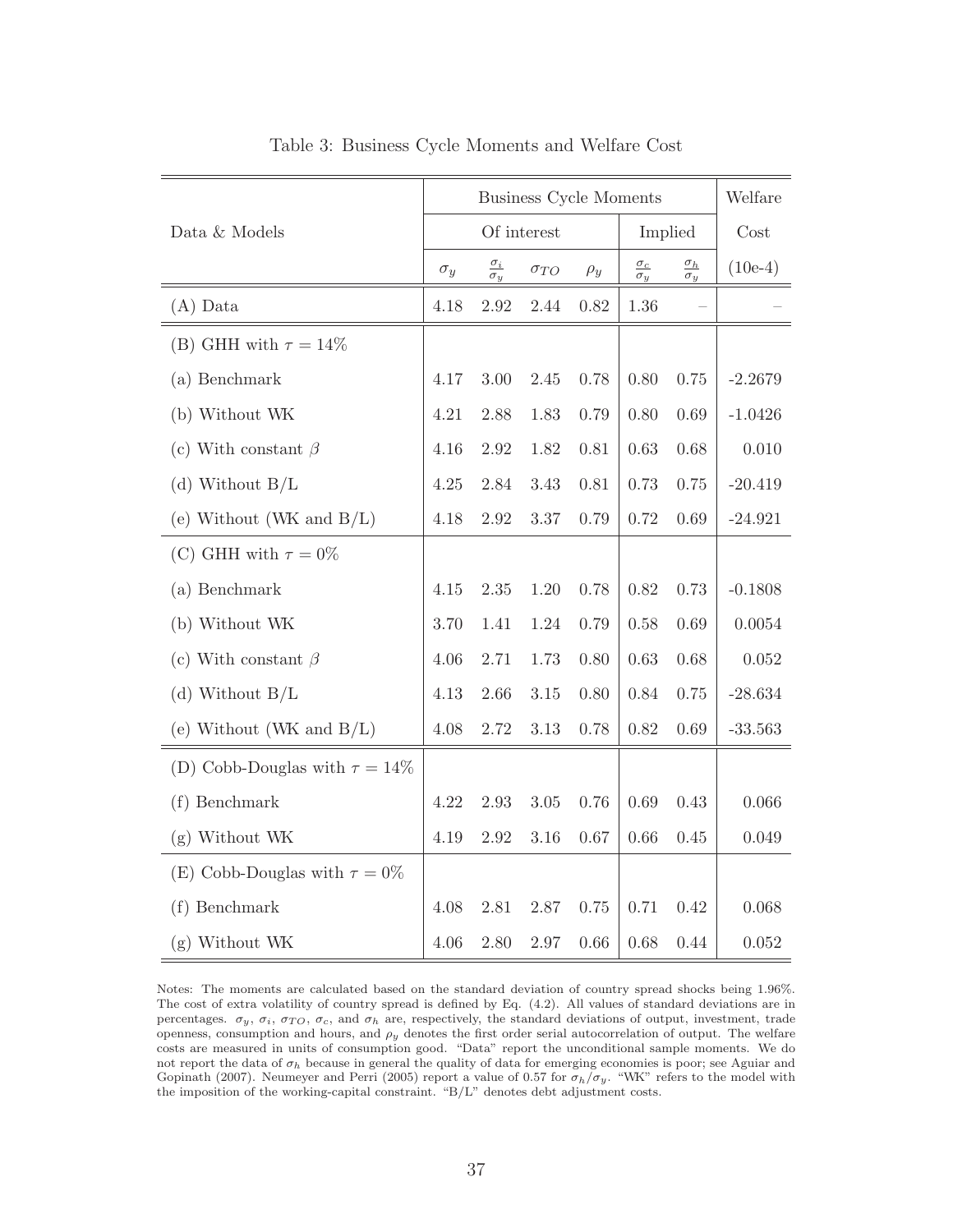|                             | Different Combinations of key parameters |                |                  |                |  |  |
|-----------------------------|------------------------------------------|----------------|------------------|----------------|--|--|
|                             | $\gamma = 2$                             | $\gamma=2$     | $\gamma=5$       | $\gamma=5$     |  |  |
|                             | $\omega = 1.455$                         | $\omega = 1.6$ | $\omega = 1.455$ | $\omega = 1.6$ |  |  |
| (B) GHH with $\tau = 14\%$  |                                          |                |                  |                |  |  |
| (a) Benchmark               | $-2.2679$                                | $-2.4701$      | $-1.9306$        | $-2.0940$      |  |  |
| (b) Without WK              | $-1.0426$                                | $-1.4966$      | $-1.0368$        | $-1.4181$      |  |  |
| (c) With constant $\beta$   | 0.0100                                   | 0.0516         | 0.0265           | 0.0516         |  |  |
| (d) Without $B/L$           | $-20.419$                                | $-23.376$      | $-23.745$        | $-26.636$      |  |  |
| (e) Without (WK and $B/L$ ) | $-24.921$                                | $-26.919$      | $-33.416$        | $-34.198$      |  |  |
| (C) GHH with $\tau = 0\%$   |                                          |                |                  |                |  |  |
| (a) Benchmark               | $-0.1808$                                | $-0.3288$      | $-0.1788$        | $-0.3435$      |  |  |
| (b) Without WK              | 0.0054                                   | 0.0104         | 0.0028           | 0.0099         |  |  |
| (c) With constant $\beta$   | $0.0518\,$                               | 0.0845         | 0.0483           | 0.0677         |  |  |
| (d) Without $B/L$           | $-28.634$                                | $-30.571$      | $-41.633$        | $-42.181$      |  |  |
| (e) Without (WK and $B/L$ ) | $-33.563$                                | $-34.331$      | $-52.823$        | $-50.579$      |  |  |

Table 4: Sensitivity Analysis – Welfare Cost

Notes: The cost of extra volatility of country spread is defined by Eq. (4.2) and measured in 10e-4 unit of consumption good. "WK" refers to the model with the imposition of the working-capital constraint. "B/L" denotes debt adjustment costs. When the exponent of labor supply in utility,  $\omega$ , is set at 1.6, the subjective discount factor parameter,  $\beta_1,$  will be re-calibrated at 0.0589.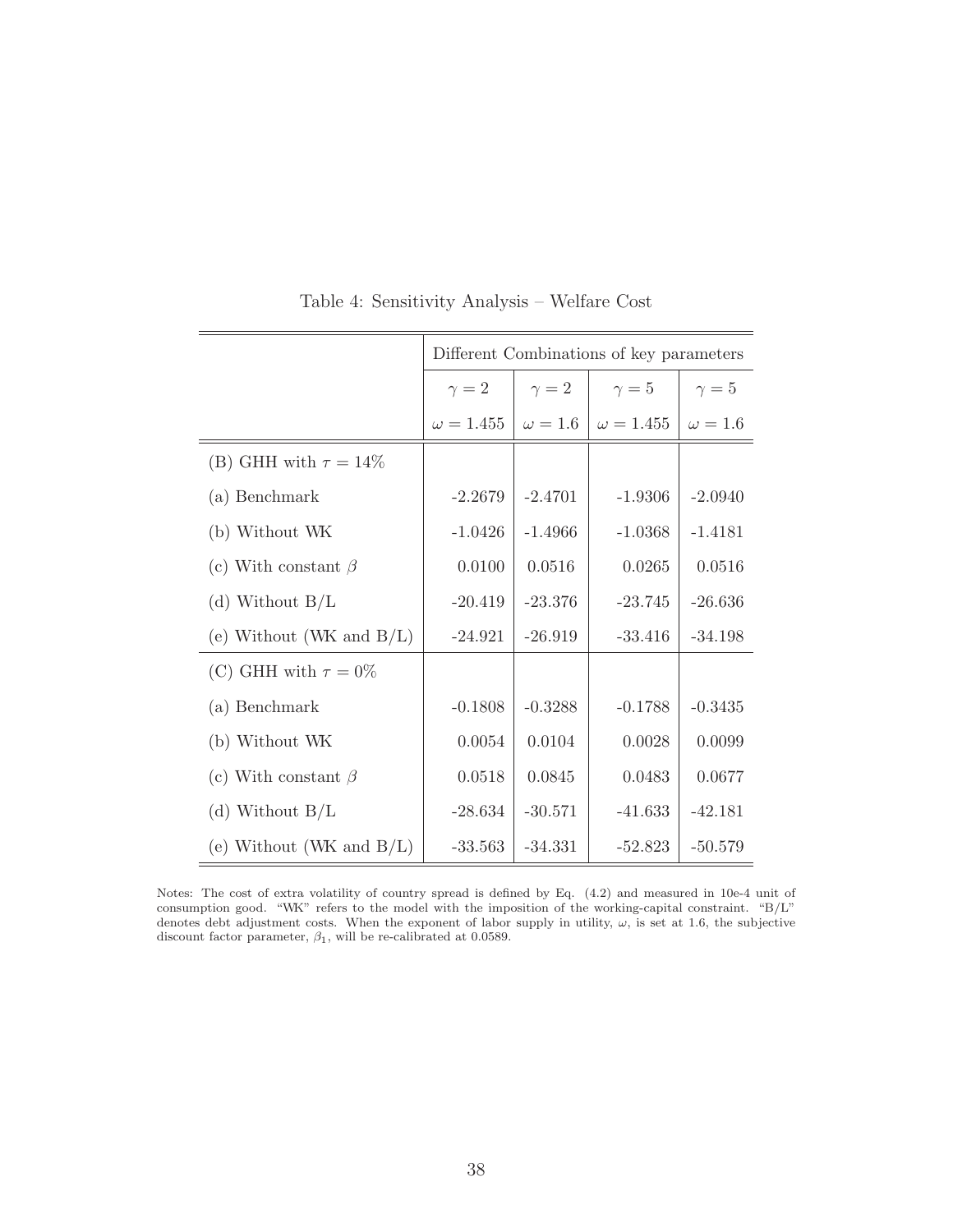

#### Figure 2: Impulse responses to a positive country spread shock

Notes: The benchmark model is the one-sector economy with capital adjustment costs, the working capital, and debt adjustment costs. The solid line corresponds to 0% tariff rate. The dotted Line corresponds to 14% tariff rate.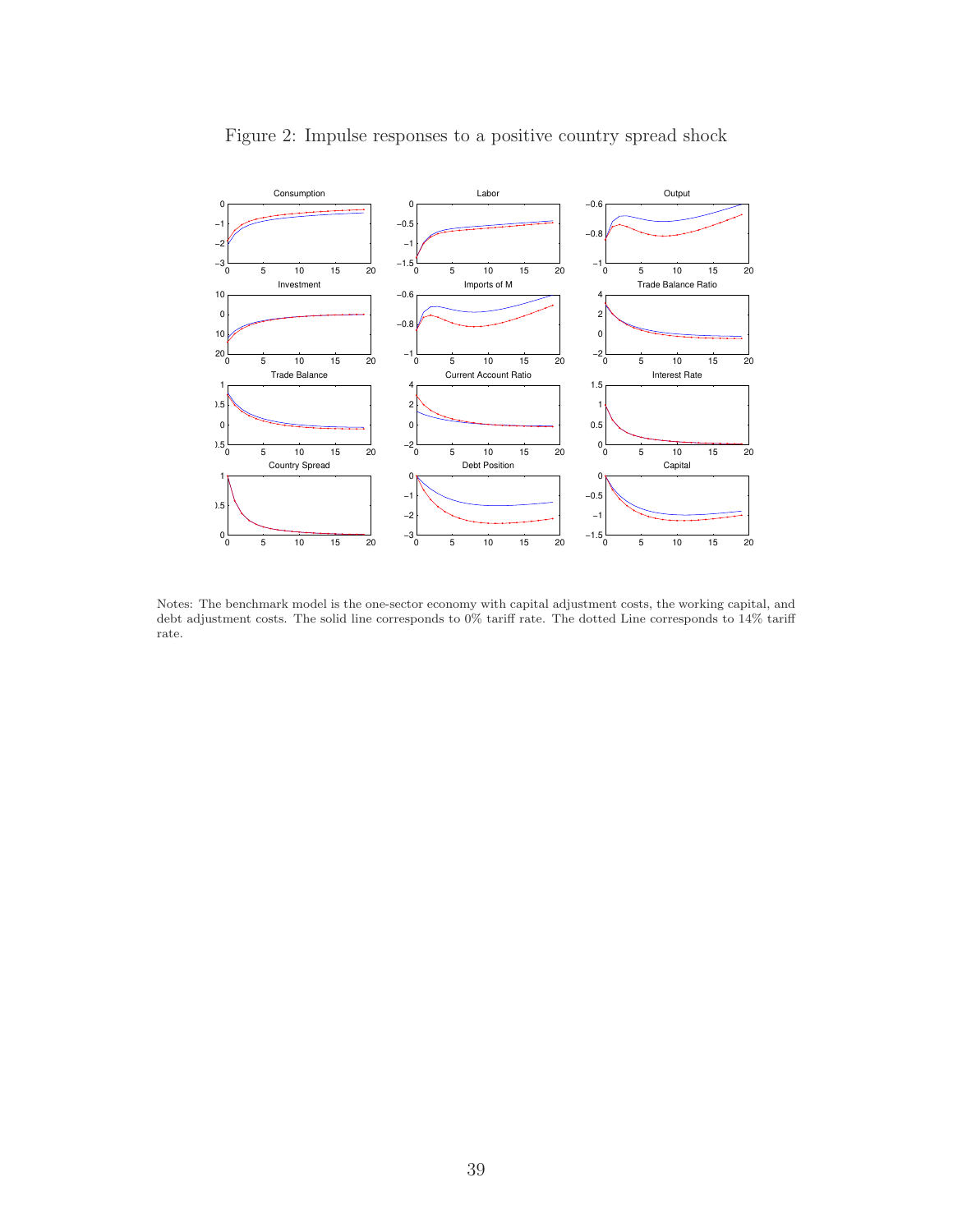

### Figure 3: Steady state with Cobb-Douglas utility

Notes: The vertical axis variables represent the aggregate variables of interest. The horizontal variable denotes the tariff rate.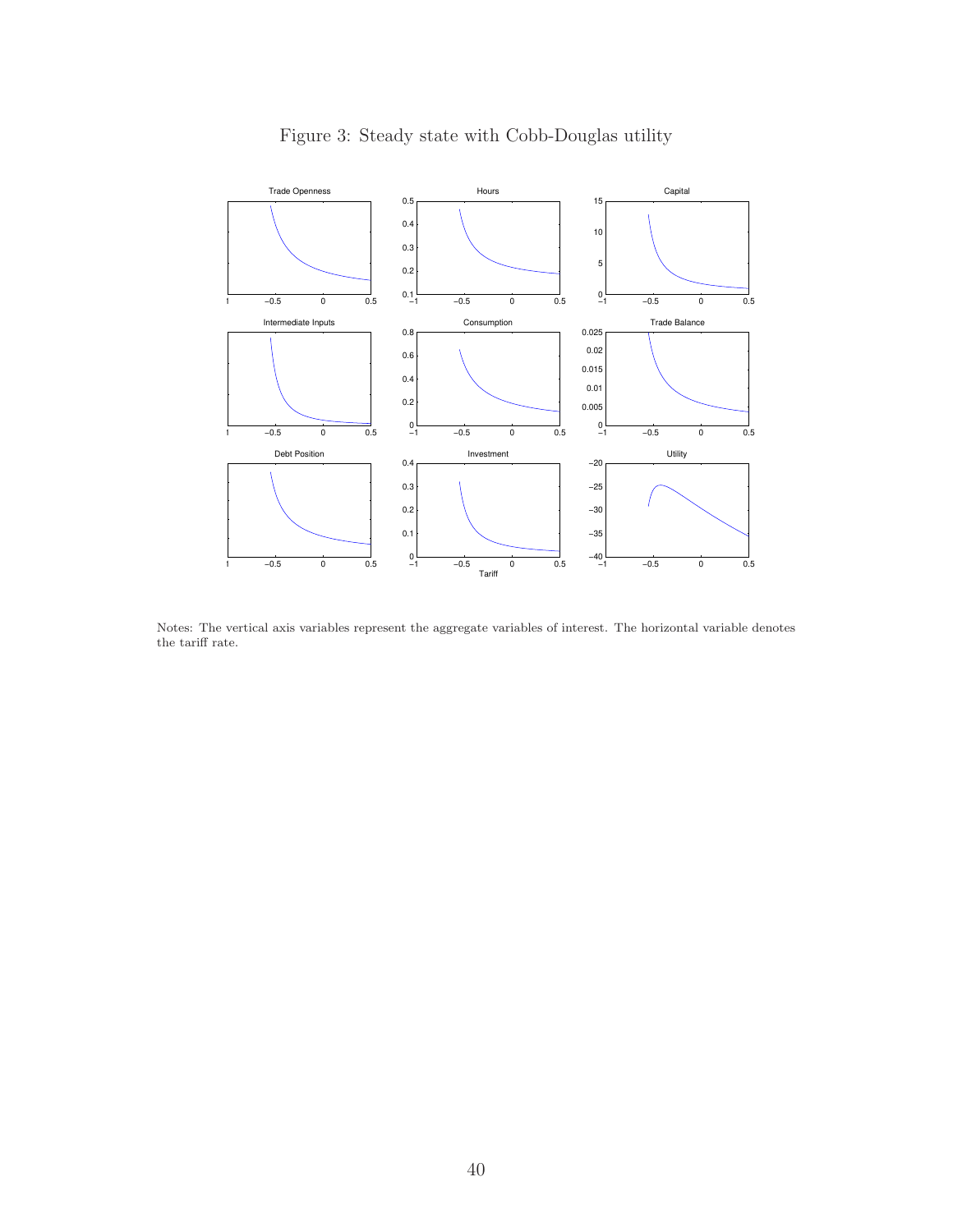

#### Figure 4: Welfare cost of countercyclical policies with GHH preferences

Notes: The vertical axis represents the welfare cost of countercyclical tariff rate around  $\tau = 14\%$  compared to the fixed tariff rate policy at  $\tau = 14\%$ . The horizontal variable denotes the response coefficient of tariff rates to the gap of x, where x denotes output in the first column, and country spread in the second column.